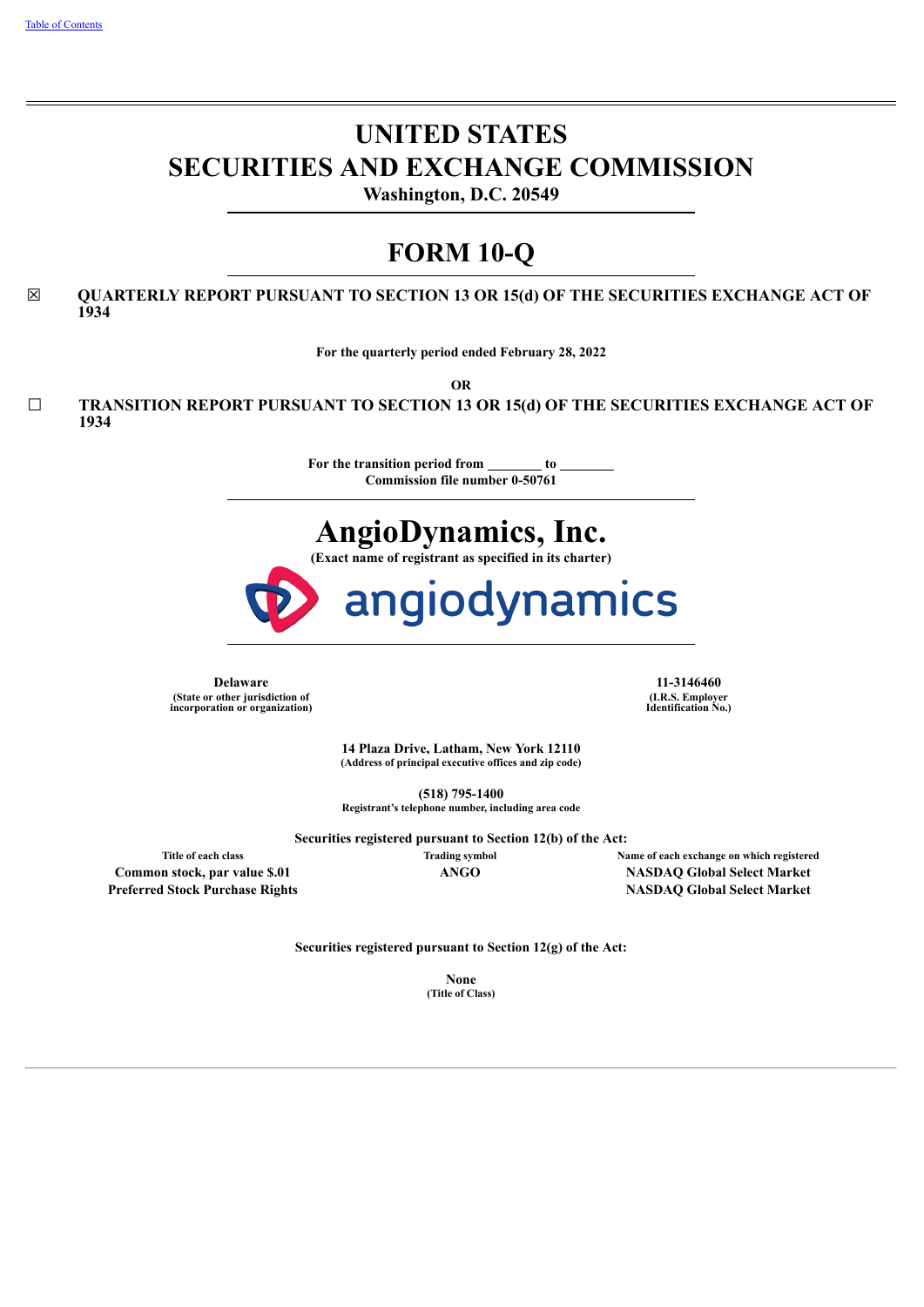Indicate by check mark if the registrant is a well-known seasoned issuer, as defined in Rule 405 of the Securities Act. Yes  $\Box$  No  $\boxtimes$ 

Indicate by check mark if the registrant is not required to file reports pursuant to Section 13 or 15(d) of the Act. Yes  $\Box$  No  $\boxtimes$ 

Indicate by check mark whether the registrant: (1) has filed all reports required to be filed by Section 13 or 15(d) of the Securities Exchange Act of 1934 during the preceding 12 months (or for such shorter period that the registrant was required to file such reports), and (2) has been subject to such filing requirements for the past 90 days. Yes  $\boxtimes$  No  $\Box$ 

Indicate by check mark whether the registrant has submitted electronically every Interactive Data File required to be submitted pursuant to Rule 405 of Regulation S-T during the preceding 12 months (or for such shorter period that the registrant was required to submit such files). Yes  $\boxtimes$  No  $\Box$ 

Indicate by check mark whether the registrant is a large accelerated filer, an accelerated filer, a non-accelerated filer or a smaller reporting company. See the definitions of "large accelerated filer", "accelerated filer" and "smaller reporting company" in Rule 12b-2 of the Exchange Act. (Check one):

| Large accelerated filer | Accelerated filer         | ⊠ |
|-------------------------|---------------------------|---|
| Non-accelerated filer   | Smaller reporting company |   |
| Emerging growth company |                           |   |

Indicate by check mark whether the registrant is a shell company (as defined in Rule 12b-2 of the Exchange Act). Yes  $\Box$  No  $\boxtimes$ 

<span id="page-1-0"></span>Indicate the number of shares outstanding of each of the Issuer's classes of common stock, as of the latest practicable date.

| Class                         | Outstanding as of April 6, 2022 |
|-------------------------------|---------------------------------|
| Common Stock, par value \$.01 | 38,780,101                      |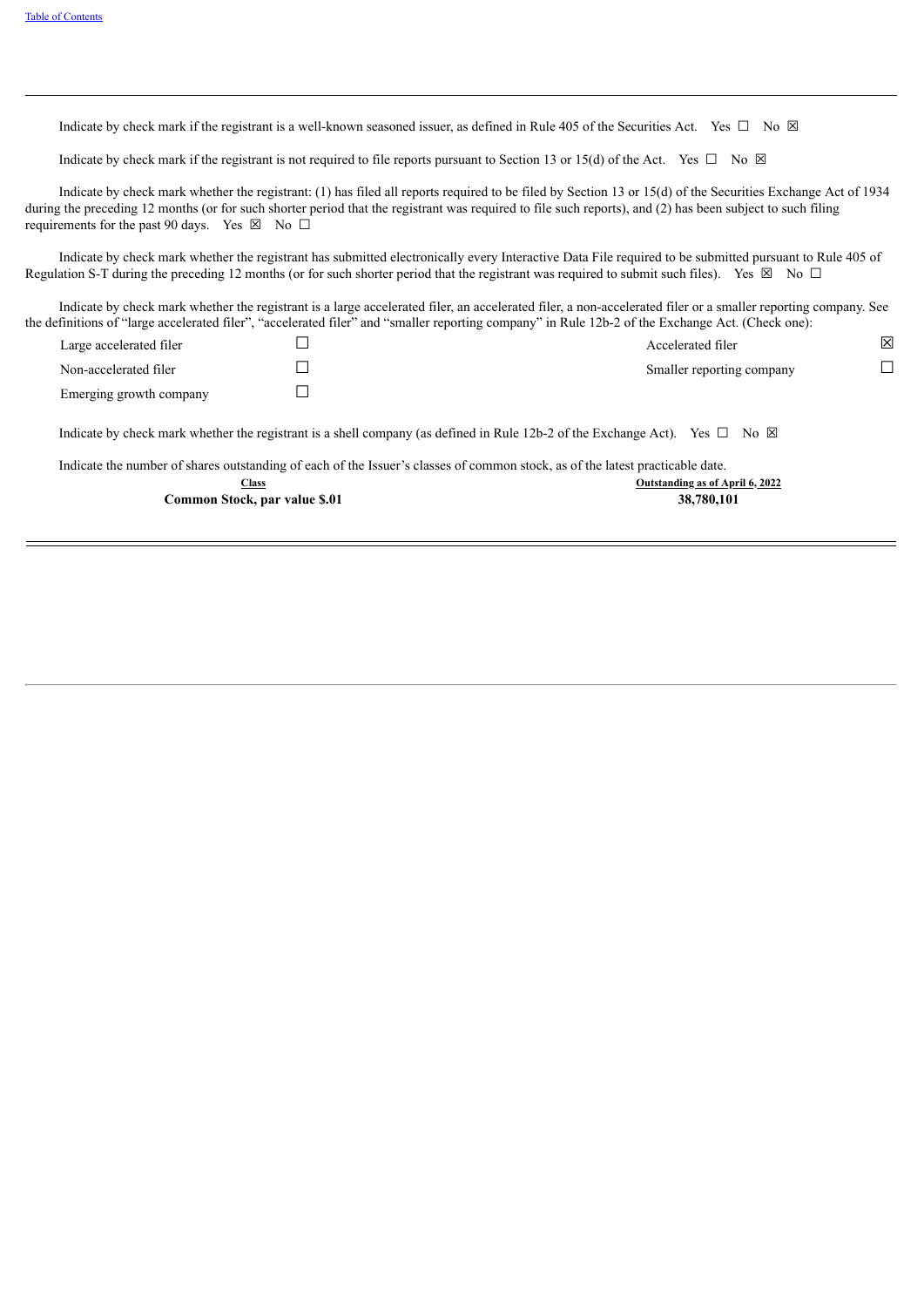## **TABLE OF CONTENTS**

<span id="page-2-0"></span>

|          |                                                                                              | Page           |
|----------|----------------------------------------------------------------------------------------------|----------------|
|          | <b>Part I: Financial Information</b>                                                         |                |
| Item 1.  | <b>Financial Statements</b>                                                                  |                |
|          | Consolidated Statements of Operations (unaudited)                                            | $\overline{3}$ |
|          | <b>Consolidated Statements of Comprehensive Loss (unaudited)</b>                             | $\overline{4}$ |
|          | <b>Consolidated Balance Sheets (unaudited)</b>                                               | $\overline{5}$ |
|          | <b>Consolidated Statements of Cash Flows (unaudited)</b>                                     | <u>6</u>       |
|          | Consolidated Statements of Stockholders' Equity (unaudited)                                  | $\overline{1}$ |
|          | <b>Notes to Consolidated Financial Statements (unaudited)</b>                                | $\overline{6}$ |
| Item 2.  | <b>Management's Discussion and Analysis of Financial Condition and Results of Operations</b> | 23             |
| Item 3.  | <b>Quantitative and Qualitative Disclosures About Market Risk</b>                            | 31             |
| Item 4.  | <b>Controls and Procedures</b>                                                               | 32             |
|          | <b>Part II: Other Information</b>                                                            |                |
| Item 1.  | <b>Legal Proceedings</b>                                                                     | 33             |
| Item 1A. | <b>Risk Factors</b>                                                                          | <u>33</u>      |
| Item 2.  | <b>Unregistered Sales of Equity Securities and Use of Proceeds</b>                           | <u>33</u>      |
| Item 3.  | <b>Defaults on Senior Securities</b>                                                         | <u>33</u>      |
| Item 4.  | <b>Mine Safety Disclosures</b>                                                               | 33             |
| Item 5.  | <b>Other Information</b>                                                                     | 33             |
| Item 6.  | <b>Exhibits</b>                                                                              | 34             |
|          |                                                                                              |                |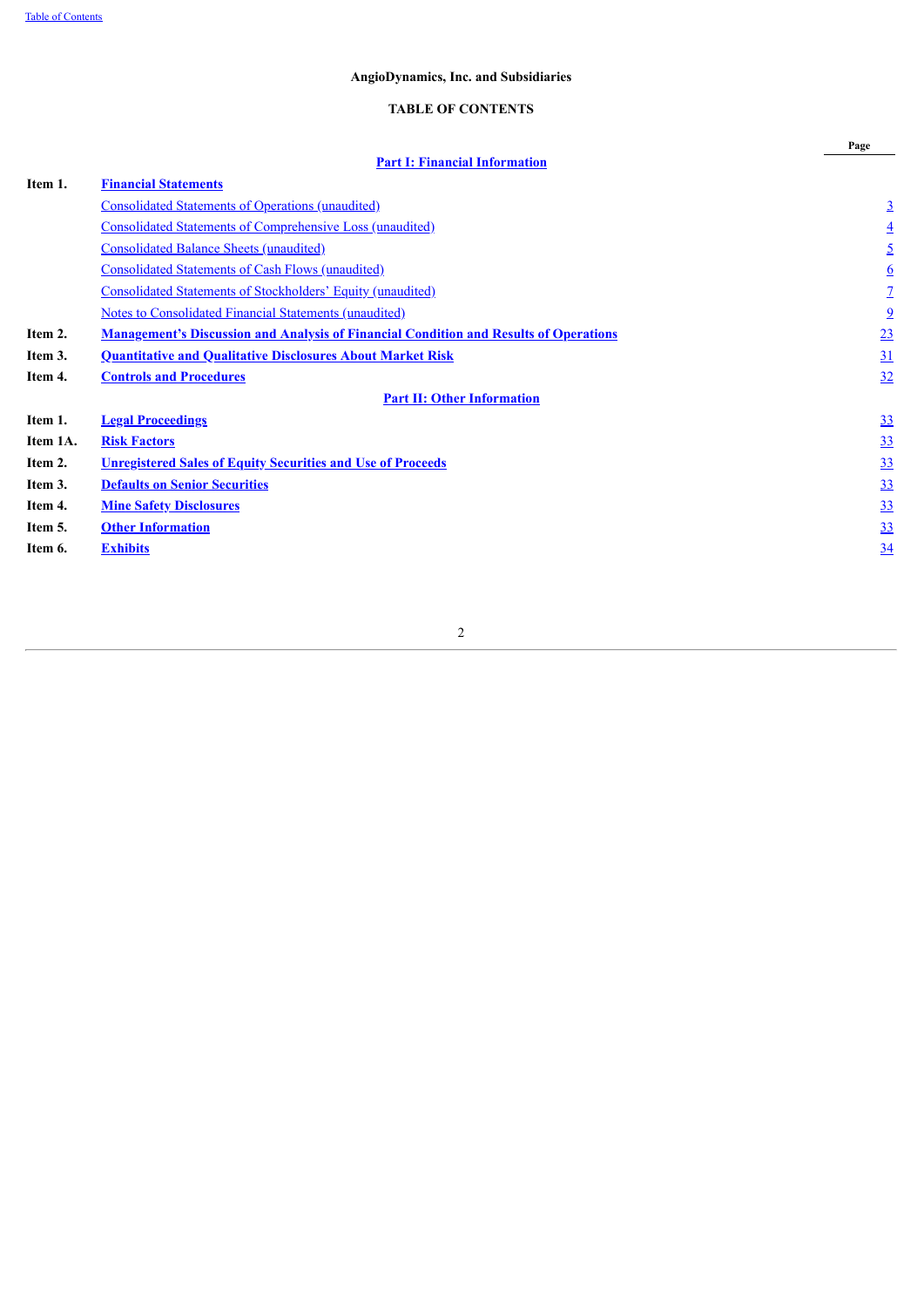## **PART 1. FINANCIAL INFORMATION**

<span id="page-3-1"></span><span id="page-3-0"></span>**Item 1. Financial Statements.**

## **AngioDynamics, Inc. and Subsidiaries**

## **CONSOLIDATED STATEMENTS OF OPERATIONS**

**(unaudited)**

**(in thousands of dollars, except per share data)**

|                                                      |              | Three Months Ended |              |              |               |              | Nine Months Ended |              |  |  |  |
|------------------------------------------------------|--------------|--------------------|--------------|--------------|---------------|--------------|-------------------|--------------|--|--|--|
|                                                      |              | Feb 28, 2022       |              | Feb 28, 2021 |               | Feb 28, 2022 |                   | Feb 28, 2021 |  |  |  |
| <b>Net sales</b>                                     | $\mathbb{S}$ | 73,970             | $\mathbf{s}$ | 71,182       | $\mathbf{s}$  | 229,221      | $\mathbf S$       | 214,168      |  |  |  |
| Cost of sales (exclusive of intangible amortization) |              | 35,387             |              | 32,652       |               | 109,944      |                   | 99,700       |  |  |  |
| Gross profit                                         |              | 38,583             |              | 38,530       |               | 119,277      |                   | 114,468      |  |  |  |
| <b>Operating expenses:</b>                           |              |                    |              |              |               |              |                   |              |  |  |  |
| Research and development                             |              | 7,280              |              | 8,565        |               | 22,873       |                   | 27,286       |  |  |  |
| Sales and marketing                                  |              | 20,416             |              | 19,607       |               | 68,468       |                   | 57,486       |  |  |  |
| General and administrative                           |              | 8,727              |              | 9,011        |               | 27,348       |                   | 26,787       |  |  |  |
| Amortization of intangibles                          |              | 4,895              |              | 4,292        |               | 14,605       |                   | 13,838       |  |  |  |
| Change in fair value of contingent consideration     |              | 201                |              | 183          |               | 1,005        |                   | (290)        |  |  |  |
| Acquisition, restructuring and other items, net      |              | 2,359              |              | 610          |               | 7,052        |                   | 3,057        |  |  |  |
| Total operating expenses                             |              | 43,878             |              | 42,268       |               | 141,351      |                   | 128,164      |  |  |  |
| Operating loss                                       |              | (5,295)            |              | (3,738)      |               | (22,074)     |                   | (13,696)     |  |  |  |
| Other income (expense):                              |              |                    |              |              |               |              |                   |              |  |  |  |
| Interest expense, net                                |              | (173)              |              | (226)        |               | (503)        |                   | (676)        |  |  |  |
| Other income (expense), net                          |              | (289)              |              | (163)        |               | (651)        |                   | 259          |  |  |  |
| Total other expense, net                             |              | (462)              |              | (389)        |               | (1, 154)     |                   | (417)        |  |  |  |
| Loss before income tax benefit                       |              | (5,757)            |              | (4,127)      |               | (23, 228)    |                   | (14, 113)    |  |  |  |
| Income tax benefit                                   |              | (799)              |              | (583)        |               | (2,947)      |                   | (2,033)      |  |  |  |
| Net loss                                             | \$           | (4,958)            | $\mathbb{S}$ | (3, 544)     | <sup>\$</sup> | (20, 281)    | <sup>\$</sup>     | (12,080)     |  |  |  |
| Loss per share                                       |              |                    |              |              |               |              |                   |              |  |  |  |
| <b>Basic</b>                                         | \$           | (0.13)             |              | (0.09)       | -\$           | (0.52)       | -S                | (0.32)       |  |  |  |
| Diluted                                              |              | (0.13)             |              | (0.09)       |               | (0.52)       |                   | (0.32)       |  |  |  |
| Weighted average shares outstanding                  |              |                    |              |              |               |              |                   |              |  |  |  |
| Basic                                                |              | 39,092             |              | 38,360       |               | 38,959       |                   | 38,281       |  |  |  |
| Diluted                                              |              | 39,092             |              | 38,360       |               | 38,959       |                   | 38,281       |  |  |  |
|                                                      |              |                    |              |              |               |              |                   |              |  |  |  |

<span id="page-3-2"></span>The accompanying notes are an integral part of these consolidated financial statements.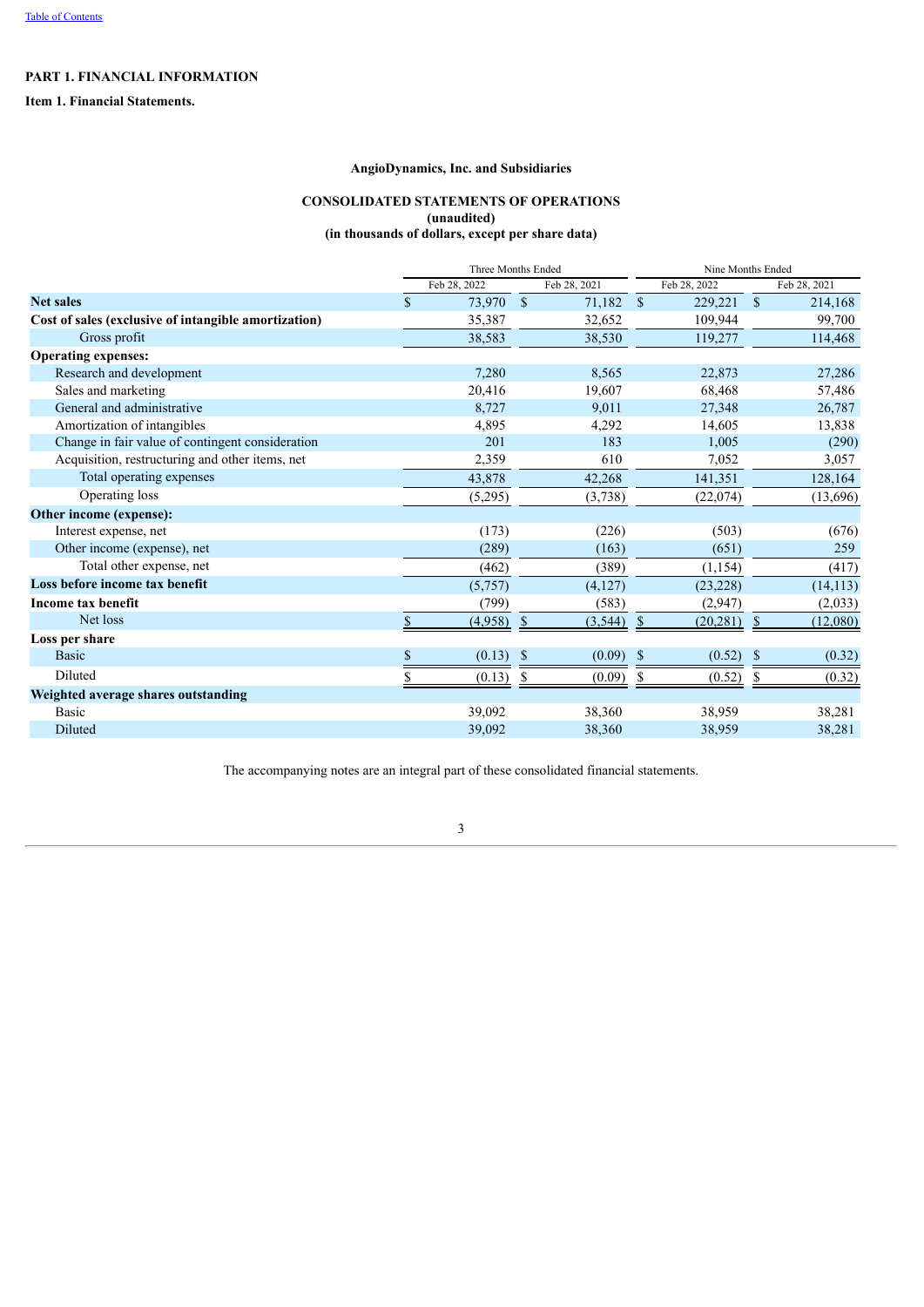## **CONSOLIDATED STATEMENTS OF COMPREHENSIVE LOSS (unaudited) (in thousands of dollars)**

|                                                                             |  | Three Months Ended |              |                | Nine Months Ended |              |  |  |
|-----------------------------------------------------------------------------|--|--------------------|--------------|----------------|-------------------|--------------|--|--|
|                                                                             |  | Feb 28, 2022       | Feb 28, 2021 | Feb 28, 2022   |                   | Feb 28, 2021 |  |  |
| <b>Net loss</b>                                                             |  | (4.958)            | $(3,544)$ \$ | $(20, 281)$ \$ |                   | (12,080)     |  |  |
| Other comprehensive income (loss), before tax:                              |  |                    |              |                |                   |              |  |  |
| Foreign currency translation                                                |  | (1,036)            | 12           | 373            |                   | 3,287        |  |  |
| Other comprehensive income (loss), before tax                               |  | (1,036)            |              | 373            |                   | 3,287        |  |  |
| Income tax expense related to items of other comprehensive<br>income (loss) |  |                    |              |                |                   |              |  |  |
| Other comprehensive income (loss), net of tax                               |  | (1,036)            |              | 373            |                   | 3,287        |  |  |
| Total comprehensive loss, net of tax                                        |  | (5,994)            | (3,532)      | (19,908)       |                   | (8,793)      |  |  |

<span id="page-4-0"></span>The accompanying notes are an integral part of these consolidated financial statements.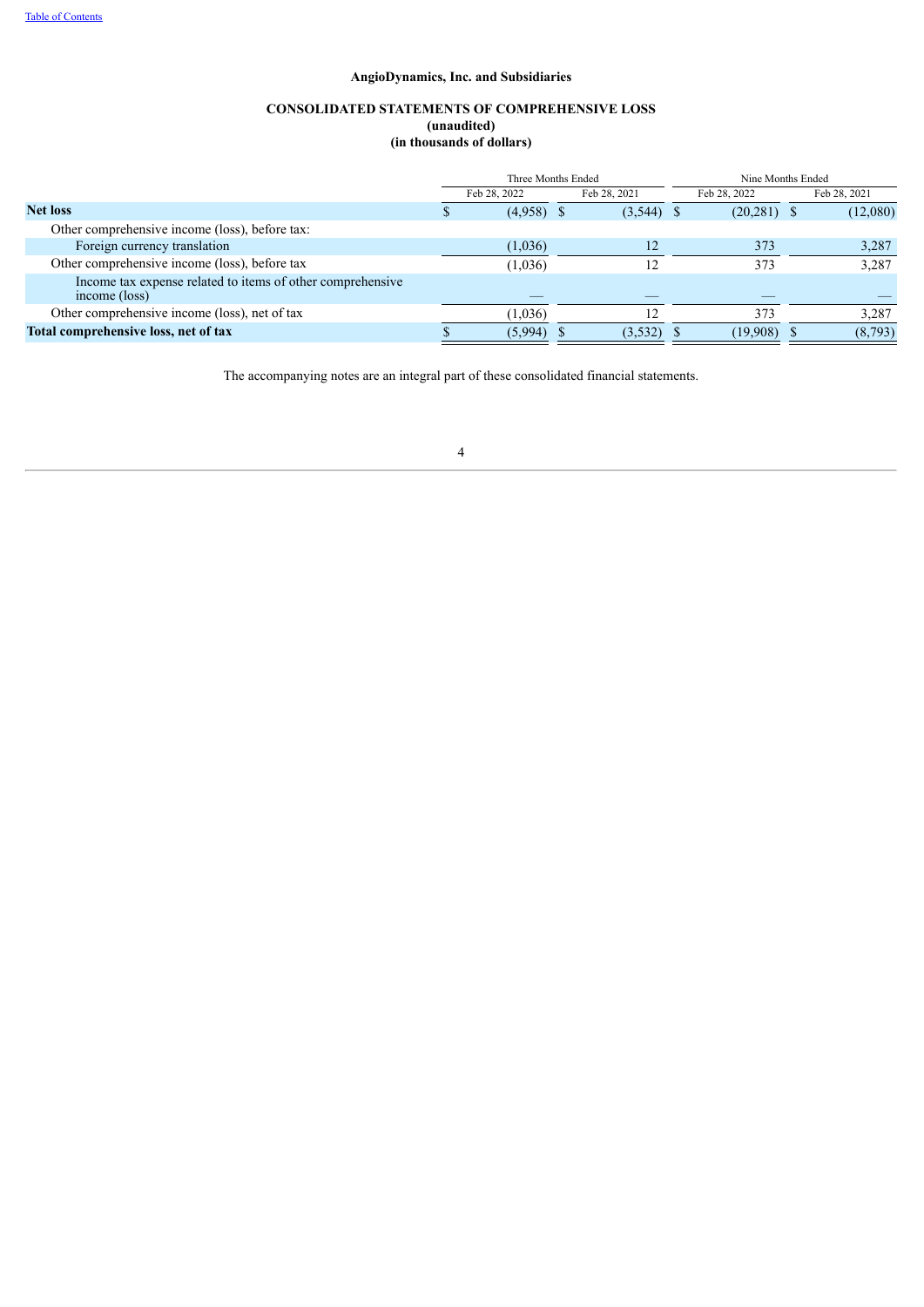## **CONSOLIDATED BALANCE SHEETS (unaudited)**

**(in thousands of dollars, except share data)**

|                                                                                                                                                                                                                             |              | Feb 28, 2022 |              | May 31, 2021 |
|-----------------------------------------------------------------------------------------------------------------------------------------------------------------------------------------------------------------------------|--------------|--------------|--------------|--------------|
| Assets                                                                                                                                                                                                                      |              |              |              |              |
| Current assets                                                                                                                                                                                                              |              |              |              |              |
| Cash and cash equivalents                                                                                                                                                                                                   | $\mathbb{S}$ | 23,890 \$    |              | 48,161       |
| Accounts receivable, net of allowances of \$1,780 and \$1,919 respectively                                                                                                                                                  |              | 41,810       |              | 35,405       |
| Inventories                                                                                                                                                                                                                 |              | 48,039       |              | 48,614       |
| Prepaid expenses and other                                                                                                                                                                                                  |              | 13,947       |              | 8,699        |
| Total current assets                                                                                                                                                                                                        |              | 127,686      |              | 140,879      |
| Property, plant and equipment, net                                                                                                                                                                                          |              | 43,594       |              | 37,073       |
| Intangible assets, net                                                                                                                                                                                                      |              | 159,105      |              | 168,977      |
| Goodwill                                                                                                                                                                                                                    |              | 201,484      |              | 201,316      |
| Other assets                                                                                                                                                                                                                |              | 11,309       |              | 13,193       |
| Total assets                                                                                                                                                                                                                | \$           | 543,178      | -S           | 561,438      |
| Liabilities and stockholders' equity                                                                                                                                                                                        |              |              |              |              |
| <b>Current liabilities</b>                                                                                                                                                                                                  |              |              |              |              |
| Accounts payable                                                                                                                                                                                                            | $\mathbb{S}$ | 21,570 \$    |              | 19,630       |
| Accrued liabilities                                                                                                                                                                                                         |              | 25,196       |              | 35,459       |
| Other current liabilities                                                                                                                                                                                                   |              | 2,602        |              | 2,495        |
| Total current liabilities                                                                                                                                                                                                   |              | 49,368       |              | 57,584       |
| Long-term debt                                                                                                                                                                                                              |              | 25,000       |              | 20,000       |
| Deferred income taxes                                                                                                                                                                                                       |              | 16,961       |              | 19,955       |
| Contingent consideration                                                                                                                                                                                                    |              | 16,741       |              | 15,741       |
| Other long-term liabilities                                                                                                                                                                                                 |              | 5,416        |              | 8,701        |
| <b>Total liabilities</b>                                                                                                                                                                                                    |              | 113,486      |              | 121,981      |
| Commitments and contingencies (Note 14)                                                                                                                                                                                     |              |              |              |              |
| Stockholders' equity                                                                                                                                                                                                        |              |              |              |              |
| Preferred stock, par value \$0.01 per share, 5,000,000 shares authorized; no shares issued and outstanding                                                                                                                  |              |              |              |              |
| Common stock, par value \$0.01 per share, 75,000,000 shares authorized; 39,520,101 and 38,920,951 shares<br>issued and $39,150,101$ and $38,550,951$ shares outstanding at February 28, 2022 and May 31, 2021, respectively |              | 380          |              | 377          |
| Additional paid-in capital                                                                                                                                                                                                  |              | 583,647      |              | 573,507      |
| Accumulated deficit                                                                                                                                                                                                         |              | (152, 147)   |              | (131, 866)   |
| Treasury stock, 370,000 shares at February 28, 2022 and May 31, 2021, respectively                                                                                                                                          |              | (5,714)      |              | (5,714)      |
| Accumulated other comprehensive income                                                                                                                                                                                      |              | 3,526        |              | 3,153        |
| Total Stockholders' Equity                                                                                                                                                                                                  |              | 429,692      |              | 439,457      |
| Total Liabilities and Stockholders' Equity                                                                                                                                                                                  | \$           | 543,178      | $\mathbb{S}$ | 561,438      |

<span id="page-5-0"></span>The accompanying notes are an integral part of these consolidated financial statements.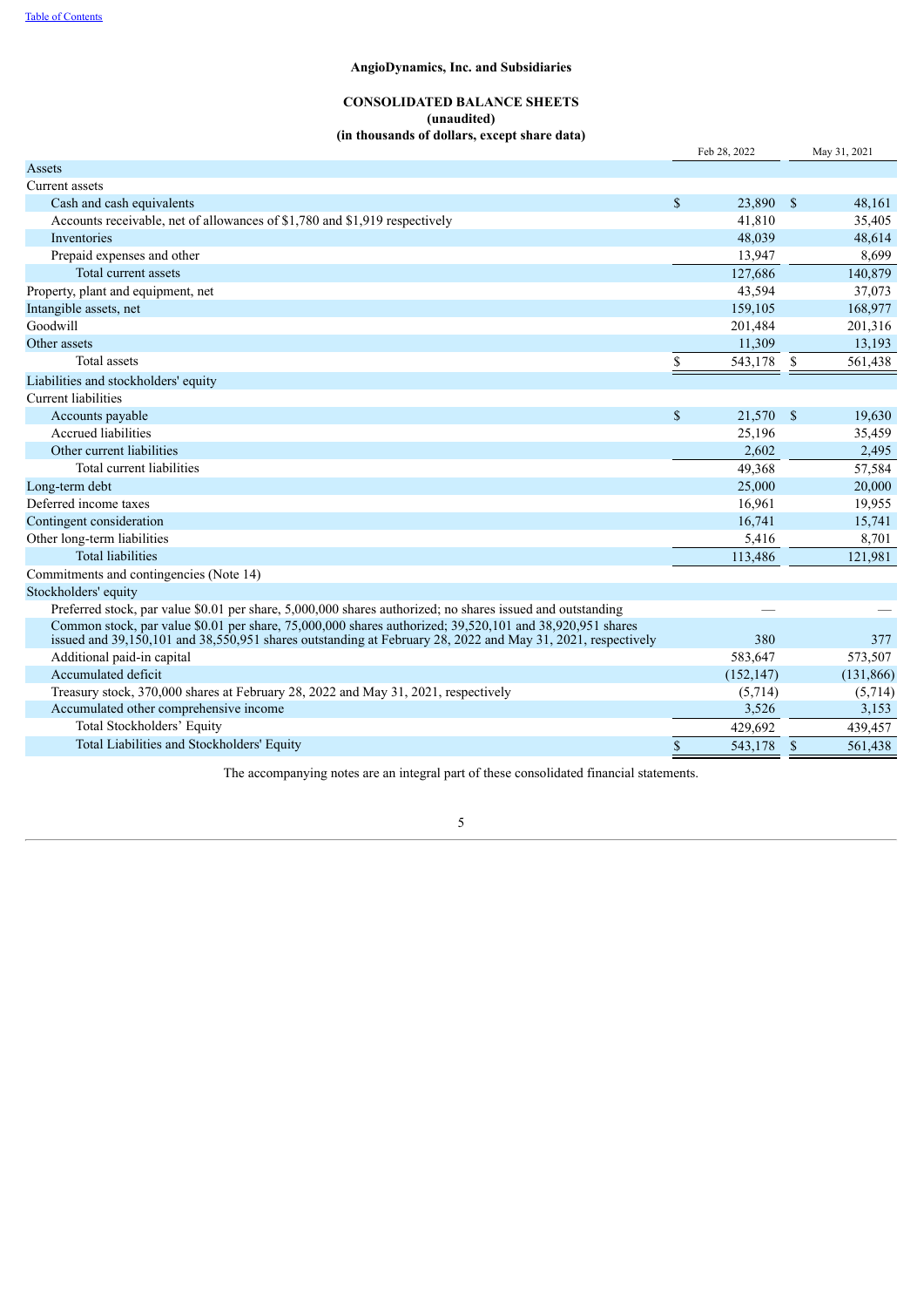## **CONSOLIDATED STATEMENTS OF CASH FLOWS**

**(unaudited)**

## **(in thousands of dollars)**

|                                                                                           |              | Nine Months Ended |              |  |  |  |  |
|-------------------------------------------------------------------------------------------|--------------|-------------------|--------------|--|--|--|--|
|                                                                                           |              | Feb 28, 2022      | Feb 28, 2021 |  |  |  |  |
| Cash flows from operating activities:                                                     |              |                   |              |  |  |  |  |
| Net loss                                                                                  | \$           | $(20, 281)$ \$    | (12,080)     |  |  |  |  |
| Adjustments to reconcile net loss to net cash (used in) provided by operating activities: |              |                   |              |  |  |  |  |
| Depreciation and amortization                                                             |              | 21,682            | 19,392       |  |  |  |  |
| Non-cash lease expense                                                                    |              | 1,822             | 1,860        |  |  |  |  |
| Stock based compensation                                                                  |              | 7,789             | 6,398        |  |  |  |  |
| Change in fair value of contingent consideration                                          |              | 1,005             | (290)        |  |  |  |  |
| Deferred income taxes                                                                     |              | (3, 121)          | (2,187)      |  |  |  |  |
| Change in accounts receivable allowances                                                  |              | (66)              | 31           |  |  |  |  |
| Fixed and intangible asset impairments and disposals                                      |              | 245               | 190          |  |  |  |  |
| Other                                                                                     |              | (27)              | (149)        |  |  |  |  |
| Changes in operating assets and liabilities:                                              |              |                   |              |  |  |  |  |
| Accounts receivable                                                                       |              | (6, 441)          | (1, 823)     |  |  |  |  |
| Inventories                                                                               |              | 588               | 11,119       |  |  |  |  |
| Prepaid expenses and other                                                                |              | (7, 147)          | (8, 821)     |  |  |  |  |
| Accounts payable, accrued and other liabilities                                           |              | (11,802)          | (1,746)      |  |  |  |  |
| Net cash (used in) provided by operating activities                                       |              | (15,754)          | 11,894       |  |  |  |  |
| Cash flows from investing activities:                                                     |              |                   |              |  |  |  |  |
| Additions to property, plant and equipment                                                |              | (3,258)           | (4, 567)     |  |  |  |  |
| Additions to placement and evaluation units                                               |              | (8,676)           |              |  |  |  |  |
| Cash paid for acquisitions                                                                |              | (3,600)           |              |  |  |  |  |
| Net cash used in investing activities                                                     |              | (15, 534)         | (4, 567)     |  |  |  |  |
| <b>Cash flows from financing activities:</b>                                              |              |                   |              |  |  |  |  |
| Proceeds from borrowings on long-term debt                                                |              | 5,000             |              |  |  |  |  |
| Repayment of long-term debt                                                               |              |                   | (10,000)     |  |  |  |  |
| Proceeds from exercise of stock options and employee stock purchase plan                  |              | 2,354             | 2,459        |  |  |  |  |
| Net cash provided by (used in) financing activities                                       |              | 7,354             | (7, 541)     |  |  |  |  |
| Effect of exchange rate changes on cash and cash equivalents                              |              | (337)             | 248          |  |  |  |  |
| (Decrease) increase in cash and cash equivalents                                          |              | (24, 271)         | 34           |  |  |  |  |
| Cash and cash equivalents at beginning of period                                          |              | 48,161            | 54,435       |  |  |  |  |
| Cash and cash equivalents at end of period                                                | \$           | 23,890 \$         | 54,469       |  |  |  |  |
|                                                                                           |              |                   |              |  |  |  |  |
| Supplemental disclosure of non-cash investing and financing activities:                   |              |                   |              |  |  |  |  |
|                                                                                           |              |                   |              |  |  |  |  |
| Accrual for capital expenditures incurred during the period                               | $\mathbb{S}$ | $(5)$ \$          | (113)        |  |  |  |  |

<span id="page-6-0"></span>The accompanying notes are an integral part of these consolidated financial statements.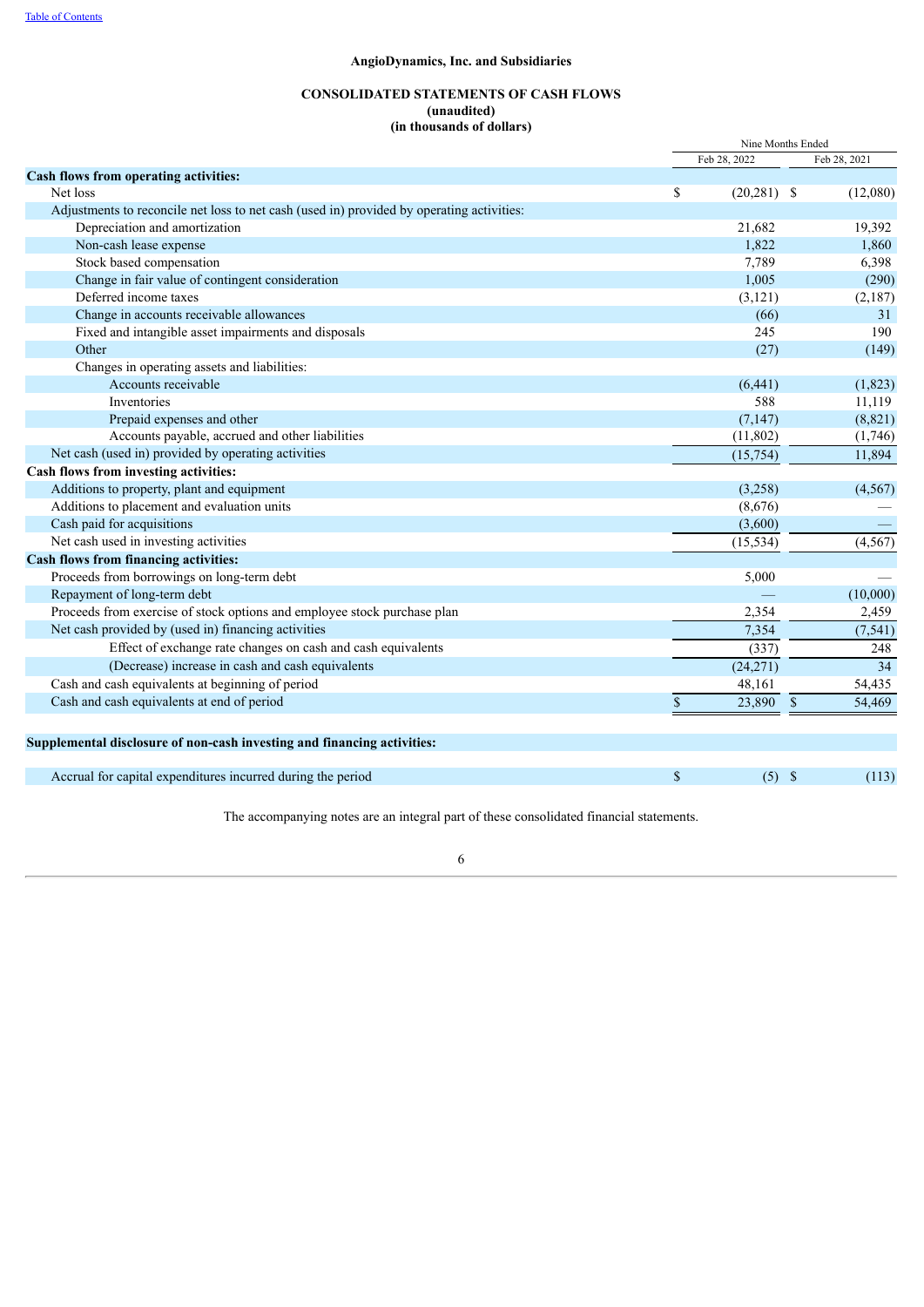## **CONSOLIDATED STATEMENTS OF STOCKHOLDERS' EQUITY**

**(unaudited)**

**(in thousands of dollars, except share data)**

|                                                     |               | Common Stock  |        |              |                                  |               |                        |    | Accumulated                      |               | <b>Treasury Stock</b> |               |              |     |         |
|-----------------------------------------------------|---------------|---------------|--------|--------------|----------------------------------|---------------|------------------------|----|----------------------------------|---------------|-----------------------|---------------|--------------|-----|---------|
|                                                     | <b>Shares</b> |               | Amount |              | Additional<br>paid in<br>capital |               | Accumulated<br>deficit |    | other<br>comprehensive<br>income | <b>Shares</b> |                       |               | Amount       |     | Total   |
| Balance at May 31, 2021                             | 38,920,951    | $\mathbb{S}$  | 377    | $\mathbf{s}$ | 573,507                          | $\mathbb{S}$  | $(131,866)$ \$         |    | 3,153                            | (370,000)     |                       | $\mathcal{S}$ | $(5,714)$ \$ |     | 439,457 |
| Net loss                                            |               |               |        |              |                                  |               | (6,972)                |    |                                  |               |                       |               |              |     | (6,972) |
| Exercise of stock options                           | 80,635        |               |        |              | 1,279                            |               |                        |    |                                  |               |                       |               |              |     | 1,280   |
| Issuance/Cancellation of restricted stock<br>units  | 279,495       |               |        |              | (1,734)                          |               |                        |    |                                  |               |                       |               |              |     | (1,734) |
| Issuance/Cancellation of performance<br>share units | 59,371        |               |        |              |                                  |               |                        |    |                                  |               |                       |               |              |     |         |
| Purchases of common stock under ESPP                | 49,789        |               |        |              | 899                              |               |                        |    |                                  |               |                       |               |              |     | 900     |
| Stock-based compensation                            |               |               |        |              | 2,429                            |               |                        |    |                                  |               |                       |               |              |     | 2,429   |
| Other comprehensive income, net of tax              |               |               |        |              |                                  |               |                        |    | 590                              |               |                       |               |              |     | 590     |
| <b>Balance at August 31, 2021</b>                   | 39,390,241    | $\mathbb{S}$  | 379    | \$           | 576,380                          | $\mathcal{S}$ | $(138, 838)$ \$        |    | 3,743                            | (370,000)     |                       | $\mathbb{S}$  | $(5,714)$ \$ |     | 435,950 |
| Net loss                                            |               |               |        |              |                                  |               | (8,351)                |    |                                  |               |                       |               |              |     | (8,351) |
| Exercise of stock options                           | 56,064        |               |        |              | 1,022                            |               |                        |    |                                  |               |                       |               |              |     | 1,022   |
| Issuance/Cancellation of restricted stock<br>units  | 8,695         |               |        |              | (83)                             |               |                        |    |                                  |               |                       |               |              |     | (83)    |
| Purchases of common stock under ESPP                | 193           |               |        |              | 3                                |               |                        |    |                                  |               |                       |               |              |     | 3       |
| Stock-based compensation                            |               |               |        |              | 3,008                            |               |                        |    |                                  |               |                       |               |              |     | 3,008   |
| Other comprehensive income, net of tax              |               |               |        |              |                                  |               |                        |    | 819                              |               |                       |               |              |     | 819     |
| <b>Balance at November 30, 2021</b>                 | 39,455,193    | <sup>\$</sup> | 379    | -S           | 580,330                          | \$            | $(147, 189)$ \$        |    | 4,562                            | (370,000)     |                       | <b>S</b>      | $(5,714)$ \$ |     | 432,368 |
| Net loss                                            |               |               |        |              |                                  |               | (4,958)                |    |                                  |               |                       |               |              |     | (4,958) |
| Exercise of stock options                           | 5,000         |               |        |              | 77                               |               |                        |    |                                  |               |                       |               |              |     | 77      |
| Issuance/Cancellation of restricted stock<br>units  | 11,304        |               |        |              | (84)                             |               |                        |    |                                  |               |                       |               |              |     | (84)    |
| Purchases of common stock under ESPP                | 48,604        |               |        |              | 972                              |               |                        |    |                                  |               |                       |               |              |     | 973     |
| Stock-based compensation                            |               |               |        |              | 2,352                            |               |                        |    |                                  |               |                       |               |              |     | 2,352   |
| Other comprehensive loss, net of tax                |               |               |        |              |                                  |               |                        |    | (1,036)                          |               |                       |               |              |     | (1,036) |
| <b>Balance at February 28, 2022</b>                 | 39,520,101    | \$            | 380    | S            | 583,647                          | \$            | (152, 147)             | -S | 3,526                            | (370,000)     |                       | <sup>\$</sup> | (5,714)      | -\$ | 429,692 |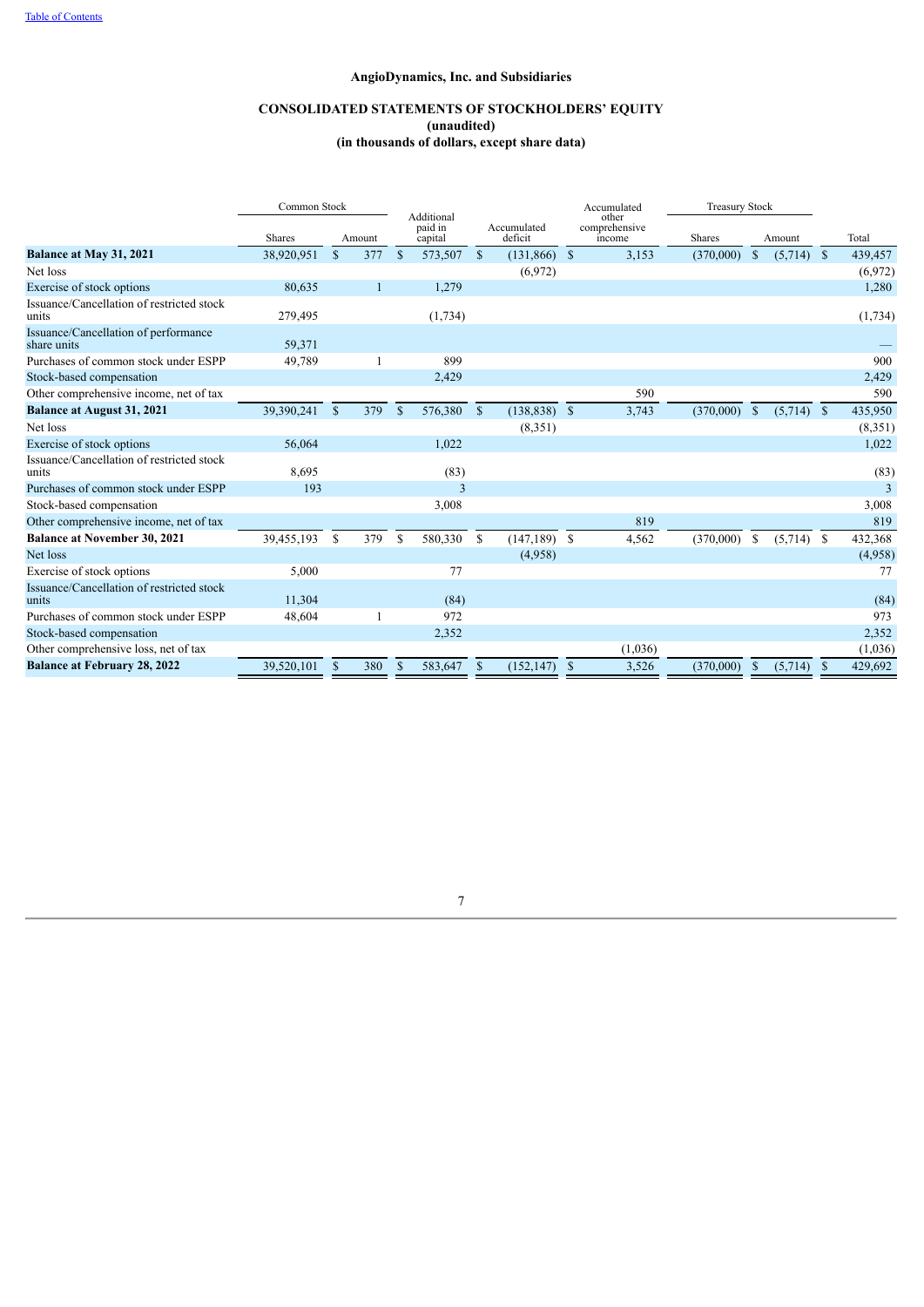|                                                    |               | Common Stock |        |               |                                  |               |                        |   | Accumulated                             | <b>Treasury Stock</b> |               |              |               |          |
|----------------------------------------------------|---------------|--------------|--------|---------------|----------------------------------|---------------|------------------------|---|-----------------------------------------|-----------------------|---------------|--------------|---------------|----------|
|                                                    | <b>Shares</b> |              | Amount |               | Additional<br>paid in<br>capital |               | Accumulated<br>deficit |   | other<br>comprehensive<br>income (loss) | Shares                |               | Amount       |               | Total    |
| Balance at May 31, 2020                            | 38,448,536    | $\mathbf S$  | 374    | <sup>\$</sup> | 561,871                          | <sup>\$</sup> | $(100,318)$ \$         |   | (1,341)                                 | (370,000)             | <sup>\$</sup> | $(5,714)$ \$ |               | 454,872  |
| Net loss                                           |               |              |        |               |                                  |               | (4,268)                |   |                                         |                       |               |              |               | (4,268)  |
| Issuance/Cancellation of restricted stock<br>units | 164,946       |              |        |               | (143)                            |               |                        |   |                                         |                       |               |              |               | (143)    |
| Purchases of common stock under ESPP               | 79,596        |              |        |               | 633                              |               |                        |   |                                         |                       |               |              |               | 634      |
| Stock-based compensation                           |               |              |        |               | 1,864                            |               |                        |   |                                         |                       |               |              |               | 1,864    |
| Other comprehensive income, net of tax             |               |              |        |               |                                  |               |                        |   | 2,095                                   |                       |               |              |               | 2,095    |
| <b>Balance at August 31, 2020</b>                  | 38,693,078    | $\mathbf S$  | 375    | <sup>\$</sup> | 564,225                          | <sup>\$</sup> | $(104, 586)$ \$        |   | 754                                     | (370,000)             | <sup>\$</sup> | $(5,714)$ \$ |               | 455,054  |
| Net loss                                           |               |              |        |               |                                  |               | (4,268)                |   |                                         |                       |               |              |               | (4,268)  |
| Issuance/Cancellation of restricted stock<br>units | 8,952         |              |        |               | (10)                             |               |                        |   |                                         |                       |               |              |               | (10)     |
| Stock-based compensation                           |               |              |        |               | 2,387                            |               |                        |   |                                         |                       |               |              |               | 2,387    |
| Other comprehensive income, net of tax             |               |              |        |               |                                  |               |                        |   | 1,180                                   |                       |               |              |               | 1,180    |
| <b>Balance at November 30, 2020</b>                | 38,702,030    | S            | 375    | <sup>\$</sup> | 566,602                          | \$            | $(108, 854)$ \$        |   | 1,934                                   | (370,000)             | <sup>\$</sup> | (5,714)      | -S            | 454,343  |
| Net loss                                           |               |              |        |               |                                  |               | (3, 544)               |   |                                         |                       |               |              |               | (3, 544) |
| Exercise of stock options                          | 81,636        |              |        |               | 1,353                            |               |                        |   |                                         |                       |               |              |               | 1,354    |
| Issuance/Cancellation of restricted stock<br>units | 9,103         |              |        |               | (49)                             |               |                        |   |                                         |                       |               |              |               | (49)     |
| Purchases of common stock under ESPP               | 84,598        |              |        |               | 672                              |               |                        |   |                                         |                       |               |              |               | 673      |
| Stock-based compensation                           |               |              |        |               | 2,147                            |               |                        |   |                                         |                       |               |              |               | 2,147    |
| Other comprehensive loss, net of tax               |               |              |        |               |                                  |               |                        |   | 12                                      |                       |               |              |               | 12       |
| <b>Balance at February 28, 2021</b>                | 38,877,367    |              | 377    |               | 570,725                          |               | (112, 398)             | S | 1,946                                   | (370,000)             | S             | (5,714)      | <sup>\$</sup> | 454,936  |

<span id="page-8-0"></span>The accompanying notes are an integral part of these consolidated financial statements.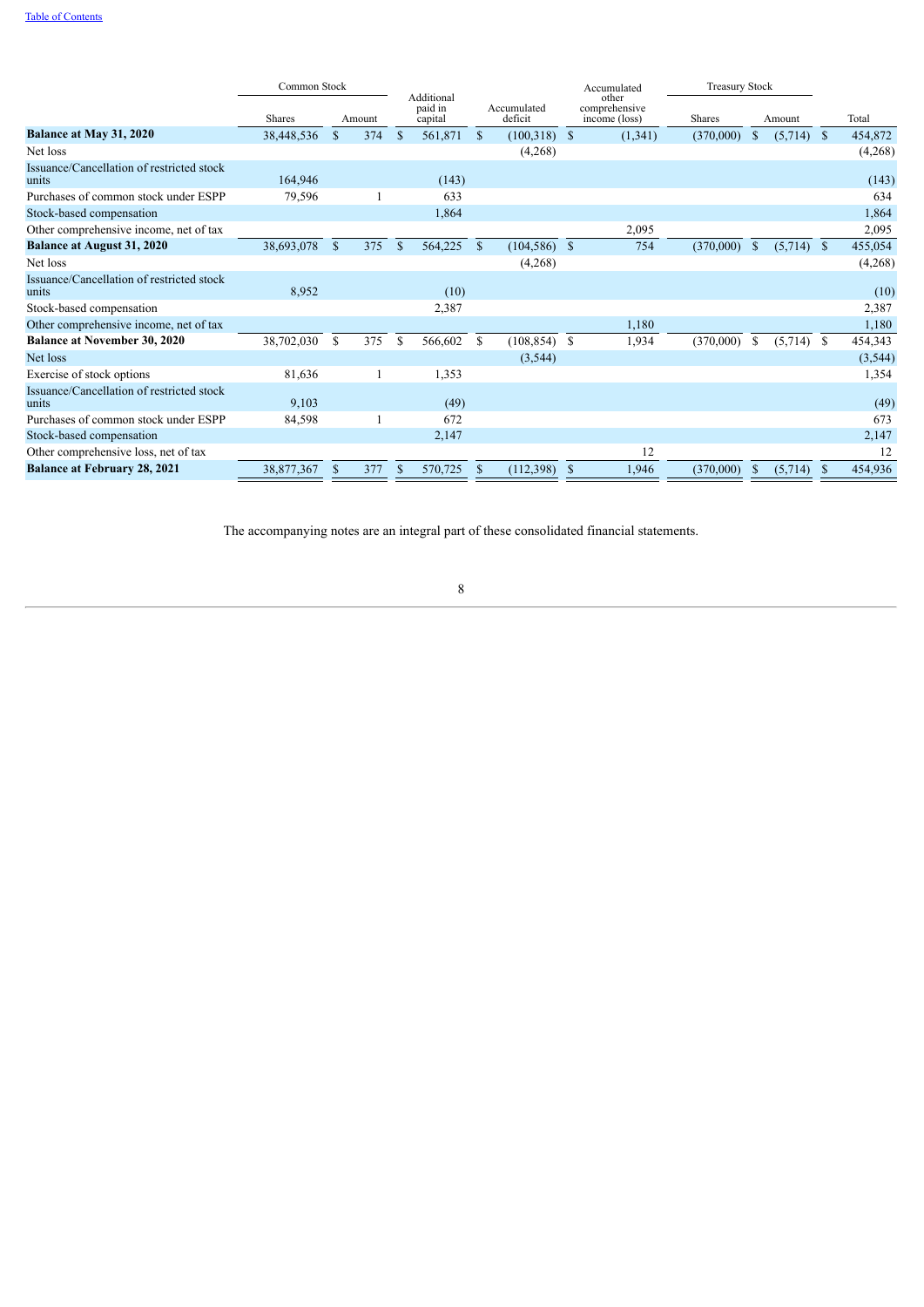## **NOTES TO CONSOLIDATED FINANCIAL STATEMENTS (unaudited)**

## **1. CONSOLIDATED FINANCIAL STATEMENTS**

The Consolidated Statements of Operations and the Consolidated Statements of Comprehensive Loss for the three and nine months ended February 28, 2022 and 2021, the Consolidated Balance Sheet as of February 28, 2022, the Consolidated Statements of Cash Flows for the nine months ended February 28, 2022 and 2021, and the Consolidated Statements of Stockholders' Equity for the nine months ended February 28, 2022 and 2021 have been prepared by the Company and are unaudited. The Consolidated Balance Sheet as of May 31, 2021 was derived from audited consolidated financial statements but does not include all disclosures required by accounting principles generally accepted in the United States of America. In the opinion of management, all adjustments (consisting of normal recurring adjustments) necessary to state fairly the financial position, changes in stockholders' equity and comprehensive income, results of operations and cash flows as of and for the period ended February 28, 2022 (and for all periods presented) have been made.

The unaudited interim consolidated financial statements for the three and nine months ended February 28, 2022 and 2021 include the accounts of AngioDynamics, Inc. and its wholly owned subsidiaries, collectively, "us", "we" or the "Company". All intercompany balances and transactions have been eliminated.

## **2. ACQUISITIONS**

## **Camaro Support Catheter Asset Acquisition**

On July 27, 2021, the Company acquired the Camaro support catheter (rebranded as Syntrax) from QX Medical, LLC for an aggregate purchase price of \$4.0 million, which included an upfront payment of \$3.6 million and \$0.4 million in purchase price holdbacks, along with \$1.0 million of potential future contingent consideration related to revenue milestones. This acquisition supports the Auryon product family and the Company's strategic plan. The Company accounted for this acquisition as an asset purchase. The Company recorded the amount paid at closing as inventory and fixed assets of \$0.1 million and an intangible asset product technology of \$3.9 million. The intangible asset will be amortized over 15 years. The contingent consideration is comprised of revenue milestones and will be accounted for when the contingency is resolved or becomes probable and reasonably estimable.

#### **3. REVENUE FROM CONTRACTS WITH CUSTOMERS**

#### **Revenue Recognition**

Under ASC 606, *Revenue from Contracts with Customers*, revenue is recognized when a customer obtains control of promised goods or services, in an amount that reflects the consideration which the entity expects to receive in exchange for those goods or services. To determine revenue recognition for arrangements that an entity determines are within the scope of ASC 606, the Company performs the following five steps: (i) identify the contract(s) with a customer; (ii) identify the performance obligations in the contract; (iii) determine the transaction price; (iv) allocate the transaction price to the performance obligations in the contract; and (v) recognize revenue when (or as) the entity satisfies a performance obligation.

The Company has one primary revenue stream which is the sales of its products.

## **Disaggregation of Revenue**

The following table summarizes net sales by Global Business Unit ("GBU") and geography:

|                               |                      |  | Three Months Ended Feb 28, 2022 |  |        |  |                      |               | Three Months Ended Feb 28, 2021 |  |        |
|-------------------------------|----------------------|--|---------------------------------|--|--------|--|----------------------|---------------|---------------------------------|--|--------|
| (in thousands)                | <b>United States</b> |  | International                   |  | Total  |  | <b>United States</b> | International |                                 |  | Total  |
| Net sales                     |                      |  |                                 |  |        |  |                      |               |                                 |  |        |
| <b>Endovascular Therapies</b> | 34.400               |  | 3,683                           |  | 38,083 |  | 29.529               |               | 3.722                           |  | 33,251 |
| Vascular Access               | 19.483               |  | 3,948                           |  | 23,431 |  | 21,009               |               | 3,804                           |  | 24,813 |
| Oncology                      | 8.562                |  | 3.894                           |  | 12.456 |  | 8.116                |               | 5.002                           |  | 13,118 |
| Total                         | 62.445               |  | 11.525                          |  | 73.970 |  | 58.654               |               | 12.528                          |  | 71,182 |
|                               |                      |  |                                 |  |        |  |                      |               |                                 |  |        |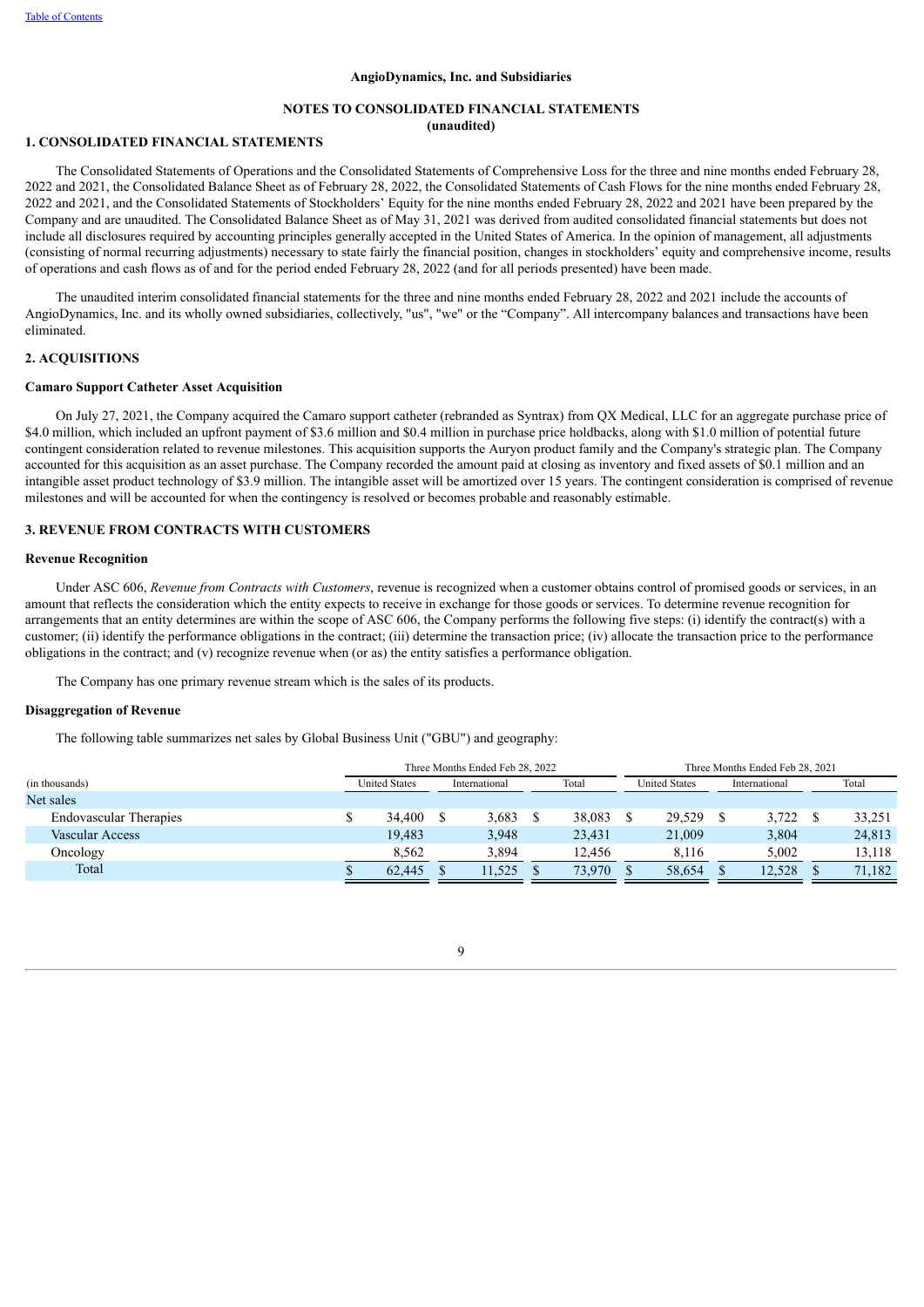|                               |                      |         |  | Nine Months Ended Feb 28, 2022 |         |                      |         | Nine Months Ended Feb 28, 2021 |        |  |         |
|-------------------------------|----------------------|---------|--|--------------------------------|---------|----------------------|---------|--------------------------------|--------|--|---------|
| (in thousands)                | <b>United States</b> |         |  | International                  | Total   | <b>United States</b> |         | International                  |        |  | Total   |
| Net sales                     |                      |         |  |                                |         |                      |         |                                |        |  |         |
| <b>Endovascular Therapies</b> |                      | 105.405 |  | 10.394                         | 115.799 |                      | 87,198  |                                | 9,810  |  | 97,008  |
| Vascular Access               |                      | 60,664  |  | 12.795                         | 73.459  |                      | 60,392  |                                | 16,456 |  | 76,848  |
| Oncology                      |                      | 26,190  |  | 13.773                         | 39.963  |                      | 25.856  |                                | 14.456 |  | 40,312  |
| Total                         |                      | 192.259 |  | 36,962                         | 229,221 |                      | 173.446 |                                | 40,722 |  | 214,168 |

As the Company has previously announced, the Company is focused on its ongoing transformation from a company with a broad portfolio of largely undifferentiated products to a more focused medical technology company that delivers unique and innovative health care solutions. The Company believes that this transformation will enable the Company to shift the portfolio from the mature, lower-growth markets where we have competed in the past by investing in technology and products that provide access to larger and faster growing markets. As such, we believe the growth in the near to mid-term will be driven by our high technology products including Auryon, Thrombectomy (which includes AngioVac, AlphaVac and thrombolytics) and NanoKnife. We will refer to these high technology products as our Med Tech business and we will refer to the remainder of the portfolio as our Med Device business.

The following table summarizes net sales by Med Tech and Med Device:

|                  | Three Months Ended           |  |        |  |              | Nine Months Ended |              |  |  |  |
|------------------|------------------------------|--|--------|--|--------------|-------------------|--------------|--|--|--|
| (in thousands)   | Feb 28, 2022<br>Feb 28, 2021 |  |        |  | Feb 28, 2022 |                   | Feb 28, 2021 |  |  |  |
| <b>Net Sales</b> |                              |  |        |  |              |                   |              |  |  |  |
| Med Tech         | 19,612                       |  | 15,246 |  | 56,117       |                   | 39,581       |  |  |  |
| Med Device       | 54,358                       |  | 55,936 |  | 173.104      |                   | 174,587      |  |  |  |
| Total            | 73.970                       |  | 71.182 |  | 229,221      |                   | 214,168      |  |  |  |

#### **Net Product Revenue**

The Company's products consist of a wide range of medical, surgical and diagnostic devices used by professional healthcare providers for vascular access, for the treatment of peripheral vascular disease and for use in oncology and surgical settings. The Company's devices are generally used in minimally invasive, image-guided procedures. Most of the Company's products are intended to be used once and then discarded, or they may be implanted for short or long term use. The Company sells its products to its distributors and to end users, such as interventional radiologists, interventional cardiologists, vascular surgeons, urologists, interventional and surgical oncologists and critical care nurses.

## *Contracts and Performance Obligations*

The Company contracts with its customers based on customer purchase orders, which in many cases are governed by master purchasing agreements. The Company's contracts with customers are generally for product only, and do not include other performance obligations such as services or other material rights. As part of its assessment of each contract, the Company evaluates certain factors including the customer's ability to pay (or credit risk). For each contract, the Company considers the promise to transfer products, each of which is distinct, to be the identified performance obligations.

#### *Transaction Price and Allocation to Performance Obligations*

Transaction prices of products are typically based on contracted rates. Product revenue is measured as the amount of consideration the Company expects to receive in exchange for transferring products to a customer, net of any variable consideration as described below.

If a contract contains a single performance obligation, the entire transaction price is allocated to the single performance obligation. Contracts that contain multiple performance obligations require an allocation of the transaction price based on the estimated relative standalone selling prices of the promised products underlying each performance obligation. The Company has standard pricing for its products and determines standalone selling prices based on the price at which the performance obligation is sold separately.

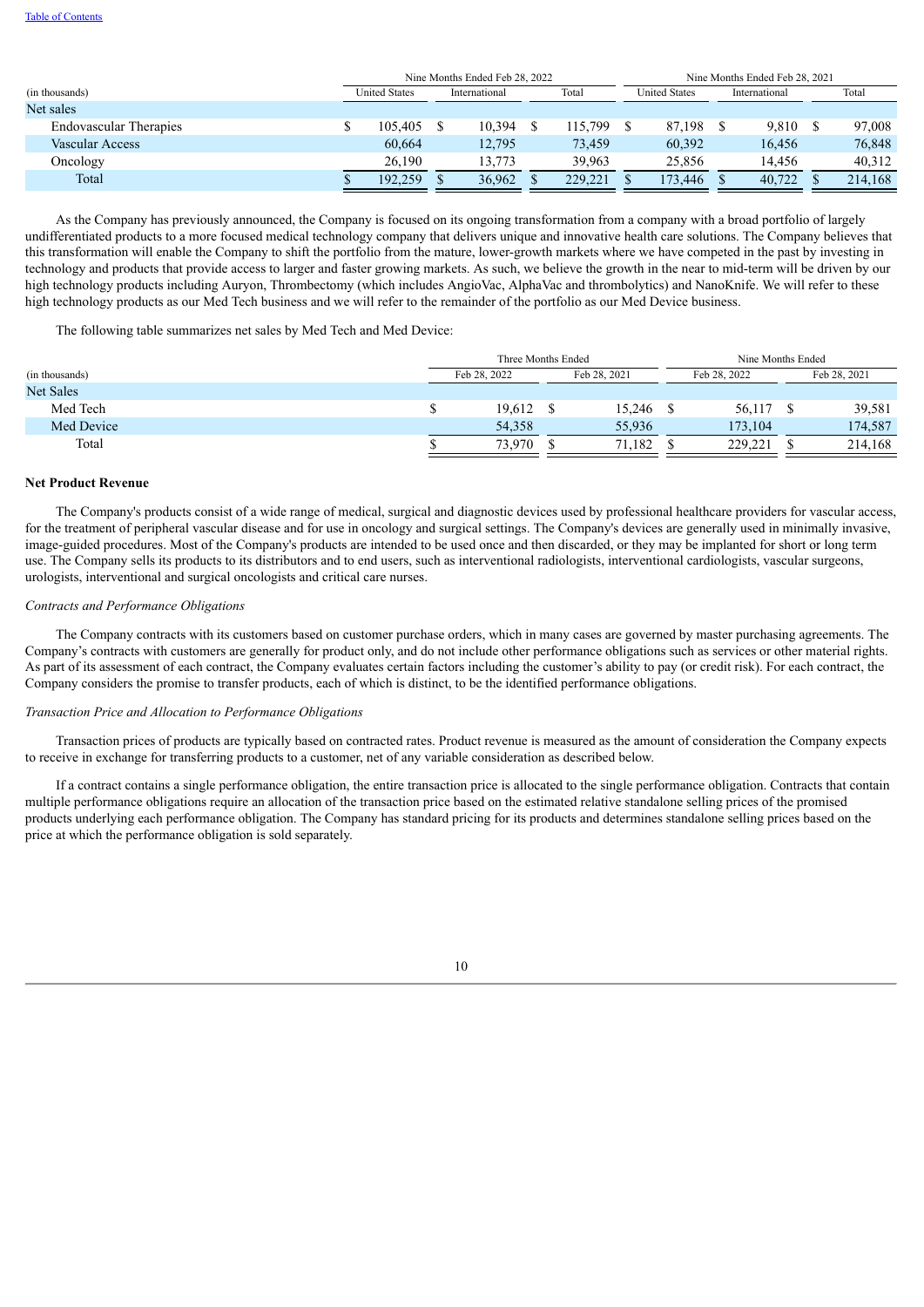#### *Revenue Recognition*

Revenue is recognized when control of the product is transferred to the customer (i.e., when the Company's performance obligation is satisfied), which occurs at a point in time, and may be upon shipment from the Company's manufacturing site or delivery to the customer's named location, based on the contractual shipping terms of a contract.

In determining whether control has transferred, the Company considers if there is a present right to payment from the customer and when physical possession, legal title and risks and rewards of ownership have transferred to the customer.

The Company typically invoices customers upon satisfaction of identified performance obligations. As the Company's standard payment terms are 30 to 90 days from invoicing, the Company does not provide any significant financing to its customers.

The Company enters into agreements to place placement and evaluation units ("units") at customer sites, but the Company retains title to the units. For the duration of these agreements the customer has the right to use the unit at no upfront charge in connection with the customer's ongoing purchase of disposables. These types of agreements include an embedded operating lease for the right to use the units. In these arrangements, revenue recognized for the sale of the disposables is not allocated between the disposal revenue and lease revenue due to the insignificant value of the units in relation to the total agreement value.

Sales, value add, and other taxes collected on behalf of third parties are excluded from revenue.

#### *Variable Consideration*

Reserves: Revenue from product sales are recorded at the net sales price (transaction price), which includes estimates of variable consideration for which reserves are established for discounts, returns, rebates and allowances that are offered within contracts between the Company and its customers. These reserves are based on the amounts earned or to be claimed on the related sales and are classified as a contra asset.

Rebates and Allowances: The Company provides certain customers with rebates and allowances that are explicitly stated in the Company's contracts and are recorded as a reduction of revenue in the period the related product revenue is recognized. The Company establishes reserves for such amounts, which is included in accrued expenses in the accompanying Consolidated Balance Sheets. These rebates and allowances result from performance-based offers that are primarily based on attaining contractually specified sales volumes. The Company is also required to pay administrative fees to group purchasing organizations.

Product Returns: The Company generally offers customers a limited right of return. Product returns after 30 days must be pre-approved by the Company and customers may be subject to a 20% restocking charge. To be accepted, a returned product must be unadulterated, undamaged and have at least twelve months remaining prior to its expiration date. The Company estimates the amount of its product sales that may be returned by its customers and records this estimate as a reduction of revenue in the period the related product revenue is recognized. The Company currently estimates product return liabilities using its historical product return information and considers other factors that it believes could significantly impact its expected returns, including product recalls. During the nine months ended February 28, 2022, such product returns were not material.

## **Contract Balances with Customers**

A receivable is generally recognized in the period the Company ships the product. Payment terms on invoiced amounts are based on contractual terms with each customer and generally coincide with revenue recognition. Accordingly, the Company does not have any contract assets associated with the future right to invoice its customers. In some cases, if control of the product has not yet transferred to the customer or the timing of the payments made by the customer precedes the Company's fulfillment of the performance obligation, the Company recognizes a contract liability that is included in deferred revenue in the accompanying Consolidated Balance Sheets.

The following table presents changes in the Company's receivables, contract assets and contract liabilities with customers:

| (in thousands)              | Feb 28, 2022             | May 31, 2021             |
|-----------------------------|--------------------------|--------------------------|
| Receivables                 | 41.810                   | 35,405                   |
| Contract assets             | $\overline{\phantom{0}}$ | $\overline{\phantom{a}}$ |
| <b>Contract liabilities</b> | 416                      | 426                      |

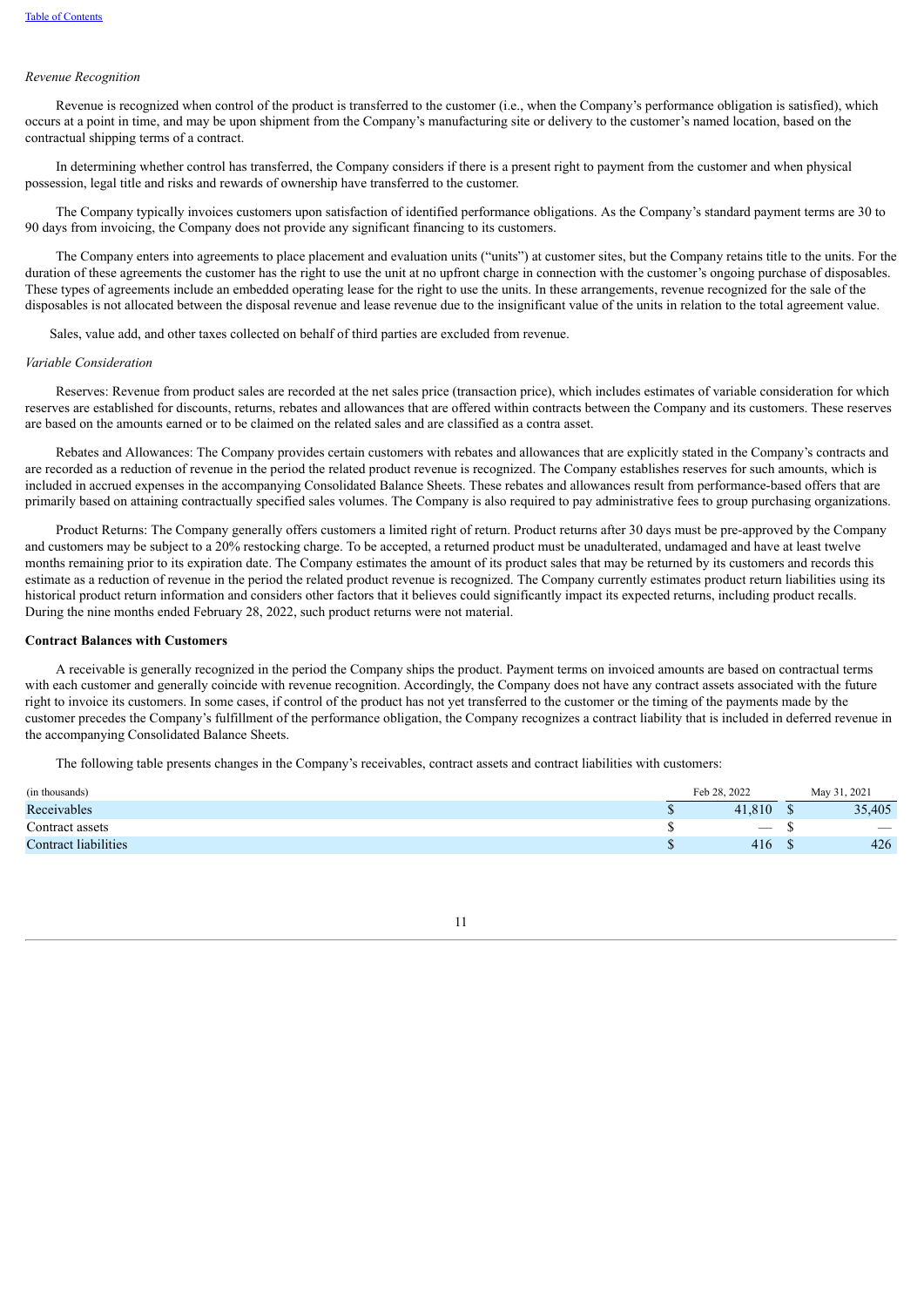During the nine months ended February 28, 2022, the Company had additions to contract liabilities of \$1.6 million. This was offset by \$1.6 million in revenue that was recognized during the nine months ended February 28, 2022.

#### **Costs to Obtain or Fulfill a Customer Contract**

Under ASC 606, the Company may recognize an asset for incremental costs of obtaining a contract with a customer if it expects to recover those costs. The Company's sales incentive compensation plans qualify for capitalization since these plans are directly related to sales achieved during a period of time. However, the Company has elected the practical expedient under ASC 340-40-25-4 to expense the costs as they are incurred within selling and marketing expenses since the amortization period is less than one year.

The Company accounts for shipping and handling activities related to contracts with customers as costs to fulfill the promise to transfer the associated products. Shipping and handling costs, associated with the distribution of finished products to customers, are recorded in costs of goods sold and are recognized when the related finished product is shipped to the customer. Amounts charged to customers for shipping and handling are recorded in net sales.

## **4. INVENTORIES**

Inventories are stated at lower of cost and net realizable value (using the first-in, first-out method). Inventories consisted of the following:

| (in thousands)  | Feb 28, 2022 |  | May 31, 2021 |  |  |
|-----------------|--------------|--|--------------|--|--|
| Raw materials   | 28,086       |  | 22,925       |  |  |
| Work in process | 6,804        |  | 8,022        |  |  |
| Finished goods  | 13.149       |  | 17.667       |  |  |
| Inventories     | 48.039       |  | 48.614       |  |  |

The Company periodically reviews inventory for both obsolescence and loss of value. The Company makes assumptions about the future demand for and market value of the inventory. Based on these assumptions, the Company estimates the amount of obsolete, expiring and slow-moving inventory. The total inventory reserve at February 28, 2022 and May 31, 2021 was \$4.1 million and \$3.8 million, respectively.

## **5. GOODWILL AND INTANGIBLE ASSETS**

## *Goodwill*

Goodwill is not amortized, but rather, is tested for impairment annually or more frequently if impairment indicators arise. Goodwill represents the excess of the purchase price over the fair value of the net tangible and identifiable intangible assets acquired in each business combination.

The Company's annual testing for impairment of goodwill was completed as of December 31, 2021. The Company operates as a single operating segment with one reporting unit and consequently evaluates goodwill for impairment based on an evaluation of the fair value of the Company as a whole. The Company determines the fair value of the reporting unit based on the market valuation approach and concluded that it was not more-likely-than-not that the fair value of the Company's reporting unit was less than its carrying value.

Even though the Company determined that there was no goodwill impairment as of December 31, 2021, the future occurrence of a potential indicator of impairment, such as a significant adverse change in legal, regulatory, business or economic conditions or a more-likely-than-not expectation that the reporting unit or a significant portion of the reporting unit will be sold or disposed of, would require an interim assessment for the reporting unit prior to the next required annual assessment as of December 31, 2022.

There were no adjustments to goodwill for the nine months ended February 28, 2022 other than foreign currency translation adjustments.

#### *Definite Lived Intangible Assets*

Intangible assets other than goodwill are amortized over their estimated useful lives on a straight-line basis. Useful lives range from two to eighteen years. The Company periodically reviews, and adjusts, if necessary, the estimated useful lives of its intangible assets and reviews such assets or asset groups for impairment whenever events or changes in circumstances indicate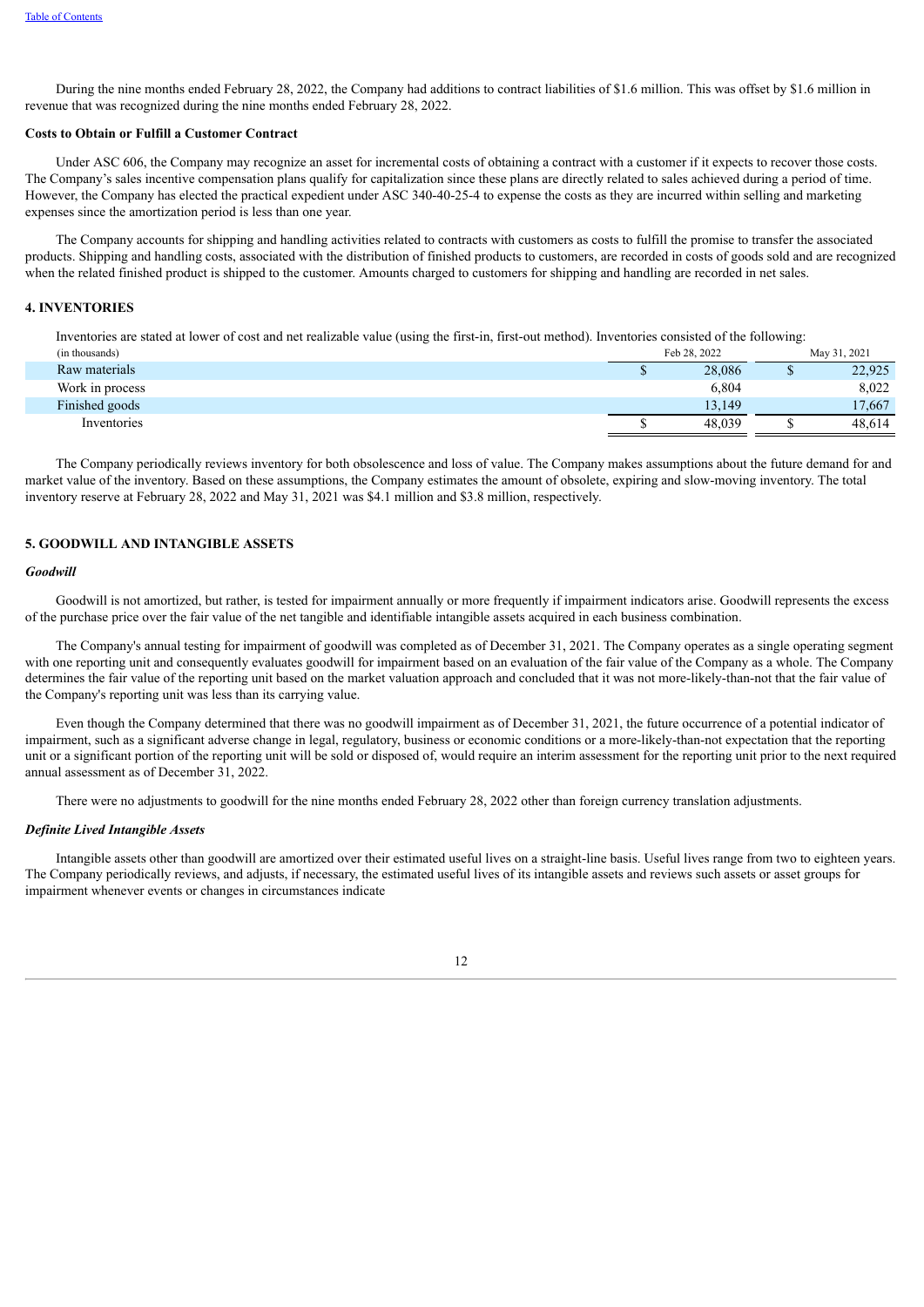that the carrying value of the assets or asset groups may not be recoverable. If an intangible asset or asset group is considered to be impaired, the amount of the impairment will equal the excess of the carrying value over the fair value of the asset.

Intangible assets consisted of the following:

|                        | Feb 28, 2022                                                              |         |  |            |   |         |  |  |
|------------------------|---------------------------------------------------------------------------|---------|--|------------|---|---------|--|--|
| (in thousands)         | Accumulated<br>Gross carrying value<br>Net carrying value<br>amortization |         |  |            |   |         |  |  |
| Product technologies   | Φ                                                                         | 241,719 |  | (108, 757) | Φ | 132,962 |  |  |
| Customer relationships |                                                                           | 60,172  |  | (37, 057)  |   | 23,115  |  |  |
| Trademarks             |                                                                           | 9,950   |  | (7,115)    |   | 2,835   |  |  |
| Licenses               |                                                                           | 4,837   |  | (4,644)    |   | 193     |  |  |
|                        |                                                                           | 316,678 |  | (157, 573) |   | 159,105 |  |  |

|                        | May 31, 2021         |  |                             |  |                    |
|------------------------|----------------------|--|-----------------------------|--|--------------------|
| (in thousands)         | Gross carrying value |  | Accumulated<br>amortization |  | Net carrying value |
| Product technologies   | 236,907              |  | $(97,343)$ \$               |  | 139,564            |
| Customer relationships | 60,291               |  | (34, 164)                   |  | 26,127             |
| Trademarks             | 9,950                |  | (6,905)                     |  | 3,045              |
| Licenses               | 6.087                |  | (5, 846)                    |  | 241                |
|                        | 313,235              |  | $(144, 258)$ \$             |  | 168,977            |

Amortization expense for the three months ended February 28, 2022 and 2021 was \$4.9 million and \$4.3 million, respectively. Amortization expense for the nine months ended February 28, 2022 and 2021 was \$14.6 million and \$13.8 million, respectively.

Expected future amortization expense related to the intangible assets for each of the following fiscal years is as follows:

|      | (in thousands)      |   |         |
|------|---------------------|---|---------|
|      | Remainder of 2022   | P | 4,878   |
| 2023 |                     |   | 19,032  |
| 2024 |                     |   | 16,823  |
| 2025 |                     |   | 16,804  |
| 2026 |                     |   | 16,624  |
|      | 2027 and thereafter |   | 84,944  |
|      |                     |   | 159,105 |

## **6. ACCRUED LIABILITIES**

Accrued liabilities consisted of the following:

| (in thousands)               | Feb 28, 2022 |        |   | May 31, 2021 |  |
|------------------------------|--------------|--------|---|--------------|--|
| Payroll and related expenses |              | 13,307 | D | 20,408       |  |
| Royalties                    |              | 2,153  |   | 2,663        |  |
| Outside services             |              | 1,983  |   | 4,256        |  |
| Research and Development     |              | 1,730  |   | 1,223        |  |
| Sales and franchise taxes    |              | 908    |   | 631          |  |
| <b>Litigation Matters</b>    |              |        |   | 975          |  |
| Rebates                      |              | 472    |   | 544          |  |
| Other                        |              | 4,643  |   | 4,759        |  |
|                              |              | 25,196 |   | 35,459       |  |
|                              |              |        |   |              |  |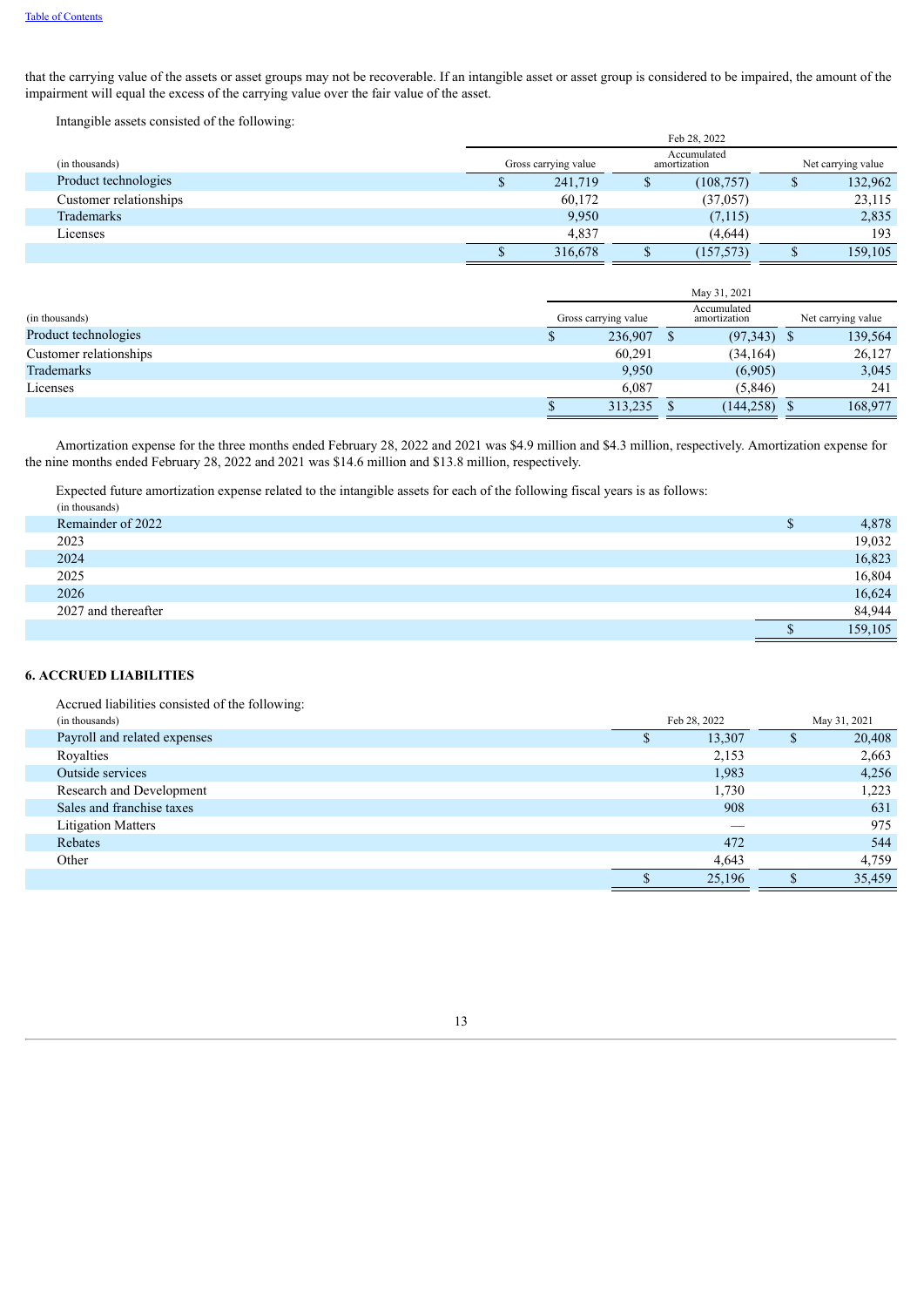## **7. LONG-TERM DEBT**

On June 3, 2019 the Company repaid all amounts outstanding under its then existing credit agreement and entered into a new Credit Agreement with the lender's party thereto, JPMorgan Chase Bank, N.A., as administrative agent, and Bank of America, N.A. and KeyBank National Association, as co-syndication agents.

The Credit Agreement provides for a \$125.0 million secured revolving credit facility (the "Revolving Facility"), which includes an uncommitted expansion feature that allows the Company to increase the total revolving commitments and/or add new tranches of term loans in an aggregate amount not to exceed \$75.0 million. The proceeds may be used to refinance certain existing indebtedness of the Company and its subsidiaries, to finance the working capital needs, and for general corporate purposes (including permitted acquisitions), of the Company and its subsidiaries.

The Credit Agreement has a five-year maturity. Interest on the Revolving Facility is based, at the Company's option, on either a base rate of LIBOR or alternate base rate, plus an applicable margin tied to the Company's total leverage ratio and having ranges between 0.25% and 0.75% for base rate loans and between 1.25% and 1.75% for LIBOR loans. After default, the interest rate may be increased by 2.0%. The Revolving Facility also carries a commitment fee of 0.20% to 0.25% per annum on the unused portion.

The Company's obligations under the Revolving Facility are unconditionally guaranteed, jointly and severally, by the Company's material direct and indirect domestic subsidiaries (the "Guarantors"). All obligations of the Company and the Guarantors under the Revolving Facility are secured by first priority security interests in substantially all of the assets of the Company and the Guarantors.

The Credit Agreement includes customary representations, warranties and covenants, and acceleration, indemnity and events of default provisions, including, among other things, two quarterly financial covenants as follows:

- Maximum leverage ratio of consolidated total indebtedness<sup>\*</sup> to consolidated EBITDA<sup>\*</sup> of not greater than 3.00 to 1.00 (during certain periods following material acquisitions the ratio shall be increased to 3.50 to 1.00).
- Fixed charge coverage ratio of consolidated EBITDA minus consolidated capital expenditures\* to consolidated interest expense\* paid or payable in cash plus scheduled principal payments in respect of indebtedness under the Credit Agreement of not less than 1.25 to 1.00.

\* The definitions of consolidated total indebtedness, consolidated EBITDA, consolidated capital expenditures and consolidated interest expense are specifically defined in the Credit Agreement included as an exhibit to Form 8-K filed on June 6, 2019.

As of February 28, 2022, there was \$25.0 million outstanding on the Revolving Facility. As of February 28, 2022 and May 31, 2021, the carrying value of long-term debt approximated its fair market value.

The interest rate on the Revolving Facility at February 28, 2022 was 1.36%.

## **8. INCOME TAXES**

The Company provides for income taxes at the end of each interim period based on the estimated effective tax rate for the full fiscal year adjusted for any discrete events, which are recorded in the period that they occur. The estimated annual effective tax rate prior to discrete items was 12.7% as of the third quarter of fiscal year 2022, as compared to 15.6% for the same period in fiscal year 2021. In fiscal year 2022, the Company's effective tax rate differs from the U.S. statutory rate primarily due to the impact of the valuation allowance, foreign taxes, and other non-deductible permanent items (such as non-deductible meals and entertainment, Section 162(m) excess compensation and non-deductible share-based compensation).

The Company regularly assesses its ability to realize its deferred tax assets. Assessing the realization of deferred tax assets requires significant management judgment. In determining whether its deferred tax assets are more likely than not realizable, the Company evaluated all available positive and negative evidence, and weighted the evidence based on its objectivity.

Based on the review of all available evidence, the Company determined that it has not yet attained a sustained level of profitability and the objectively verifiable negative evidence outweighed the positive evidence. Therefore, the Company has provided a valuation allowance on its federal and state net operating loss carryforwards, federal and state R&D credit carryforwards and other net deferred tax assets that have a limited life and are not supportable by the naked credit deferred tax liability sourced income as of February 28, 2022. The Company will continue to assess the level of the valuation allowance required. If sufficient positive evidence exists in future periods to support a release of some or all of the valuation allowance, such a release would likely have a material impact on the Company's results of operations.

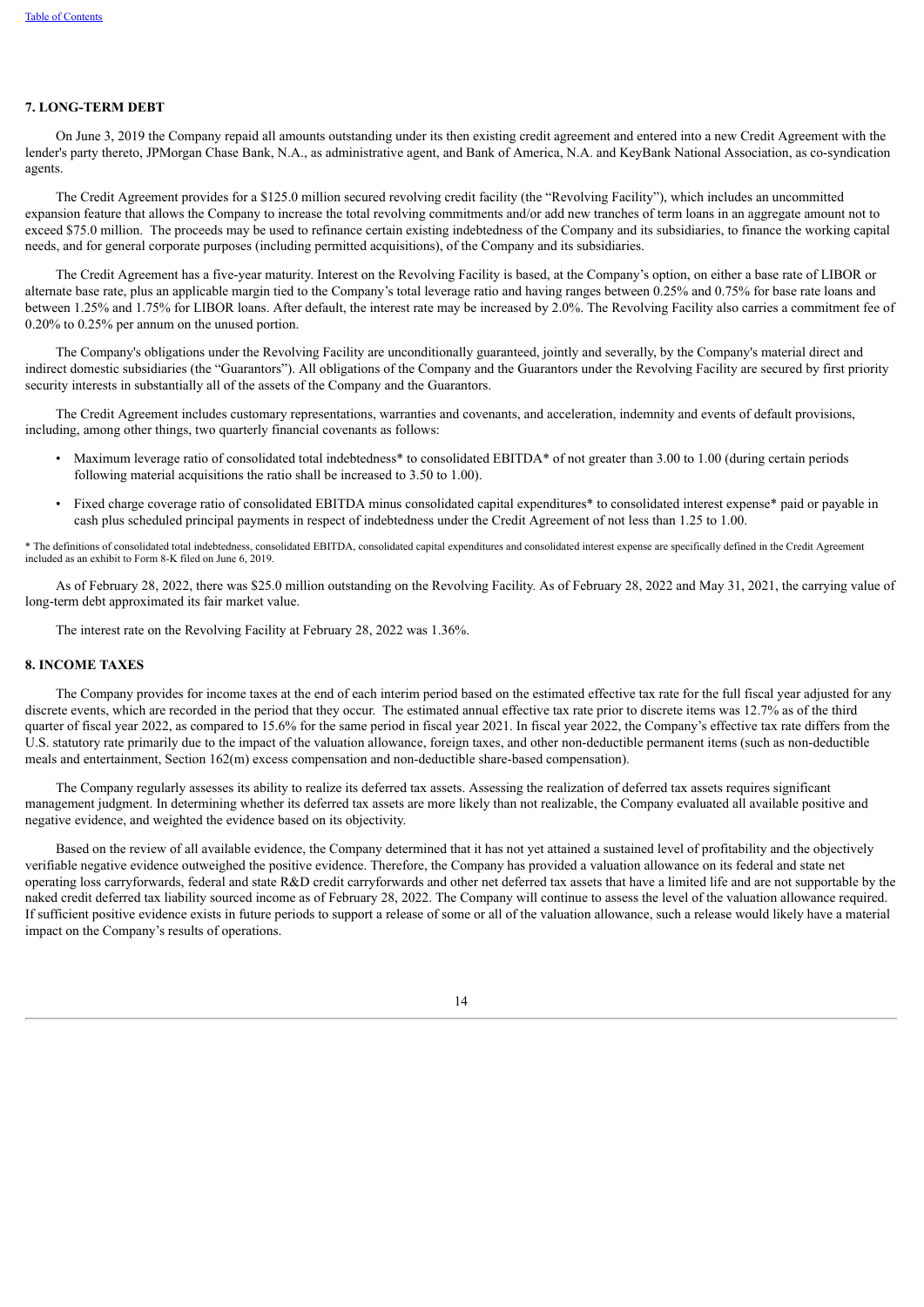The Company filed for an employee retention credit under the provisions of the CARES Act resulting in a benefit of \$4.2 million that was recorded in the third quarter of the fiscal year compared to a benefit of \$1.9 million that was recorded in the prior year period. The benefit has been recorded as a receivable and is included in other current assets on the balance sheet.

## **9. SHARE-BASED COMPENSATION**

On October 13, 2020, the Company's shareholders approved the 2020 Stock and Incentive Award Plan (the "2020 Plan"). The 2020 Plan provides for the grant of incentive stock options, non-statutory stock options, restricted stock, restricted stock units, stock appreciation rights, performance share units, performance shares and other incentive awards to the Company's employees, directors and other service providers. As of February 28, 2022, there was a maximum of 1.6 million shares of common stock available for future grant under the 2020 Plan.

Prior to the adoption of the 2020 Plan, equity awards were issued under the 2004 Stock and Incentive Award Plan (the "2004 Plan"). The adoption of the 2020 Plan did not impact the administration of equity awards issued under the 2004 Plan but following the adoption of the 2020 Plan, equity award grants are no longer made under the 2004 Plan.

The Company also has an employee stock purchase plan. As of February 28, 2022, there was a maximum of 2.3 million shares of common stock available for future grant under the employee stock purchase plan.

For the three months ended February 28, 2022 and 2021, share-based compensation expense was \$2.4 million and \$2.1 million, respectively. For the nine months ended February 28, 2022 and 2021, share-based compensation expense was \$7.8 million and \$6.4 million, respectively.

During the nine months ended February 28, 2022 and 2021, the Company granted stock options and restricted stock units under the 2020 and 2004 Plan to certain employees and members of the Board of Directors. Stock option awards are valued using the Black-Scholes option-pricing model and then amortized on a straight-line basis over the requisite service period of the award. Restricted stock unit awards are valued based on the closing trading value of the Company's common stock on the date of grant and then amortized on a straight-line basis over the requisite service period of the award.

During the nine months ended February 28, 2022 and 2021, the Company granted performance share units under the 2020 and 2004 Plan to certain employees. The awards may be earned by achieving performance levels over the requisite service period. The performance criteria are based on achieving certain performance targets and the total shareholder return ("TSR") of the Company's common stock relative to the TSR of the common stock of a pre-defined industry peer-group. The fair value of these awards is based on a Monte Carlo simulation model.

As of February 28, 2022, there was \$19.1 million of unrecognized compensation expense related to share-based payment arrangements. These costs are expected to be recognized over a weighted-average period of approximately three years. The Company has sufficient shares to satisfy expected share-based payment arrangements.

## **10. EARNINGS PER SHARE**

Basic earnings per share is based on the weighted average number of common shares outstanding without consideration of potential common stock. Diluted earnings per share includes the dilutive effect of potential common stock consisting of stock options, restricted stock units and performance stock units, provided that the inclusion of such securities is not anti-dilutive. In periods with a net loss, stock options and restricted stock units are not included in the computation of diluted loss per share as the impact would be anti-dilutive.

The following table reconciles basic to diluted weighted-average shares outstanding:

|                                                               | Three Months Ended |              | Nine Months Ended |              |  |  |
|---------------------------------------------------------------|--------------------|--------------|-------------------|--------------|--|--|
| (in thousands)                                                | Feb 28, 2022       | Feb 28, 2021 | Feb 28, 2022      | Feb 28, 2021 |  |  |
| Basic                                                         | 39,092             | 38,360       | 38,959            | 38,281       |  |  |
| Effect of dilutive securities                                 |                    |              |                   |              |  |  |
| Diluted                                                       | 39,092             | 38,360       | 38.959            | 38,281       |  |  |
|                                                               |                    |              |                   |              |  |  |
| Securities excluded as their inclusion would be anti-dilutive | 3,457              | 3,003        | 3,457             | 3,033        |  |  |

## **11. SEGMENT AND GEOGRAPHIC INFORMATION**

The Company considers the business to be a single operating segment engaged in the development, manufacture and sale of medical devices for vascular access, peripheral vascular disease and oncology on a global basis. The Company's chief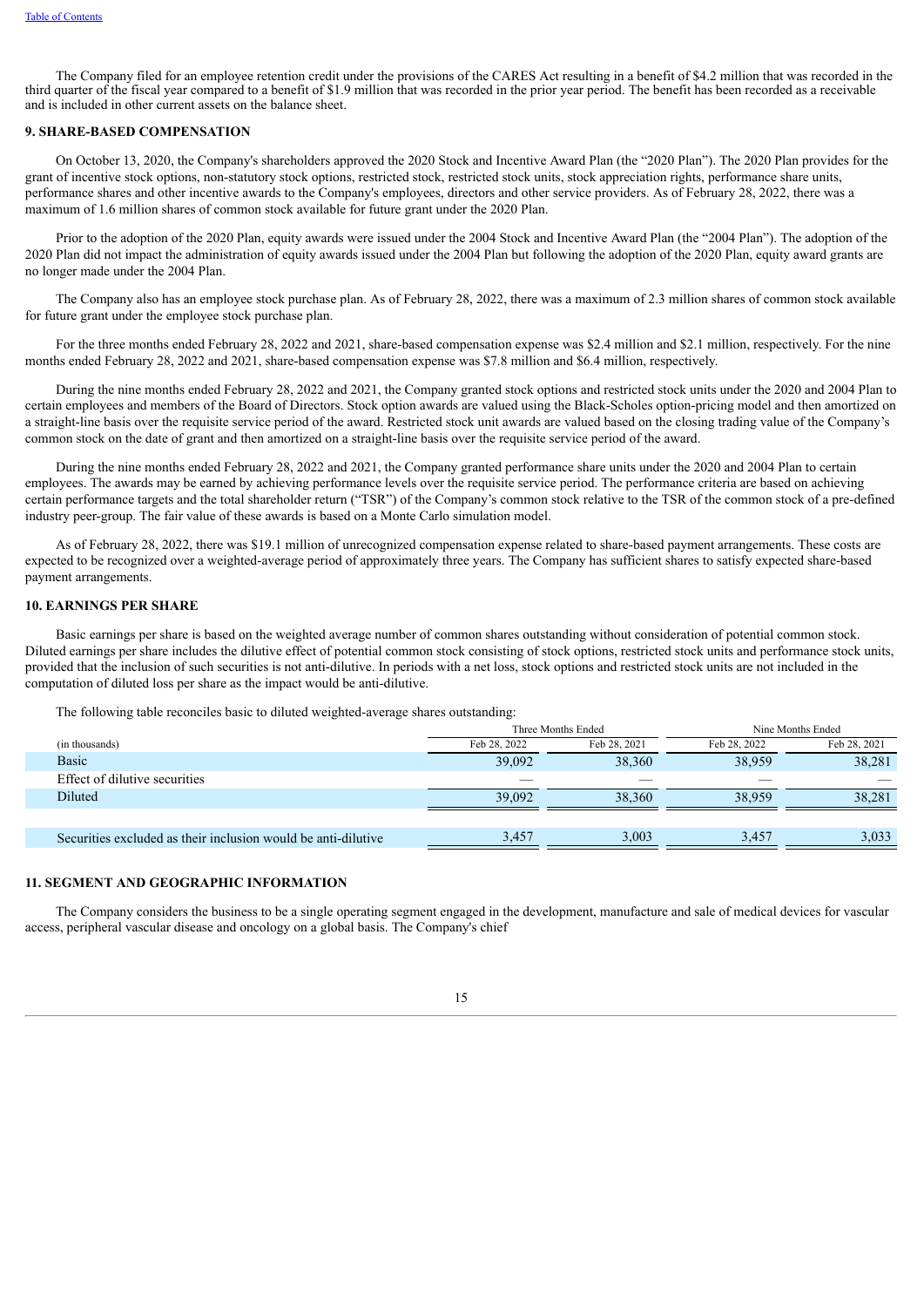operating decision maker, the President and Chief Executive Officer (CEO), evaluates the various global product portfolios on a net sales basis utilizing various breakouts of the data including Global Business Unit, Med Tech versus Med Device and geography. Executives reporting to the CEO include those responsible for commercial operations, manufacturing operations, regulatory and quality and certain corporate functions. The CEO evaluates profitability, investment and cash flow metrics on a consolidated global basis due to shared infrastructure and resources.

The table below summarizes net sales by Global Business Unit:

| Three Months Ended           |        |  |        | Nine Months Ended |              |              |         |
|------------------------------|--------|--|--------|-------------------|--------------|--------------|---------|
| Feb 28, 2022<br>Feb 28, 2021 |        |  |        |                   | Feb 28, 2021 |              |         |
|                              |        |  |        |                   |              |              |         |
|                              | 38,083 |  | 33,251 |                   | 115,799      |              | 97,008  |
|                              | 23,431 |  | 24,813 |                   | 73,459       |              | 76,848  |
|                              | 12,456 |  | 13.118 |                   | 39.963       |              | 40,312  |
|                              | 73.970 |  | 71,182 |                   | 229.221      |              | 214,168 |
|                              |        |  |        |                   |              | Feb 28, 2022 |         |

The table below summarizes net sales by Med Tech and Med Device:

|                  | Three Months Ended           |  |        |  | Nine Months Ended |  |              |
|------------------|------------------------------|--|--------|--|-------------------|--|--------------|
| (in thousands)   | Feb 28, 2022<br>Feb 28, 2021 |  |        |  | Feb 28, 2022      |  | Feb 28, 2021 |
| <b>Net Sales</b> |                              |  |        |  |                   |  |              |
| Med Tech         | 19,612                       |  | 15,246 |  | 56,117            |  | 39,581       |
| Med Device       | 54,358                       |  | 55,936 |  | 173,104           |  | 174,587      |
| Total            | 73,970                       |  | 71.182 |  | 229,221           |  | 214,168      |

The table below summarizes net sales by geographic area based on external customer location:

|                      | Three Months Ended |        |              |  |              | Nine Months Ended |              |
|----------------------|--------------------|--------|--------------|--|--------------|-------------------|--------------|
| (in thousands)       | Feb 28, 2022       |        | Feb 28, 2021 |  | Feb 28, 2022 |                   | Feb 28, 2021 |
| Net Sales            |                    |        |              |  |              |                   |              |
| <b>United States</b> | 62.445             |        | 58,654       |  | 192,259      |                   | 173,446      |
| International        | 11.525             |        | 12,528       |  | 36,962       |                   | 40.722       |
| Total                | 73.970             | 71,182 |              |  | 229.221      |                   | 214,168      |
|                      |                    |        |              |  |              |                   |              |

## **12. FAIR VALUE**

On a recurring basis, the Company measures certain financial assets and financial liabilities at fair value based upon quoted market prices, where available. Where quoted market prices or other observable inputs are not available, the Company applies valuation techniques to estimate fair value. FASB ASC Topic 820, *Fair Value Measurements and Disclosures,* establishes a three-level valuation hierarchy for disclosure of fair value measurements. The categorization of financial assets and financial liabilities within the valuation hierarchy is based upon the lowest level of input that is significant to the measurement of fair value. The three levels of the hierarchy are defined as follows:

- Level 1 Inputs to the valuation methodology are quoted market prices for identical assets or liabilities.
- Level 2 Inputs to the valuation methodology are other observable inputs, including quoted market prices for similar assets or liabilities and marketcorroborated inputs.
- Level 3 Inputs to the valuation methodology are unobservable inputs based on management's best estimate of inputs market participants would use in pricing the asset or liability at the measurement date, including assumptions about risk.

The Company's financial instruments include cash and cash equivalents, accounts receivable, accounts payable and contingent consideration. The carrying amount of cash and cash equivalents, accounts receivable, and accounts payable approximates fair value due to their immediate or short-term maturities. The recurring fair value measurements using significant unobservable inputs (Level 3) relate to contingent consideration liabilities.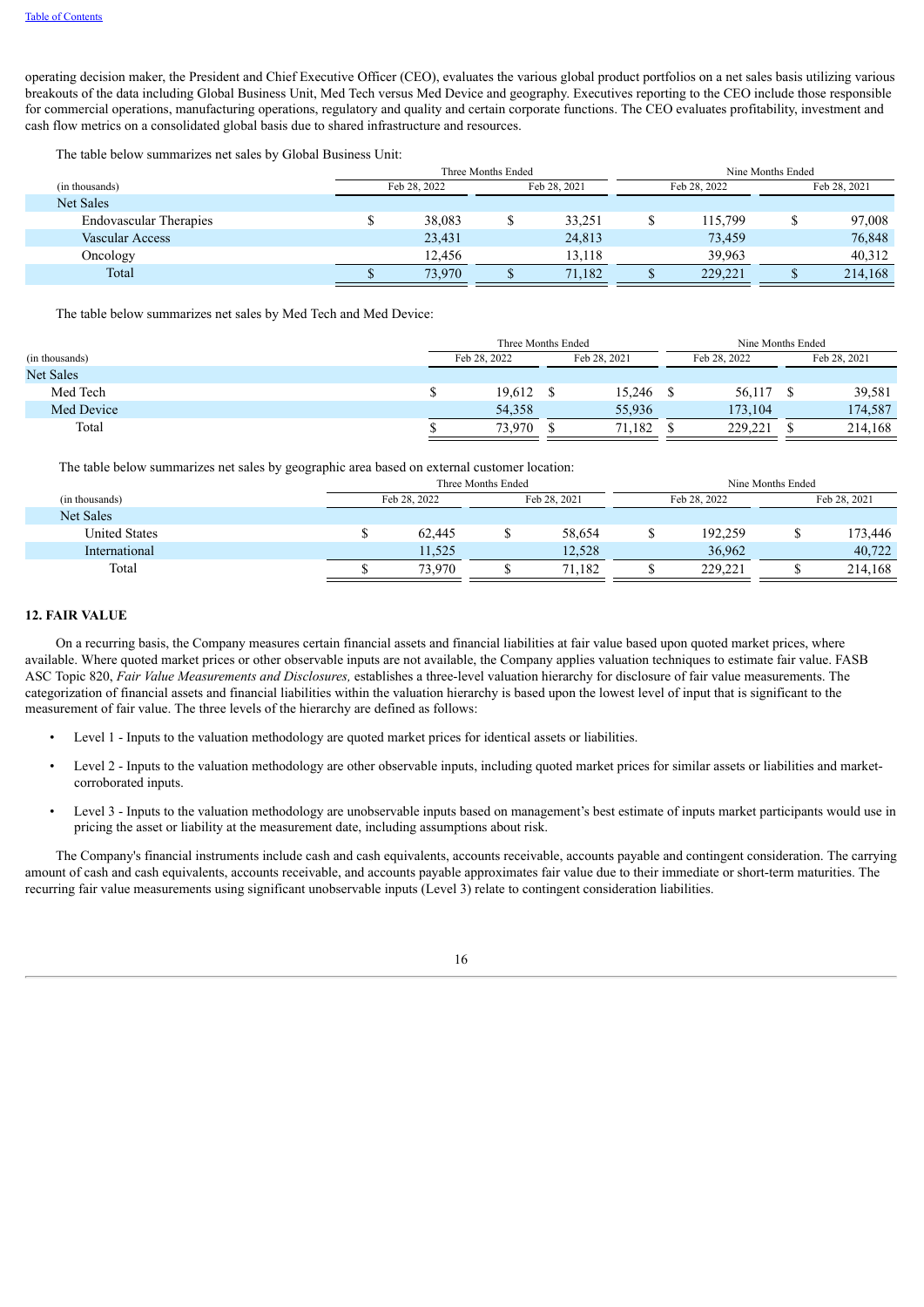## The following tables provide information by level for assets and liabilities that are measured at fair value on a recurring basis:

|                                                    | Fair Value Measurements using inputs considered as: |         |  |                                                     |  |         |  | Fair Value at Feb 28,<br>2022 |
|----------------------------------------------------|-----------------------------------------------------|---------|--|-----------------------------------------------------|--|---------|--|-------------------------------|
| (in thousands)                                     |                                                     | Level 1 |  | Level 2                                             |  | Level 3 |  |                               |
| <b>Financial Liabilities</b>                       |                                                     |         |  |                                                     |  |         |  |                               |
| Contingent consideration for acquisition earn outs |                                                     |         |  |                                                     |  | 16,741  |  | 16,741                        |
| <b>Total Financial Liabilities</b>                 |                                                     |         |  |                                                     |  | 16,741  |  | 16,741                        |
|                                                    |                                                     |         |  | Fair Value Measurements using inputs considered as: |  |         |  | Fair Value at May 31.<br>2021 |
| (in thousands)                                     |                                                     | Level 1 |  | Level 2                                             |  | Level 3 |  |                               |
| <b>Financial Liabilities</b>                       |                                                     |         |  |                                                     |  |         |  |                               |
| Contingent consideration for acquisition earn outs |                                                     |         |  |                                                     |  | 15,741  |  | 15,741                        |
| <b>Total Financial Liabilities</b>                 |                                                     |         |  |                                                     |  | 15,741  |  | 15,741                        |

There were no transfers between Level 1, 2 and 3 for the three and nine months ended February 28, 2022 and 2021.

The table below presents the changes in fair value components of Level 3 instruments:

|                                                                    |    | Three Months Ended Feb 28,<br>2022                                            |
|--------------------------------------------------------------------|----|-------------------------------------------------------------------------------|
| (in thousands)                                                     |    | Fair Value Measurements Using<br>Significant Unobservable Inputs<br>(Level 3) |
| Balance, November 30, 2021                                         | S  | 16,540                                                                        |
| Total gains or losses (realized/unrealized):                       |    |                                                                               |
| Change in present value of contingent consideration <sup>(1)</sup> |    | 201                                                                           |
| Balance, February 28, 2022                                         |    | 16,741                                                                        |
|                                                                    |    |                                                                               |
|                                                                    |    | Nine Months Ended Feb 28, 2022                                                |
| (in thousands)                                                     |    | Fair Value Measurements Using<br>Significant Unobservable Inputs<br>(Level 3) |
| Balance, May 31, 2021                                              | \$ | 15,741                                                                        |
| Total gains or losses (realized/unrealized):                       |    |                                                                               |
| Change in present value of contingent consideration <sup>(1)</sup> |    | 1,005                                                                         |
| Currency gain from remeasurement                                   |    | (5)                                                                           |
| Balance, February 28, 2022                                         |    | 16,741                                                                        |

(1) Change in the fair value of contingent consideration is included in earnings and comprised of changes in estimated earn out payments based on projections of Company performance and amortization of the present value discount.

#### **Contingent Liability for Acquisition Earn Outs**

Some of the Company's business combinations involve the potential for the payment of future contingent consideration upon the achievement of certain product development milestones or various other performance conditions. Payment of the additional consideration is generally contingent on the acquired company reaching certain performance milestones, including attaining specified revenue levels or product development targets. Contingent consideration is recorded at the estimated fair value of the contingent payments on the acquisition date. The fair value of the contingent consideration is remeasured at the estimated fair value at each reporting period with the change in fair value recognized as income or expense within change in fair value of contingent consideration in the Consolidated Statements of Operations.

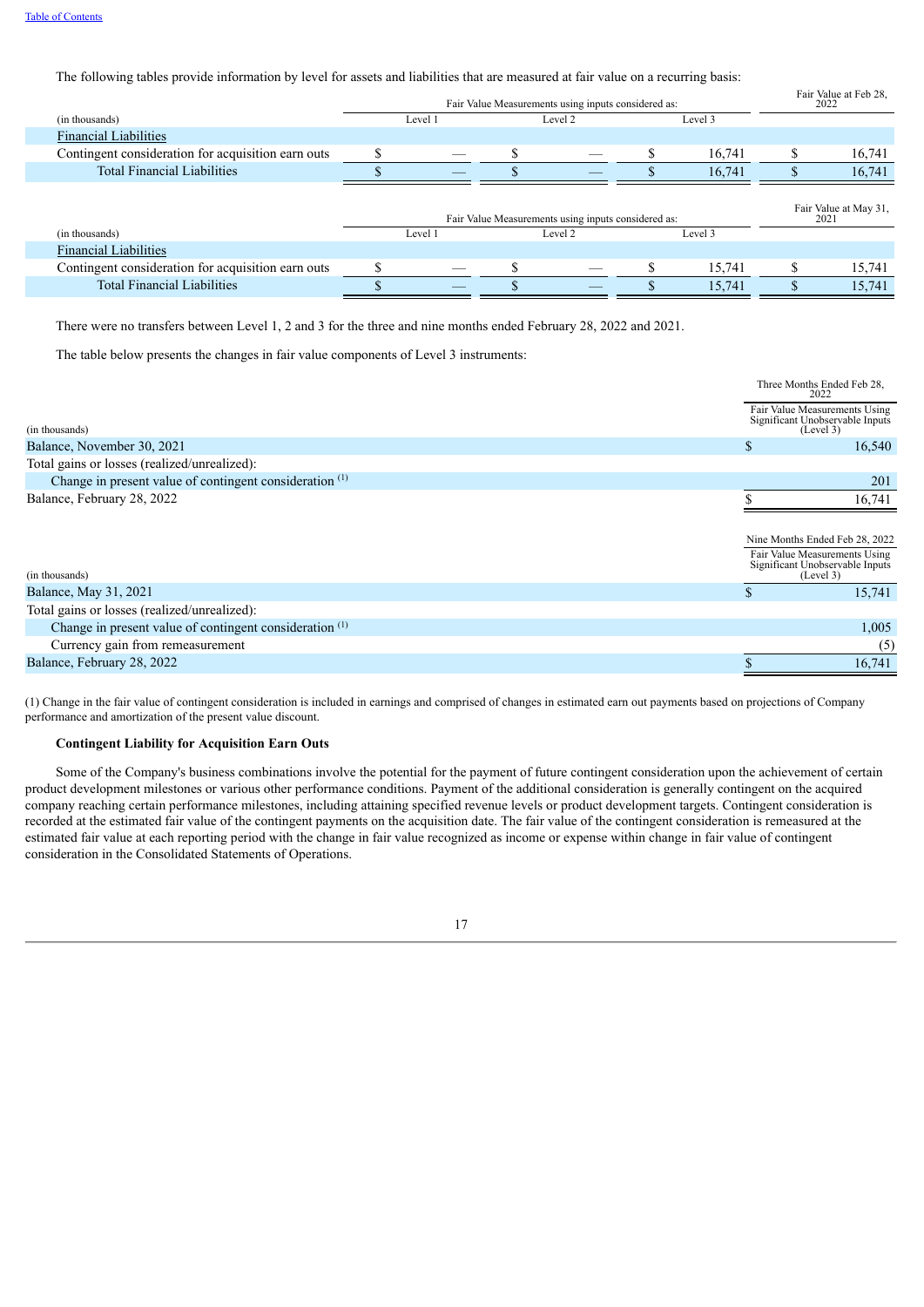The Company measures the initial liability and remeasures the liability on a recurring basis using Level 3 inputs as defined under authoritative guidance for fair value measurements, which is determined using a discounted cash flow model applied to projected net sales, using probabilities of achieving projected net sales and projected payment dates. Projected net sales are based on internal projections and extensive analysis of the target market and the sales potential. Increases or decreases in any valuation inputs in isolation may result in a significantly lower or higher fair value measurement in the future.

The recurring Level 3 fair value measurements of the contingent consideration liabilities include the following significant unobservable inputs as of February 28, 2022:

| (in thousands)         | Fair Value | Valuation Technique  | Unobservable Input               | Range          |
|------------------------|------------|----------------------|----------------------------------|----------------|
| Revenue based payments | 16.741     | Discounted cash flow | Discount rate                    | $5\%$          |
|                        |            |                      | Probability of payment           | $66\% - 100\%$ |
|                        |            |                      | Projected fiscal year of payment | $2023 - 2025$  |

At February 28, 2022, the amount of undiscounted future contingent consideration that the Company expects to pay as a result of all completed acquisitions is approximately \$20.0 million. The milestones, including revenue projections and technical milestones associated with the contingent consideration must be reached in future periods ranging from fiscal years 2022 to 2029 in order for the associated consideration to be paid.

#### **13. LEASES**

The Company determines if an arrangement is a lease at inception of the contract. The Company has operating leases for buildings, primarily for office space, R&D, manufacturing and warehousing.

Operating lease right-of-use ("ROU") assets and operating lease liabilities are recognized based on the present value of the future minimum lease payments over the lease term at commencement date. Many of the lease agreements contain renewal or termination clauses that are factored into the determination of the lease term if it is reasonably certain that these options would be exercised. The Company recognizes lease expense for these leases on a straight-line basis over the lease term.

The following table presents supplemental balance sheet information related to leases:

| (in thousands)                          | <b>Balance Sheet Location</b> | Feb 28, 2022 | May 31, 2021 |       |
|-----------------------------------------|-------------------------------|--------------|--------------|-------|
| Assets                                  |                               |              |              |       |
| Operating lease ROU asset               | Other assets                  | 7.594        |              | 9.382 |
| Liabilities                             |                               |              |              |       |
| Current operating lease liabilities     | Other current liabilities     | 2,526        |              | 2,415 |
| Non-current operating lease liabilities | Other long-term liabilities   | 5.378        |              | 7.319 |
| Total lease liabilities                 |                               | 7.904        |              | 9.734 |
|                                         |                               |              |              |       |

The interest rate implicit in lease agreements is typically not readily determinable, and as such the Company used the incremental borrowing rate based on the information available at commencement date in determining the present value of future payments. The incremental borrowing rate is defined as the interest the Company would pay to borrow on a collateralized basis, considering factors such as length of lease term. The following table presents the weighted average remaining lease term and discount rate:

|                                            | Feb 28, 2022 |
|--------------------------------------------|--------------|
| Weighted average remaining term (in years) |              |
| Weighted average discount rate             | $\%$         |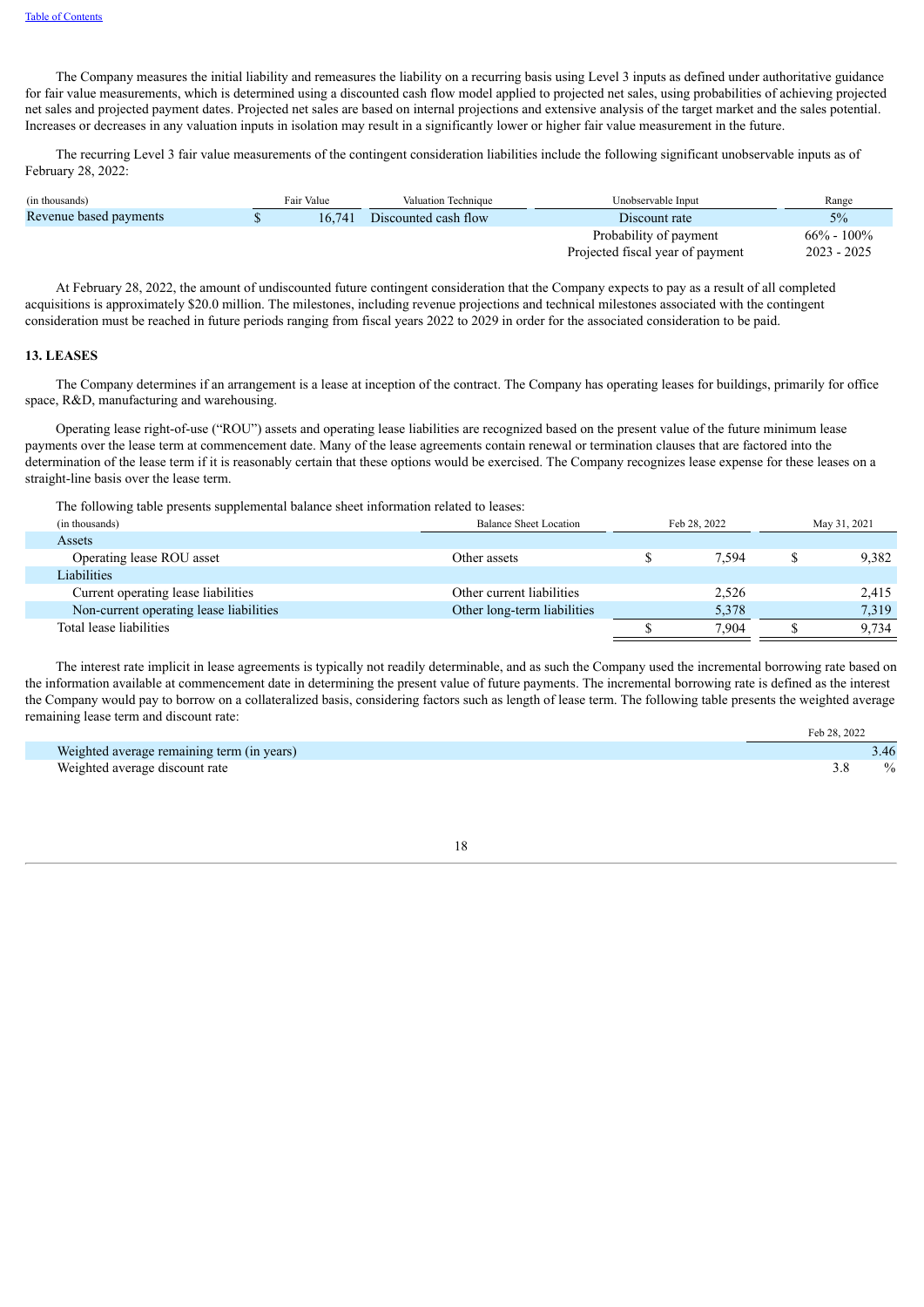The maturities of the lease liabilities for each of the following fiscal years is:

| (in thousands)                             | Feb 28, 2022 |
|--------------------------------------------|--------------|
| Remainder of 2022                          | 687          |
| 2023                                       | 2,788        |
| 2024                                       | 2,202        |
| 2025                                       | 1,438        |
| 2026                                       | 1,137        |
| 2027 and thereafter                        | 171          |
| Total lease payments                       | 8,423        |
| Less: Imputed Interest                     | 519          |
| Total lease obligations                    | 7,904        |
| Less: Current portion of lease obligations | 2,526        |
| Long-term lease obligations                | 5,378        |
|                                            |              |

During the three months ended February 28, 2022 and 2021, the Company recognized \$0.7 million and \$0.8 million of operating lease expense, respectively, which includes immaterial short-term leases. During the nine months ended February 28, 2022 and 2021, the Company recognized \$2.1 million and \$2.4 million of operating lease expense, respectively, which includes immaterial short-term leases. The expenses on the Consolidated Statement of Operations were classified as follows:

|                            |              | Three Months Ended |              | Nine Months Ended |              |  |              |  |
|----------------------------|--------------|--------------------|--------------|-------------------|--------------|--|--------------|--|
| (in thousands)             | Feb 28, 2022 |                    | Feb 28, 2021 |                   | Feb 28, 2022 |  | Feb 28, 2021 |  |
| Cost of sales              | 218          |                    | 209          |                   | 656          |  | 602          |  |
| Research and development   | 52           |                    | 197          |                   | 201          |  | 682          |  |
| Sales and marketing        | 40           |                    | 111          |                   | 119          |  | 304          |  |
| General and administrative | 374          |                    | 277          |                   | 1,138        |  | 828          |  |
|                            | 684          |                    | 794          |                   | 2,114        |  | 2,416        |  |

The following table presents supplemental cash flow and other information related to leases for the nine months ended: (in thousands) Feb 28, 2022 Feb 28, 2021

| --- ---- ----------                                                    |                             |       |
|------------------------------------------------------------------------|-----------------------------|-------|
| Cash paid for amounts included in the measurement of lease liabilities |                             |       |
| Operating cash flows from operating leases                             | 2.041                       | 2.020 |
| ROU assets obtained in exchange for lease liabilities                  |                             |       |
| Operating leases                                                       | $\rightarrow$ $\rightarrow$ | .585  |
|                                                                        |                             |       |

## **14. COMMITMENTS AND CONTINGENCIES**

#### **Legal Proceedings**

The Company is involved in various legal proceedings, including commercial, intellectual property, product liability, and regulatory matters of a nature considered normal for its business. The Company accrues for amounts related to these matters if it is probable that a liability has been incurred, and an amount can be reasonably estimated. The Company discloses such matters when there is at least a reasonable possibility that a material loss may have been incurred. However, the Company cannot predict the outcome of any litigation or the potential for future litigation.

#### **C.R. Bard, Inc. v. AngioDynamics, Inc.**

On January 11, 2012, C.R. Bard, Inc. ("Bard") filed a suit in the United States District Court of Utah claiming certain of the Company's implantable port products infringe on three U.S. patents held by Bard (US Patent Nos. 7,785,302 ("302 Patent"), 7,959,615 ("615 Patent") and 7,947,022 ("'022 Patent")). The case was stayed pending reexamination in the US Patent and Trademark Office ("USPTO"). Following the reexamination proceedings, and the parties' related appeals to the Federal Circuit which resulted in further proceedings at the USPTO, certain claims of the '615 Patent were held invalid, while the remaining claims of the '615 Patent and the other two patents were upheld over the prior art references considered in the reexamination proceedings. Thereafter, the case was transferred from the District of Utah to the United States District Court for the District of Delaware ("District of Delaware"). A scheduling order was entered on March 23, 2021. On July 22, 2021, in another case against a different defendant the District of Utah invalidated multiple claims of the '302, '022, and '615 Patents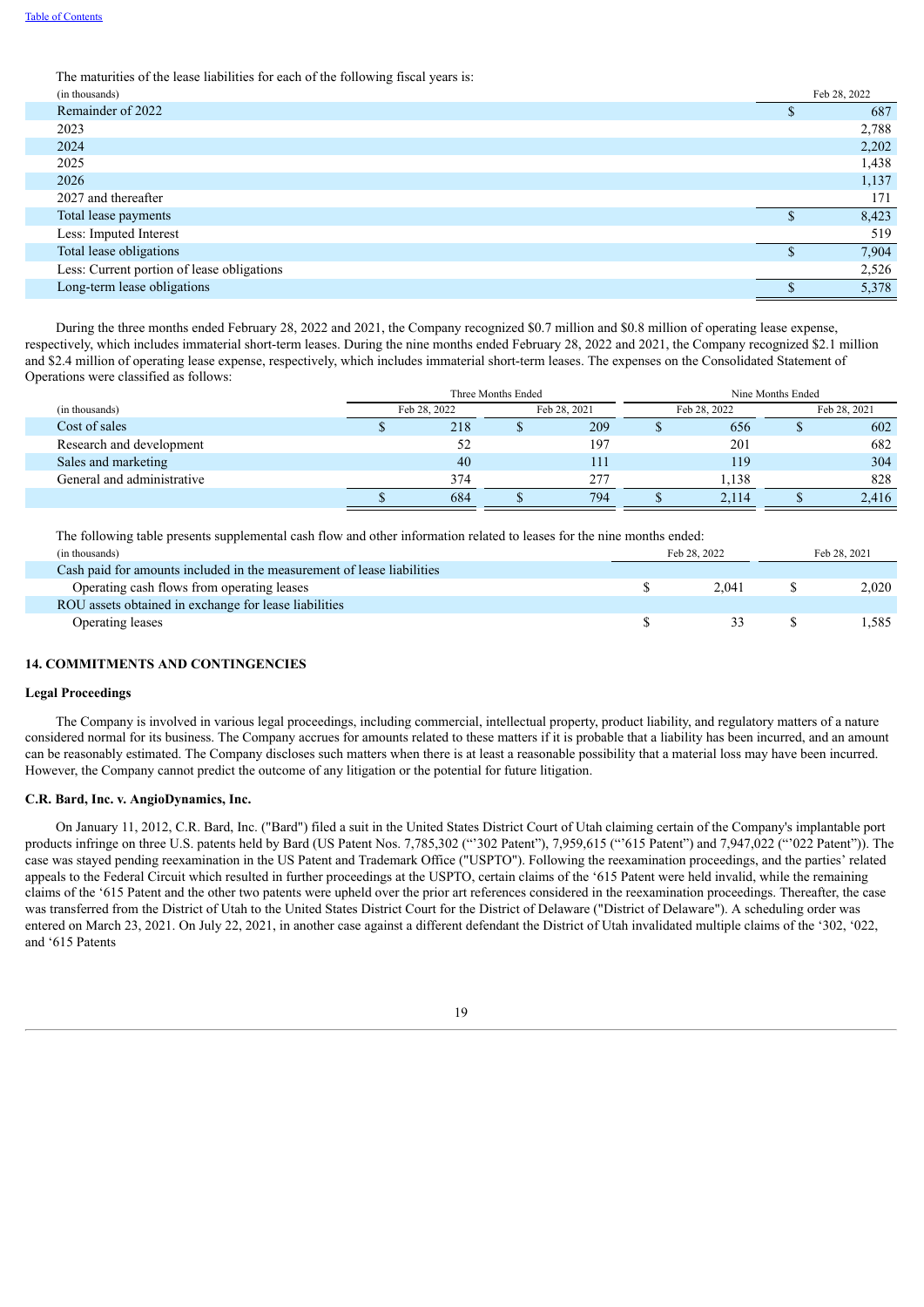under 35 USC §101, including claims asserted against the Company. Following the Utah court's decision, the Company filed a Motion for Judgment on the Pleadings based on collateral estoppel on August 9, 2021. Bard filed its opposition brief on September 2, 2021 and the Company filed a reply on September 9, 2021. Following a hearing on the Motion for Judgment on the Pleadings on December 21, 2021, the District of Delaware stayed the case pending the Federal Circuit's resolution of Bard's appeal from the Utah Decision. Previously, the Company had filed a Motion for Leave to Amend its Answer and Counterclaims on April 14, 2021. This motion sought to add counterclaims for infringement of U.S. Patent Nos. 9,168,365; 9,895,523; and 10,632,295, as well as a counterclaim of inequitable conduct. On November 5, 2021, the Company notified the District of Delaware that the Utah decision was certified for appeal to the Court of Appeals for the Federal Circuit. Contemporaneously, the Company withdrew its Motion for Leave to Amend its Answer and Counterclaims without prejudice to refile. Bard filed its Opening Appellate Brief in its appeal at the Federal Circuit on December 8, 2021. The Company believes these claims are without merit and intends to defend them vigorously. The Company has not recorded an expense related to the outcome of this litigation because it is not yet possible to determine if a potential loss is probable nor reasonably estimable.

On March 10, 2015, Bard and Bard Peripheral Vascular filed suit in the District of Delaware claiming certain of the Company's implantable port products infringe on three U.S. patents held by Bard (US Patent Nos. 8,475,417, 8,545,460, 8,805,478). The case proceeded through trial which began on March 4, 2019. At the close of Bard's case, the Court granted the Company's oral motion for judgment as a matter of law as well as its motions for summary judgment on the grounds that the asserted patents are invalid, ineligible, not infringed and not willfully infringed. On May 10, 2019, the Company filed a motion for attorney fees and non-taxable expenses under 35 USC Sec. 285. Bard appealed the judgment to the Federal Circuit and on November 10, 2020, the Federal Circuit reversed the judgment in part with respect to Section 101 (subject matter eligibility), and vacated and remanded the trial court's invalidity and non-infringement judgments. The Company filed a combined Petition for rehearing and rehearing en banc on December 10, 2020, which was denied on January 15, 2021. The Federal Circuit issued its mandate on January 22, 2021. On March 15, 2021, the District of Delaware entered an order requiring the parties to submit status reports and denied as moot the Company's motion for attorney's fees and expenses. The parties agreed to schedule trial the week of May 9, 2022, and the trial has been docketed on the Court's calendar. The Company maintains its belief that Bard's claims are without merit. The Company has not recorded an expense related to the outcome of this litigation because it is not yet possible to determine if a potential loss is probable nor reasonably estimable.

On March 8, 2021, Bard filed suit in the District of Delaware asserting certain of the Company's port products (including certain related infusion sets) infringe U.S. Patent Nos. 8,025,639, 9,603,992 ("'992") and 9,603,993 ("'993"). On May 20, 2021, the Company filed a Motion to Dismiss Bard's claims with respect to the '992 and '993 patents. On July 22, 2021, the Company submitted the Utah court's decision invalidating claims of the related '302, '022, and '615 Patents as supplemental authority in support of its Motion to Dismiss. The parties agreed to submit supplemental briefing to address the Utah court's decision. Bard submitted its brief on August 12, 2021, and the Company submitted its reply on September 2, 2021. On December 21, 2021, the District of Delaware stayed the case pending the Federal Circuit's resolution of Bard's appeal of the Utah decision invalidating multiple claims of the '302, '022, and '615 patents under 35 USC §101. The Company maintains its belief that Bard's claims are without merit. The Company has not recorded an expense related to the outcome of this litigation because it is not yet possible to determine if a potential loss is probable nor reasonably estimable.

## **AngioDynamics, Inc. v. C.R. Bard, Inc.**

On May 30, 2017, the Company commenced an action in the United States District Court for the Northern District of New York entitled AngioDynamics, Inc. v. C.R. Bard, Inc. and Bard Access Systems, Inc. ("Bard"). In this action, the Company alleges that Bard has illegally tied the sales of its tip location systems to the sales of its PICCs. The Company alleges that this practice violates the federal antitrust laws and has had, and continues to have, an anticompetitive effect in the market for PICCs. The Company seeks both monetary damages and injunctive relief. Bard moved to dismiss on September 8, 2017. On August 6, 2018 the court denied Bard's motion in its entirety. Bard made a motion for summary judgment which was denied in its entirety in a decision issued by the Court on May 5, 2021. Bard also raised a series of challenges targeted at one of AngioDynamics' expert witnesses, which the Court denied in part and granted in part in decisions on May 5, 2021 and June 11, 2021. Discovery is largely complete, and trial is scheduled to commence on July 5, 2022.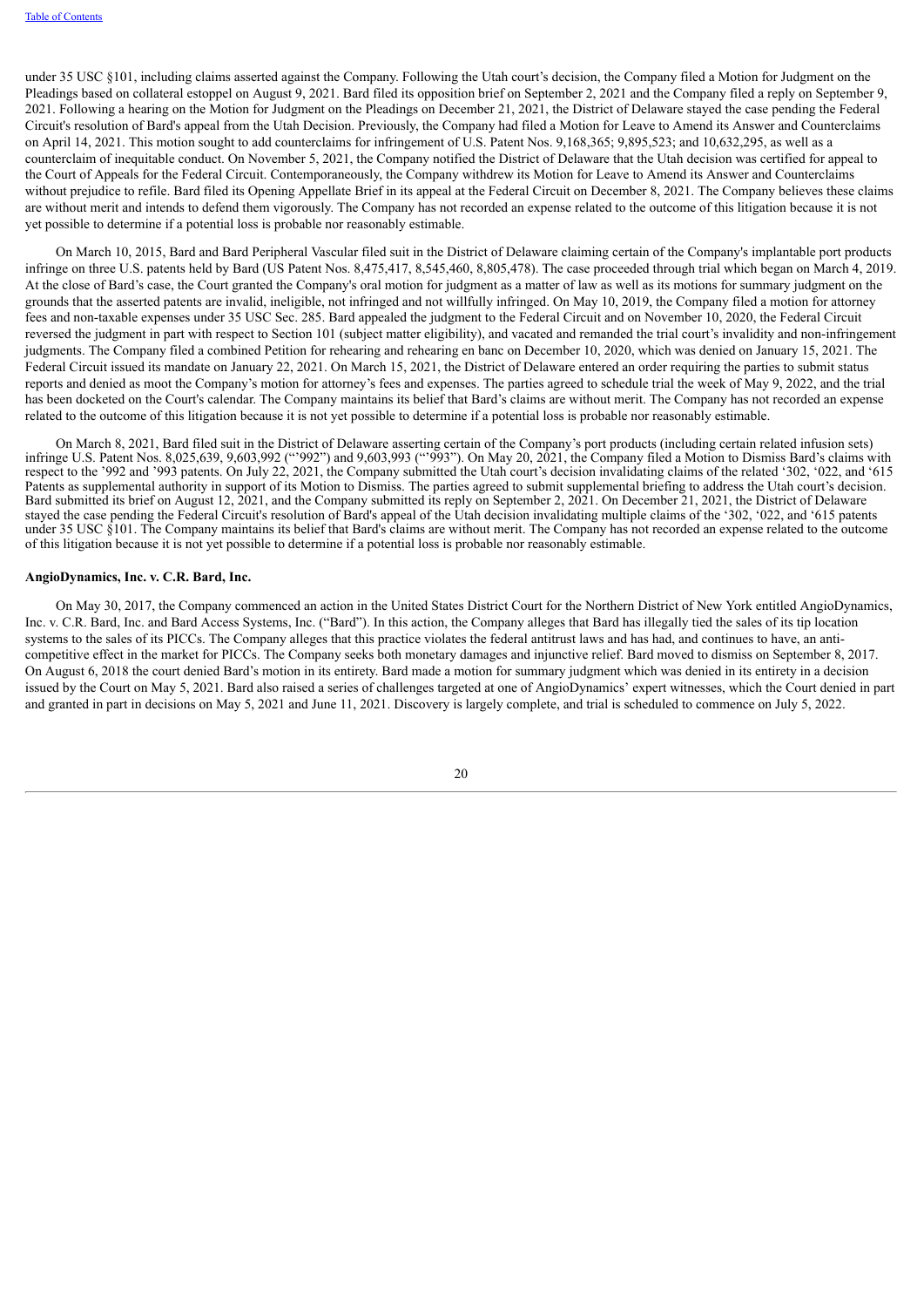## **15. ACQUISITION, RESTRUCTURING, AND OTHER ITEMS, NET**

## *Acquisition, Restructuring and Other Items*

Acquisition, restructuring and other items, net, consisted of:

|                                             | Three Months Ended |       |              |       |              | Nine Months Ended |              |         |  |
|---------------------------------------------|--------------------|-------|--------------|-------|--------------|-------------------|--------------|---------|--|
| (in thousands)                              | Feb 28, 2022       |       | Feb 28, 2021 |       | Feb 28, 2022 |                   | Feb 28, 2021 |         |  |
| Legal $^{(1)}$                              |                    | 1,681 |              | 967   | ۰D           | 5,837             |              | 2,947   |  |
| Mergers and acquisitions <sup>(2)</sup>     |                    |       |              |       |              | 59                |              |         |  |
| Transition service agreement <sup>(3)</sup> |                    |       |              | (323) |              |                   |              | (1,032) |  |
| Divestiture $(4)$                           |                    |       |              |       |              |                   |              | 393     |  |
| Manufacturing relocation <sup>(5)</sup>     |                    | 396   |              |       |              | 455               |              |         |  |
| Other                                       |                    | 282   |              | (42)  |              | 701               |              | 748     |  |
| Total                                       |                    | 2,359 |              | 610   |              | 7,052             |              | 3,057   |  |

(1) Legal expenses related to litigation that is outside the normal course of business.

(2) Mergers and acquisitions expense related to legal and due diligence.

(3) Transition services agreement that was entered into as a result of the sale of the Fluid Management business.

(4) Divestiture expenses incurred to transition manufacturing from Glens Falls, NY to Queensbury, NY.

(5) Expenses to relocate certain manufacturing lines from Queensbury, NY to Costa Rica.

### **16. ACCUMULATED OTHER COMPREHENSIVE INCOME**

Changes in each component of accumulated other comprehensive income, net of tax, are as follows:

|                                      | Three Months Ended Feb 28,<br>2022     |  |
|--------------------------------------|----------------------------------------|--|
| (in thousands)                       | Foreign currency translation<br>income |  |
| Balance at November 30, 2021         | 4,562                                  |  |
| Other comprehensive loss, net of tax | (1,036)                                |  |
| Net other comprehensive loss         | (1,036)                                |  |
| Balance at February 28, 2022         | 3,526                                  |  |

Nine Months Ended Feb 2 2022

|                                        | 2022  |                            |
|----------------------------------------|-------|----------------------------|
| (in thousands)                         | mcome | Foreign currency translati |
| Balance at May 31, 2021                |       |                            |
| Other comprehensive income, net of tax |       |                            |
| Net other comprehensive income         |       |                            |
| Balance at February 28, 2022           |       |                            |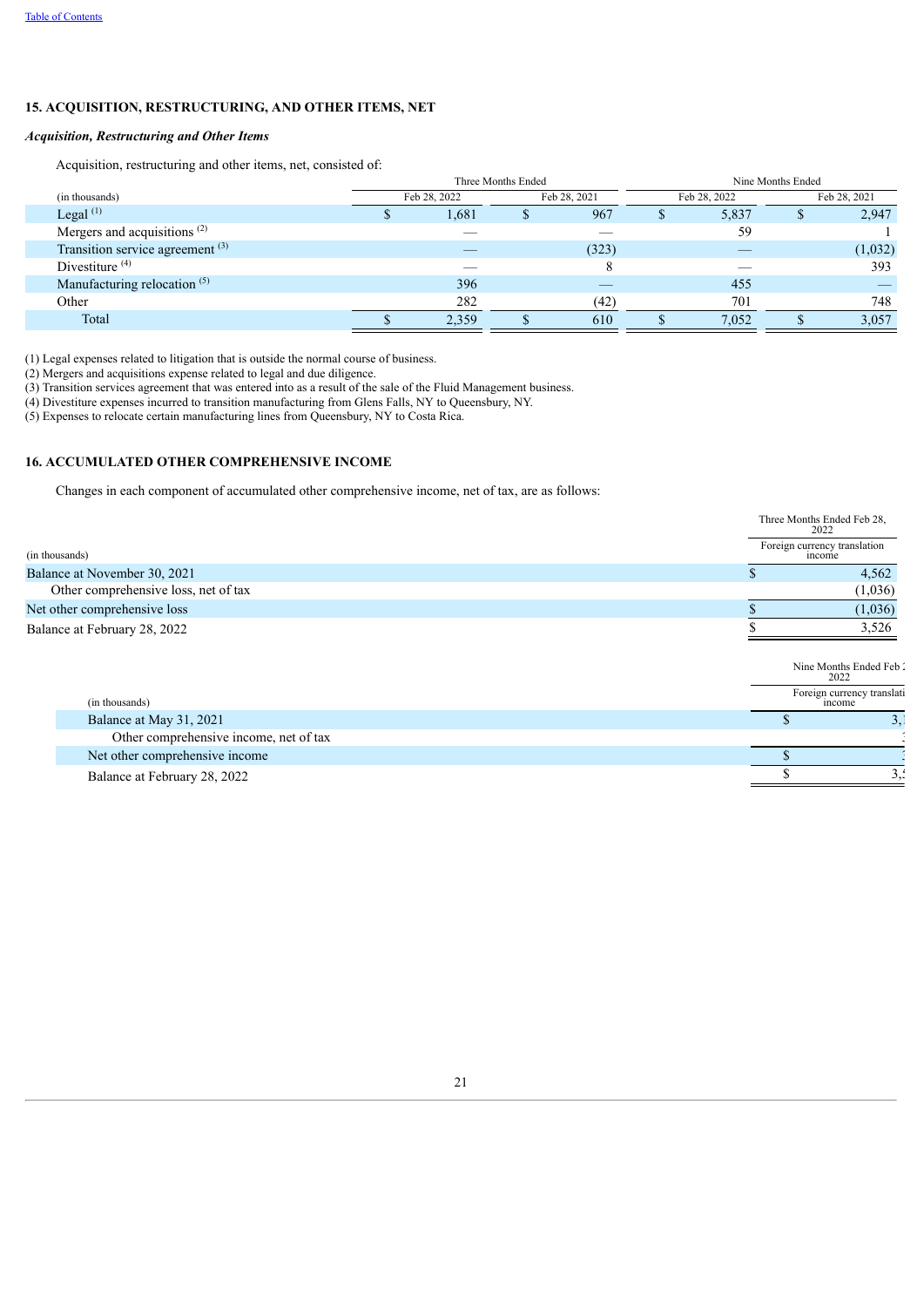## **17. RECENTLY ISSUED ACCOUNTING PRONOUNCEMENTS**

## **Recently Issued Accounting Pronouncements - Adopted**

There are no recently issued accounting pronouncements that have been adopted.

## **Recently Issued Accounting Pronouncements - Not Yet Applicable or Adopted**

<span id="page-22-0"></span>

| <b>Standard</b>                                                                                                                                                 | <b>Description</b>                                                                                                                                                                                                                                                                                                          | <b>Effective Date</b> | <b>Effect on the Consolidated Financial Statements</b>                                                                                                                                    |
|-----------------------------------------------------------------------------------------------------------------------------------------------------------------|-----------------------------------------------------------------------------------------------------------------------------------------------------------------------------------------------------------------------------------------------------------------------------------------------------------------------------|-----------------------|-------------------------------------------------------------------------------------------------------------------------------------------------------------------------------------------|
| ASU 2021-10, Government<br>Assistance (Topic 832):<br>about Government Assistance                                                                               | This ASU increases the transparency of government<br>assistance to include the disclosure of $(1)$ the types of<br>Disclosures by Business Entities assistance, (2) an entity's accounting for the<br>assistance, and (3) the effect of the assistance on an<br>entity's financial statements.                              | June 1, 2022          | The Company plans to adopt the new standard in the<br>first quarter of fiscal year 2023 and does not expect<br>there to be a material impact to the consolidated<br>financial statements. |
| ASU 2021-08, Business<br>Combinations (Topic 805):<br><b>Accounting for Contract Assets</b><br>and Contract Liabilities from<br><b>Contracts with Customers</b> | This ASU improves the accounting for acquired<br>revenue contracts with customers in a business<br>combination by addressing diversity in practice and<br>inconsistency related to recognition of an acquired<br>contract liability and payment terms and their effect<br>on subsequent revenue recognized by the acquirer. | June 1, 2023          | The Company plans to adopt the new standard in the<br>first quarter of fiscal year 2024 and does not expect<br>there to be a material impact to the consolidated<br>financial statements. |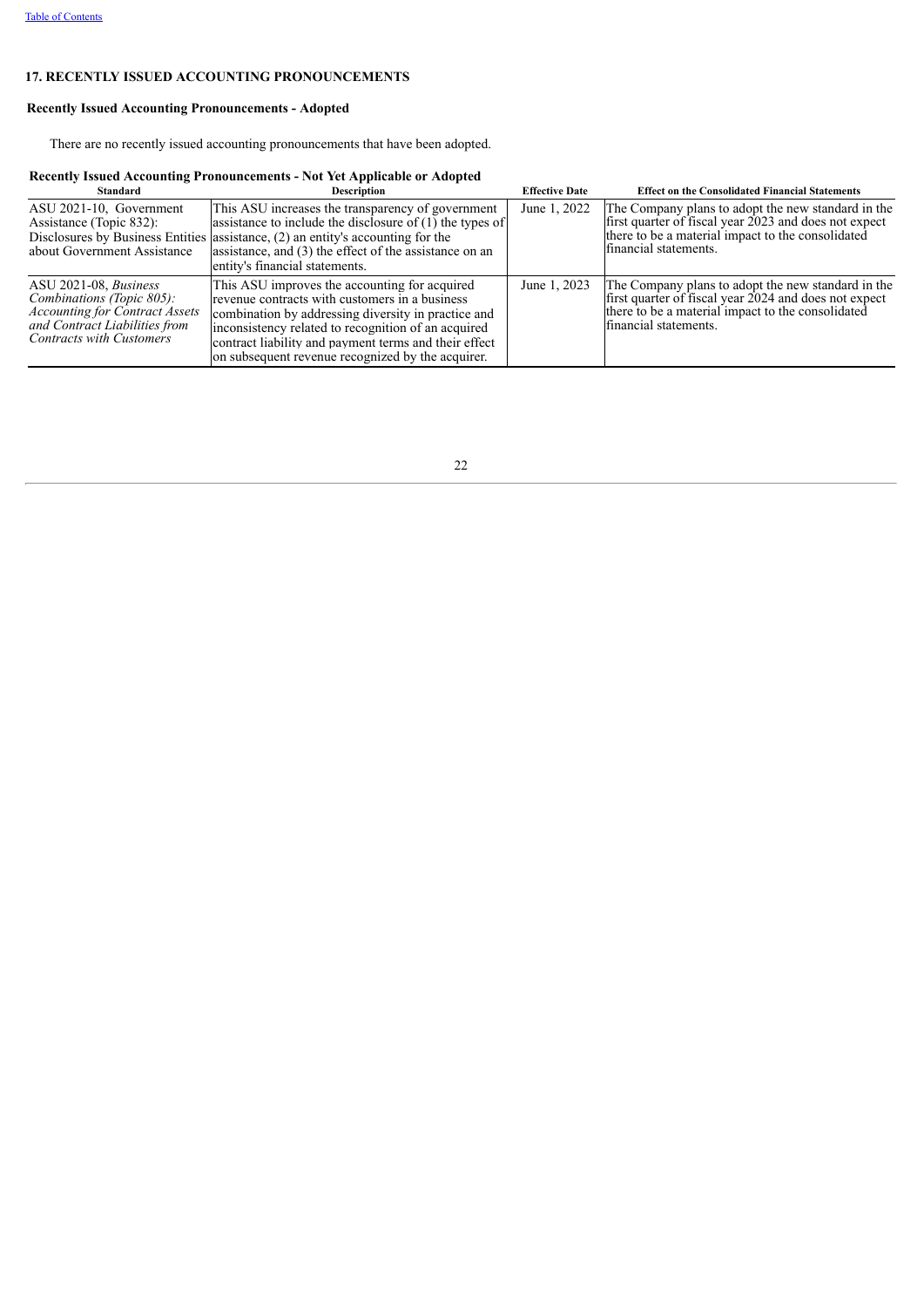#### **Item 2. Management's Discussion and Analysis of Financial Condition and Results of Operations.**

The following information should be read together with the consolidated financial statements and the notes thereto and other information included elsewhere in this quarterly report on Form 10-Q. The following discussion should be read in conjunction with the Company's 2021 Annual Report on Form 10- K, and the consolidated financial statements and notes thereto included elsewhere in the Form 10-Q.

## **Disclosure Regarding Forward-Looking Statements**

This quarterly report on Form 10-Q, including the sections entitled "Management's Discussion and Analysis of Financial Condition and Results of Operations," contains forward-looking statements within the meaning of the Private Securities Litigation Reform Act of 1995. All statements regarding AngioDynamics' expected future financial position, results of operations, cash flows, business strategy, budgets, projected costs, capital expenditures, products, competitive positions, growth opportunities, plans and objectives of management for future operations, as well as statements that include words such as "expects," "reaffirms," "intends," "anticipates," "plans," "believes," "seeks," "estimates," "projects," or variations of such words and similar expressions, are forward-looking statements. These forward-looking statements are not guarantees of future performance and are subject to risks and uncertainties. Investors are cautioned that actual events or results may differ materially from our expectations, expressed or implied. Factors that may affect our actual results achieved include, without limitation, our ability to develop existing and new products, future actions by FDA or other regulatory agencies, results of pending or future clinical trials, the results of ongoing litigation, overall economic conditions (including inflation, labor shortages and supply chain challenges, including the cost and availability of raw materials), general market conditions, market acceptance, foreign currency exchange rate fluctuations, the effects on pricing from group purchasing organizations and competition, our ability to integrate purchased businesses and other factors including natural disasters and pandemics (such as the scope, scale and duration of the impact of COVID-19). Other risks and uncertainties include, but are not limited to, the factors described from time to time in our reports filed with the Securities and Exchange Commission (the "SEC").

Although we believe that the assumptions underlying the forward-looking statements contained herein are reasonable, any of the assumptions could be inaccurate and, therefore, there can be no assurance that the forward-looking statements included in this quarterly report on Form 10-Q will prove to be accurate. In light of the significant uncertainties inherent in the forward-looking statements included herein, the inclusion of such information should not be regarded as a representation by us or any other person that our objectives and plans will be achieved. Any forward-looking statements are made pursuant to the Private Securities Litigation Reform Act of 1995 and, as such, investors are cautioned not to place undue reliance on these forward-looking statements which speak only as of the date stated, or if no date is stated, as of the date of this report. AngioDynamics disclaims any obligation to update the forward-looking statements.

#### **Disclosure Regarding Trademarks**

This report includes trademarks, tradenames and service marks that are our property or the property of other third parties. Solely for convenience, such trademarks and tradenames sometimes appear without any "™" or "®" symbol. However, failure to include such symbols is not intended to suggest, in any way, that we will not assert our rights or the rights of any applicable licensor, to these trademarks and tradenames. For a complete listing of all our trademarks, tradenames and service marks please visit www.angiodynamics.com/IP. Information on our website or connected to our website is not incorporated by reference into this Quarterly Report on Form 10-Q.

#### *Executive Overview*

We design, manufacture and sell a wide range of medical, surgical and diagnostic devices used by professional healthcare providers for vascular access, for the treatment of peripheral vascular disease and for use in oncology and surgical settings. Our devices are generally used in minimally invasive, imageguided procedures. Many of our products are intended to be used once and then discarded, or they may be temporarily implanted for short- or long-term use.

Our business operations cross a variety of markets. Our financial performance is impacted by changing market dynamics, which have included an emergence of value-based purchasing by healthcare providers, consolidation of healthcare providers, the increased role of the consumer in health care decisionmaking and an aging population, among others. In addition, our growth is impacted by changes within our sector, such as the merging of competitors to gain scale and influence; changes in the regulatory environment for medical devices; and fluctuations in the global economy.

Our sales and profitability growth also depends, in part, on the introduction of new and innovative products, together with ongoing enhancements to our existing products. Expansions of our product offerings are created through internal and external product development, technology licensing and strategic alliances. We recognize the importance of, and intend to continue to

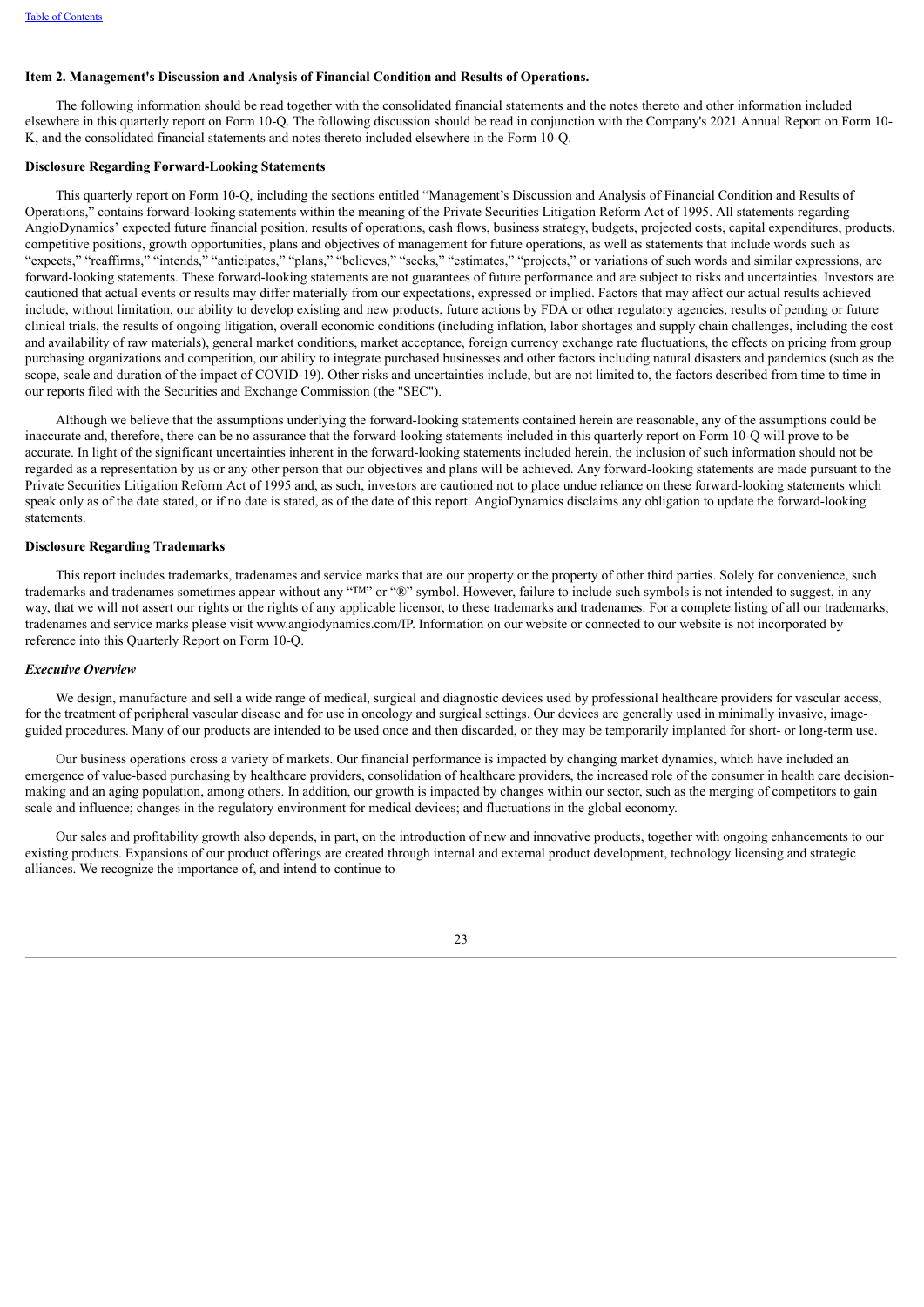make investments in research and development activities and selective business development opportunities to provide growth opportunities.

We sell our products in the United States primarily through a direct sales force, and outside the U.S. through a combination of direct sales and distributor relationships. Our end users include interventional radiologists, interventional cardiologists, vascular surgeons, urologists, interventional and surgical oncologists and critical care nurses. We expect our businesses to grow in both sales and profitability by expanding geographically, penetrating new markets, introducing new products and increasing our presence internationally.

The COVID-19 global pandemic has impacted our business and may continue to pose future risks with the emergence of new variants. Even with the public health actions that have been taken to reduce the spread of the virus, the market continues to experience disruptions with respect to consumer demand, hospital operating procedures and workflow, trends that may continue. The Company's ability to manufacture products, the reliability of our supply chain, labor shortages, backlog and inflation (including the cost and availability of raw materials, direct labor and shipping) have impacted our business, trends that may continue. Accordingly, management continues to evaluate the Company's liquidity position, communicate with and monitor the actions of our customers and suppliers, and review our near-term financial performance.

In the third quarter of fiscal year 2022, a benefit of \$4.2 million was recorded as a result of the employee retention credit that the Company filed for under the provisions of the Taxpayer Certainty and Disaster Tax Relief Act of 2020, enacted December 27, 2020 which amended and extended the employee retention credit under section 2301 of the CARES Act.

In evaluating the operating performance of our business, management focuses on revenue, gross margin, operating income, earnings per share and cash flow from operations. A summary of these key financial metrics for the three and nine months ended February 28, 2022 compared to the three and nine months ended February 28, 2021 are as follows:

Three months ended February 28, 2022:

- Revenue increased by 3.9% to \$74.0 million.
- Med Tech growth of 28.6% while Med Device declined 2.8%.
- Gross profit decreased 190 bps to 52.2%.
- Net loss increased by \$1.4 million to \$5.0 million.
- Loss per share increased by \$0.04 to a loss of \$0.13.

Nine months ended February 28, 2022:

- Revenue increased by 7.0% to \$229.2 million.
- Med Tech growth of 41.8% while Med Device declined 0.8%.
- Gross profit decreased 140 bps to 52.0%.
- Net loss increased by \$8.2 million to \$20.3 million.
- Loss per share increased by \$0.20 to a loss of \$0.52.
- Cash used in operations increased by \$27.6 million to \$15.8 million.

In our Med Tech business, comprised of Auryon, the Thrombectomy platform and NanoKnife, Auryon and the Thrombectomy platform experienced improved performance during the third quarter of fiscal year 2022. Our Med Device business was negatively impacted by the backlog in Vascular Access products and our Oncology products continued to face pressure from reductions in procedure volumes due to challenges resulting from the COVID-19 pandemic, a trend that may continue.

#### **Results of Operations**

For the three months ended February 28, 2022, the Company reported a net loss of \$5.0 million, or a loss of \$0.13 per diluted share, on net sales of \$74.0 million, compared with a net loss of \$3.5 million, or a loss of \$0.09 per diluted share, on net sales of \$71.2 million during the same quarter of the prior year. For the nine months ended February 28, 2022, the Company reported a net loss of \$20.3 million, or a loss of \$0.52 per diluted share, on net sales of \$229.2 million, compared with a net loss of \$12.1 million, or a loss of \$0.32 per diluted share, on net sales of \$214.2 million during the same period of the prior year.

#### *Net Sales*

Net sales - Net sales are derived from the sale of products and related freight charges, less discounts, rebates and returns.

The table below summarizes net sales by Med Tech and Med Device:

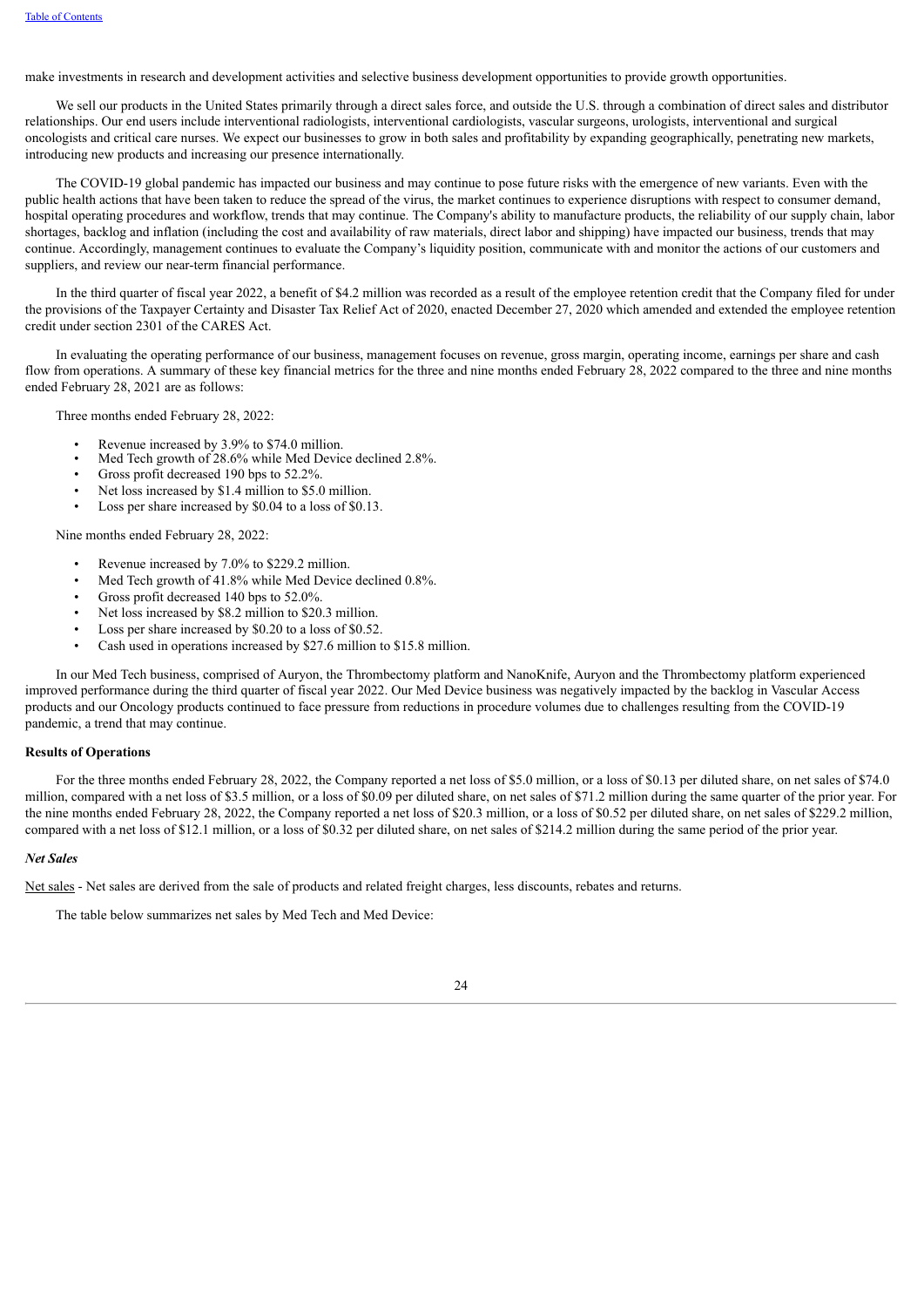|                                      | Three Months Ended |                              |               |                    |           | Nine Months Ended |              |               |              |           |  |  |
|--------------------------------------|--------------------|------------------------------|---------------|--------------------|-----------|-------------------|--------------|---------------|--------------|-----------|--|--|
| (in thousands)                       |                    | Feb 28, 2022<br>Feb 28, 2021 |               | % Change           |           | Feb 28, 2022      |              | Feb 28, 2021  | % Change     |           |  |  |
| <b>Net Sales</b>                     |                    |                              |               |                    |           |                   |              |               |              |           |  |  |
| Med Tech                             | \$                 | 19,612                       | <sup>\$</sup> | 15,246             | 28.6%     | \$                | 56,117       | S             | 39,581       | 41.8%     |  |  |
| Med Device                           |                    | 54,358                       |               | 55,936             | $(2.8)\%$ |                   | 173,104      |               | 174,587      | $(0.8)\%$ |  |  |
| Total                                |                    | 73,970                       | <sup>\$</sup> | 71,182             | $3.9\%$   |                   | 229,221      | S             | 214,168      | $7.0\%$   |  |  |
|                                      |                    |                              |               | Three Months Ended |           | Nine Months Ended |              |               |              |           |  |  |
| (in thousands)                       |                    | Feb 28, 2022                 |               | Feb 28, 2021       | % Change  |                   | Feb 28, 2022 |               | Feb 28, 2021 | % Change  |  |  |
| Net Sales by Global Business<br>Unit |                    |                              |               |                    |           |                   |              |               |              |           |  |  |
| Endovascular<br>Therapies            | \$                 | 38,083                       | \$            | 33,251             | 14.5%     | \$                | 115,799      | <sup>\$</sup> | 97,008       | 19.4%     |  |  |
| <b>Vascular Access</b>               |                    | 23,431                       |               | 24,813             | $(5.6)\%$ |                   | 73,459       |               | 76,848       | (4.4)%    |  |  |
| Oncology                             |                    | 12,456                       |               | 13,118             | $(5.0)\%$ |                   | 39,963       |               | 40,312       | (0.9)%    |  |  |
| Total                                |                    | 73,970                       | S             | 71,182             | 3.9%      |                   | 229,221      | \$            | 214,168      | 7.0%      |  |  |
|                                      |                    |                              |               |                    |           |                   |              |               |              |           |  |  |
| Net Sales by Geography               |                    |                              |               |                    |           |                   |              |               |              |           |  |  |
| <b>United States</b>                 | \$                 | 62,445                       | \$            | 58,654             | 6.5%      | \$                | 192,259      | <sup>S</sup>  | 173,446      | 10.8%     |  |  |
| International                        |                    | 11,525                       |               | 12,528             | $(8.0)\%$ |                   | 36,962       |               | 40,722       | $(9.2)\%$ |  |  |
| Total                                | S                  | 73,970                       | S             | 71,182             | 3.9%      |                   | 229,221      | S             | 214,168      | 7.0%      |  |  |

For the three months ended February 28, 2022, net sales increased \$2.8 million to \$74.0 million compared to the same period in the prior year. For the nine months ended February 28, 2022, net sales increased \$15.1 million to \$229.2 million compared to the same period in the prior year. At February 28, 2022, the Company had a backlog of \$9.6 million.

The Med Tech business net sales increased \$4.4 million and \$16.5 million for the three and nine months ended February 28, 2022 compared to the same periods in the prior year, respectively. The change in sales for both periods was primarily driven by:

- Increased Auryon sales of \$3.9 million and \$12.9 million compared to the same periods in the prior year, respectively;
- Growth in the thrombectomy platform of \$0.6 million and \$2.7 million compared to the same periods in the prior year, respectively, which was driven by growth in the mechanical thrombectomy platform partially offset by decreased sales of thrombolytics. Increased sales in the mechanical thrombectomy platform of \$0.9 million and \$3.3 million, compared to the same periods in the prior year, respectively, was driven by AngioVac and the launch of the AlphaVac product in the second quarter of fiscal year 2022. Even though sales increased, AngioVac case volume declined in the third quarter of fiscal year 2022 due to continued COVID-19 challenges; and
- Decreased NanoKnife sales of \$0.2 million for the three months ended February 28, 2022 compared to the same period in the prior year and increased NanoKnife sales of \$0.8 million for the nine months ended February 28, 2022 compared to the same period in the prior year. The decrease for the three months ended February 28, 2022 was driven by decreased capital sales internationally, partially offset by an increase in disposable sales in the U.S. For the nine months ended February 28, 2022, NanoKnife disposable sales increased \$1.2 million, driven by sales in the U.S., partially offset by decreased capital sales.

The Med Device business net sales decreased \$1.6 million and \$1.5 million for the three and nine months ended February 28, 2022 compared to the same periods in the prior year, respectively. Excluding the large UK order in the first quarter of the prior year, net sales increased \$3.7 million for the nine months ended February 28, 2022. The change in sales for both periods was primarily driven by:

- The backlog of \$9.6 million at February 28, 2022, which primarily impacted sales of Core, Venous and Vascular Access products, for the three and nine month periods;
- Decreased sales in Vascular Access (specifically Midlines, Ports and Dialysis), Radio Frequency Ablation and Microwave products for the three months ended February 28, 2022 compared to the same period in the prior year of \$1.4 million, \$0.3 million and \$0.2 million, respectively. This was partially offset by increased sales of Core products of \$0.3 million for the three months ended February 28, 2022 compared to the same period in the prior year;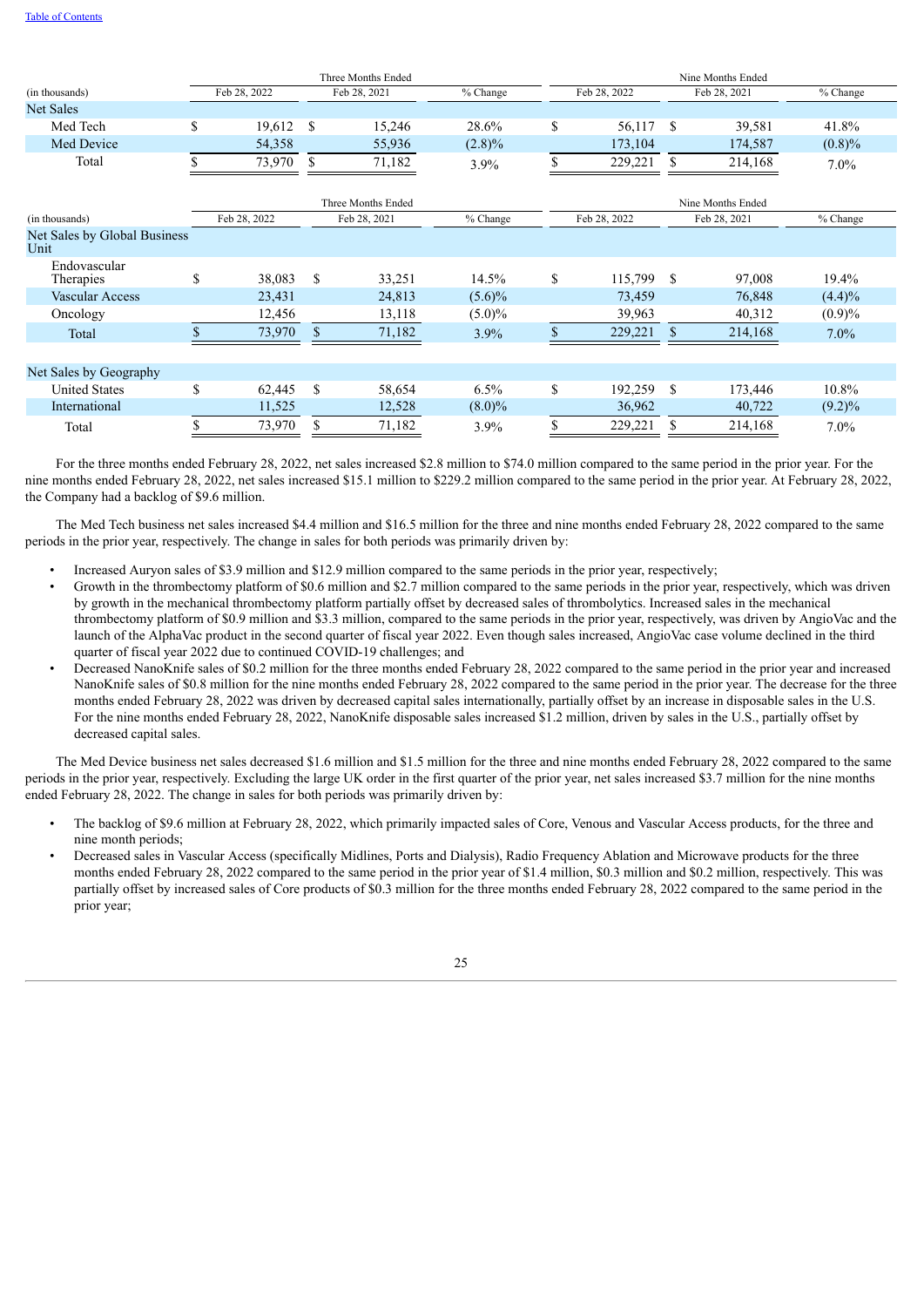- Increased case volume for the nine months ended February 28, 2022 compared to the same period in the prior year, which resulted in increased sales of Core (despite the impact of the backlog) and BioSentry products of \$3.1 million and \$0.4 million, respectively. Port sales also increased \$1.5 million, driven primarily by sales in the U.S. These increases for the nine months ended February 28, 2022 compared to the same period in the prior year were partially offset by decreased Midline, PICCs, Dialysis, Radio Frequency Ablation and Microwave sales of \$2.3 million, \$1.6 million, \$1.0 million, \$0.6 million, \$0.8 million, respectively; and
- Midlines, PICCs and Ports increased \$2.8 million, excluding the prior year order in the UK, for the nine months ended February 28, 2022 compared to the prior year period.

## *Gross Profit, Operating Expenses, and Other Income (expense)*

|                               | Three Months Ended |              |              |              |               |  | Nine Months Ended |              |              |            |  |  |
|-------------------------------|--------------------|--------------|--------------|--------------|---------------|--|-------------------|--------------|--------------|------------|--|--|
| (in thousands)                |                    | Feb 28, 2022 |              | Feb 28, 2021 | $%$ Change    |  | Feb 28, 2022      |              | Feb 28, 2021 | % Change   |  |  |
| Gross profit                  |                    | 38,583       | P.           | 38,530       | $0.1 \%$ \$   |  | 119.277           | $\mathbf{D}$ | 114,468      | $4.2\%$    |  |  |
| Gross profit % of sales       |                    | 52.2 %       |              | 54.1 %       |               |  | 52.0 %            |              | 53.4 %       |            |  |  |
| Research and development \$   |                    | 7.280        | $\mathbb{S}$ | 8,565        | $(15.0)\%$ \$ |  | 22,873            |              | 27,286       | $(16.2)\%$ |  |  |
| % of sales                    |                    | $9.8\%$      |              | $12.0\%$     |               |  | $10.0\%$          |              | $12.7\%$     |            |  |  |
| Selling and marketing         |                    | 20.416       | \$           | 19.607       | 4.1 % \$      |  | 68,468            |              | 57,486       | 19.1%      |  |  |
| % of sales                    |                    | 27.6 %       |              | $27.5\%$     |               |  | 29.9 %            |              | 26.8%        |            |  |  |
| General and administrative \$ |                    | 8.727        | \$.          | 9,011        | $(3.2)\%$ \$  |  | 27,348            | S.           | 26,787       | $2.1\%$    |  |  |
| $%$ of sales                  |                    | 11.8%        |              | $12.7\%$     |               |  | 11.9%             |              | $12.5 \%$    |            |  |  |

Gross profit - Gross profit consists of net sales less the cost of goods sold, which includes the costs of materials, products purchased from third parties and sold by us, manufacturing personnel, royalties, freight, business insurance, depreciation of property and equipment and other manufacturing overhead, exclusive of intangible amortization.

Gross profit increased by \$0.1 million for the three months ended February 28, 2022 compared to the same period in the prior year. The change was primarily driven by:

- Sales volume, which positively impacted gross profit by \$1.5 million;
- Labor shortages, inflationary costs on raw materials and production volume which negatively impacted gross profit by \$1.7 million; and
- A benefit of \$0.8 million that was recorded as a result of the employee retention credit that the Company filed for under the provisions of the CARES Act in the third quarter of the current year compared to a benefit of \$0.7 million in the prior year period.

Gross profit increased by \$4.8 million for the nine months ended February 28, 2022 compared to the same period in the prior year. The change was primarily driven by:

- Sales volume which positively impacted gross profit by \$9.2 million;
- Price and mix which positively impacted gross profit by \$0.9 million as a result of increased sales of Auryon and AngioVac products. This positive impact was partially offset by sales of lower margin Vascular Access products;
- Start-up costs related to Auryon and AlphaVac of \$2.1 million, including depreciation on Auryon placement units of \$0.8 million, which negatively impacted gross profit;
- Labor shortages, freight and inflationary costs on raw materials which negatively impacted gross profit by \$2.7 million year over year; and
- A benefit of \$0.8 million that was recorded as a result of the employee retention credit that the Company filed for under the provisions of the CARES Act in the third quarter of the current year compared to a benefit of \$0.7 million in the prior year period.

Research and development expense - Research and development ("R&D") expense includes internal and external costs to develop new products, enhance existing products, validate new and enhanced products, and manage clinical, regulatory and medical affairs.

R&D expense decreased \$1.3 million and \$4.4 million for the three and nine months ended February 28, 2022 compared to the same period in the prior year, respectively. The change for both periods was primarily driven by: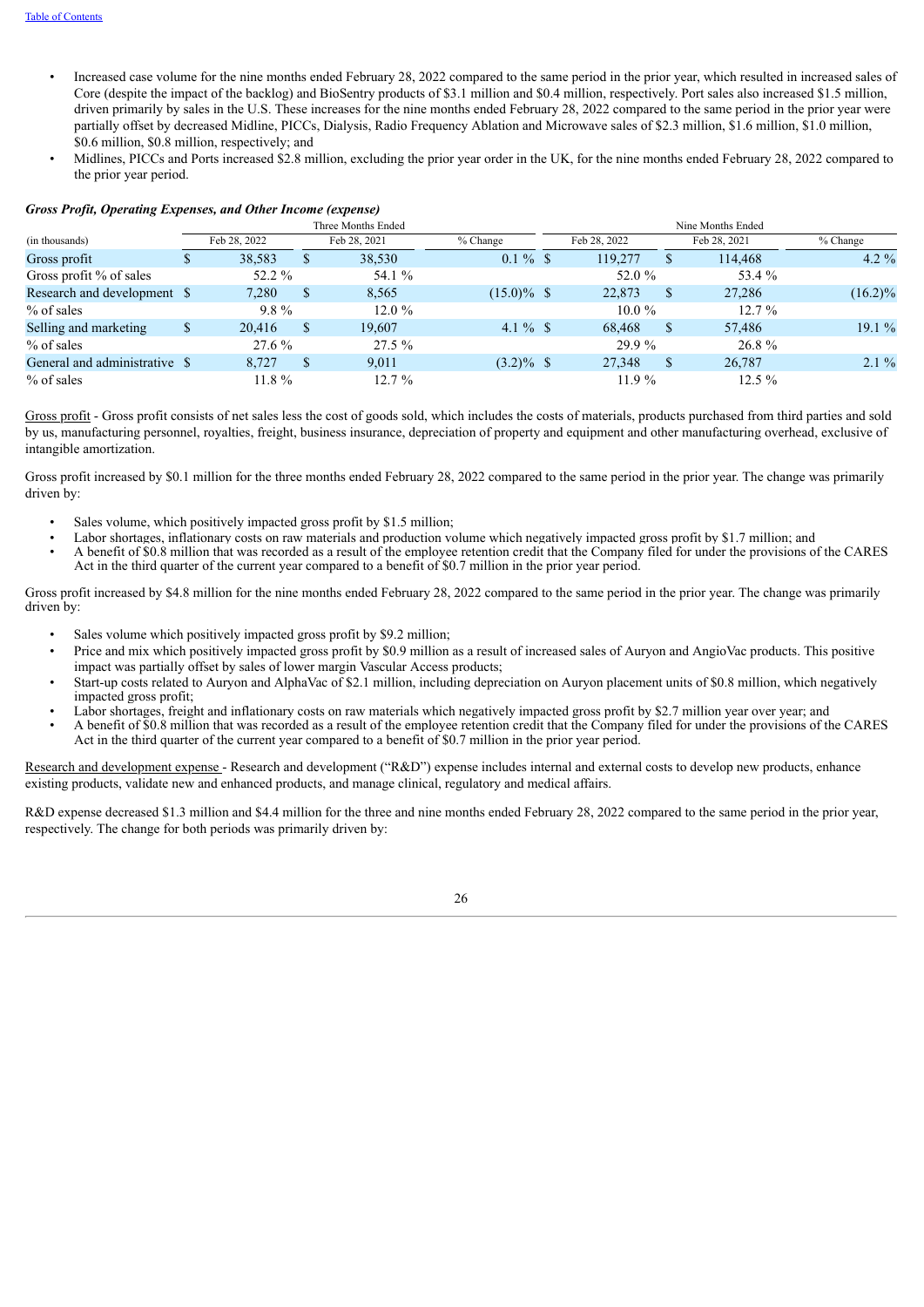- The timing of certain projects, which reduced R&D project expense by \$0.3 million and \$2.4 million compared to the same periods in the prior year, respectively;
- Open R&D positions, which resulted in decreased compensation and benefits expense of \$0.9 and \$2.0 million compared to the same periods in the prior year, respectively; and
- A benefit of \$0.5 million that was recorded as a result of the employee retention credit that the Company filed for under the provisions of the CARES Act in the third quarter of the current year compared to \$0.3 million in the prior year period.

Sales and marketing expense - Sales and marketing ("S&M") expense consists primarily of salaries, commissions, travel and related business expenses, attendance at medical society meetings, product promotions and marketing activities.

S&M expense increased \$0.8 million and \$11.0 million for the three and nine months ended February 28, 2022 compared to the same period in the prior year, respectively. The change for both periods was primarily driven by:

- Additional headcount from the build-out of the Auryon sales and marketing teams, which increased compensation and benefits expense by \$2.2 million and \$8.9 million compared to the same periods in the prior year, respectively;
- Travel, meeting and tradeshow expenses, which increased \$0.8 million and \$4.2 million compared to the same periods in the prior year, respectively, as some COVID-19 restrictions were lifted; and
- A benefit of \$2.8 million that was recorded as a result of the employee retention credit that the Company filed for under the provisions of the CARES Act in the third quarter of the current year compared to \$0.9 million in the prior year period.

General and administrative expense - General and administrative ("G&A") expense includes executive management, finance, information technology, human resources, business development, legal, and the administrative and professional costs associated with those activities.

G&A expense decreased \$0.3 million for the three months ended February 28, 2022 and increased \$0.6 million for the nine months ended February 28, 2022 compared to the same periods in the prior year. The change for both periods was primarily driven by:

- Compensation and benefits expense, which decreased \$1.1 million for the three months ended February 28, 2022 compared to the same period in the prior year while compensation and benefits expense for the nine months ended February 28, 2022 increased \$0.2 million compared to the same period in the prior year;
- Other outside consultant spend, which increased \$0.7 million for the three months ended February 28, 2022 compared to the same period in the prior year; and
- Legal expense, which decreased \$1.2 million while other outside consultant spend increased \$1.6 million for the nine months ended February 28, 2022 compared to the same period in the prior year.

|                                                               | Three Months Ended |              |  |              | Nine Months Ended |  |              |  |              |  |           |
|---------------------------------------------------------------|--------------------|--------------|--|--------------|-------------------|--|--------------|--|--------------|--|-----------|
| (in thousands)                                                |                    | Feb 28, 2022 |  | Feb 28, 2021 | \$ Change         |  | Feb 28, 2022 |  | Feb 28, 2021 |  | \$ Change |
| Amortization of intangibles                                   |                    | 4,895        |  | 4.292        | 603               |  | 14.605       |  | 13,838       |  | 767       |
| Change in fair value of<br>contingent consideration           |                    | 201          |  | 183          | 18                |  | 1.005        |  | $(290)$ \$   |  | 1,295     |
| Acquisition, restructuring and $_{\odot}$<br>other items, net |                    | 2,359        |  | 610          | .749              |  | 7,052 \$     |  | 3,057        |  | 3,995     |
| Other expense, net                                            |                    | $(462)$ \$   |  | (389)        | (73) S            |  | $(1,154)$ \$ |  | $(417)$ \$   |  | (737)     |

Amortization of intangibles - Represents the amount of amortization expense that was taken on intangibles assets held by the Company.

• Amortization expense increased \$0.6 million and \$0.8 million, respectively, for the three and nine months ended February 28, 2022 compared to the prior year periods. The increase is due to amortization relating to the Camaro intangible asset addition of \$3.9 million in the first quarter of fiscal year 2022, partially offset by assets that became fully amortized in fiscal year 2021.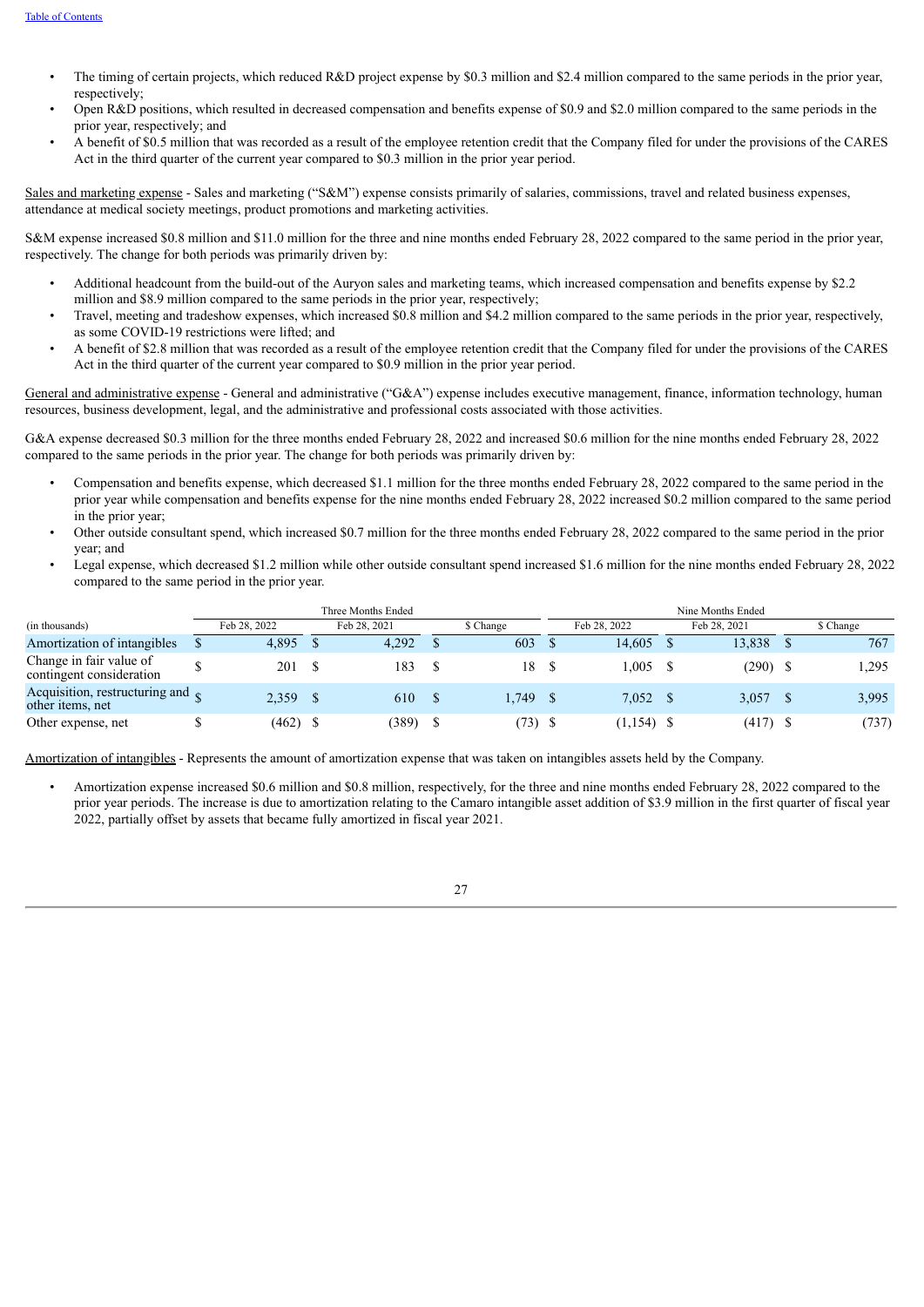Change in fair value of contingent consideration - Represents changes in contingent consideration driven by changes to estimated future payments on earn-out liabilities created through acquisitions and amortization of present value discounts on long-term contingent consideration.

• The change in the fair value for the three and nine months ended February 28, 2022 is related to the Eximo contingent consideration.

Acquisition, restructuring and other items, net - Represents costs associated with mergers and acquisitions, restructuring expenses, legal costs that are related to litigation that is not in the ordinary course of business, legal settlements and other one-time items.

Acquisition, restructuring and other items, net, increased by \$1.7 million and \$4.0 million for the three and nine months ended February 28, 2022, respectively, compared to the same periods in the prior year. The change for both periods was primarily driven by:

- Legal expense, related to litigation that is outside of the normal course of business, which increased \$0.7 million and \$2.9 million compared to the same periods in the prior year, respectively;
- Manufacturing relocation expense related to the move of certain manufacturing lines to Costa Rica of \$0.4 million and \$0.5 million compared to the same periods in the prior year, respectively;
- Other expenses (mainly severance associated with organizational changes), which increased \$0.3 million for the three months ended February 28, 2022 compared to the same period in the prior year;
- Manufacturing facilities relocation expense of \$0.4 million for the nine months ended February 28, 2021 as a result of the sale of the Fluid Management business; and
- Transition Services Agreement fees of \$0.3 million and \$1.0 million from Medline Industries were received for the three and nine months ended February 28, 2021. These activities were completed during fiscal year 2021.

Other income (expense), net - Other expenses include interest expense, foreign currency impacts, bank fees, and amortization of deferred financing costs.

• The change in other expense of \$0.1 million and \$0.7 million for the three and nine months ended February 28, 2022 compared to the same period in the prior year, respectively, is primarily due to unrealized foreign currency fluctuations of \$0.1 million and \$0.9 million, respectively.

#### *Income Tax Benefit*

|                                             | Three Months Ended |              |  | Nine Months Ended     |  |              |  |              |
|---------------------------------------------|--------------------|--------------|--|-----------------------|--|--------------|--|--------------|
| (in thousands)                              |                    | Feb 28, 2022 |  | Feb 28, 2021          |  | Feb 28, 2022 |  | Feb 28, 2021 |
| Income tax benefit                          |                    | (0.8)        |  | (0.6)                 |  | (2.9)        |  | (2.0)        |
| Effective tax rate including discrete items |                    | $3.9\%$      |  | 14.1<br>$\frac{0}{0}$ |  | $12.7\%$     |  | $14.4\%$     |

Our effective tax rate including discrete items for the three-month periods ended February 28, 2022 and 2021 was 13.9% and 14.1%, respectively. Our effective tax rate including discrete items for the nine-month periods ended February 28, 2022 and 2021 was 12.7% and 14.4%, respectively. In fiscal year 2022, the Company's effective tax rate differs from the U.S. statutory rate primarily due to the impact of the valuation allowance, foreign taxes, and other nondeductible permanent items (such as non-deductible meals and entertainment, Section 162(m) excess compensation and non-deductible share-based compensation).

## *Liquidity and Capital Resources*

We regularly review our liquidity and anticipated capital requirements in light of the significant uncertainty created by the COVID-19 global pandemic. We believe that our current cash on hand and availability under our Revolving Facility provide sufficient liquidity to meet our anticipated needs for capital for at least the next 12 months. We are closely monitoring receivables and payables.

Our cash and cash equivalents totaled \$23.9 million as of February 28, 2022, compared with \$48.2 million as of May 31, 2021. As of February 28, 2022 and May 31, 2021, total debt outstanding related to the Revolving Facility was \$25.0 million and \$20.0 million, respectively. The fair value of contingent consideration liability as of February 28, 2022 and May 31, 2021, was \$16.7 million and \$15.7 million, respectively.

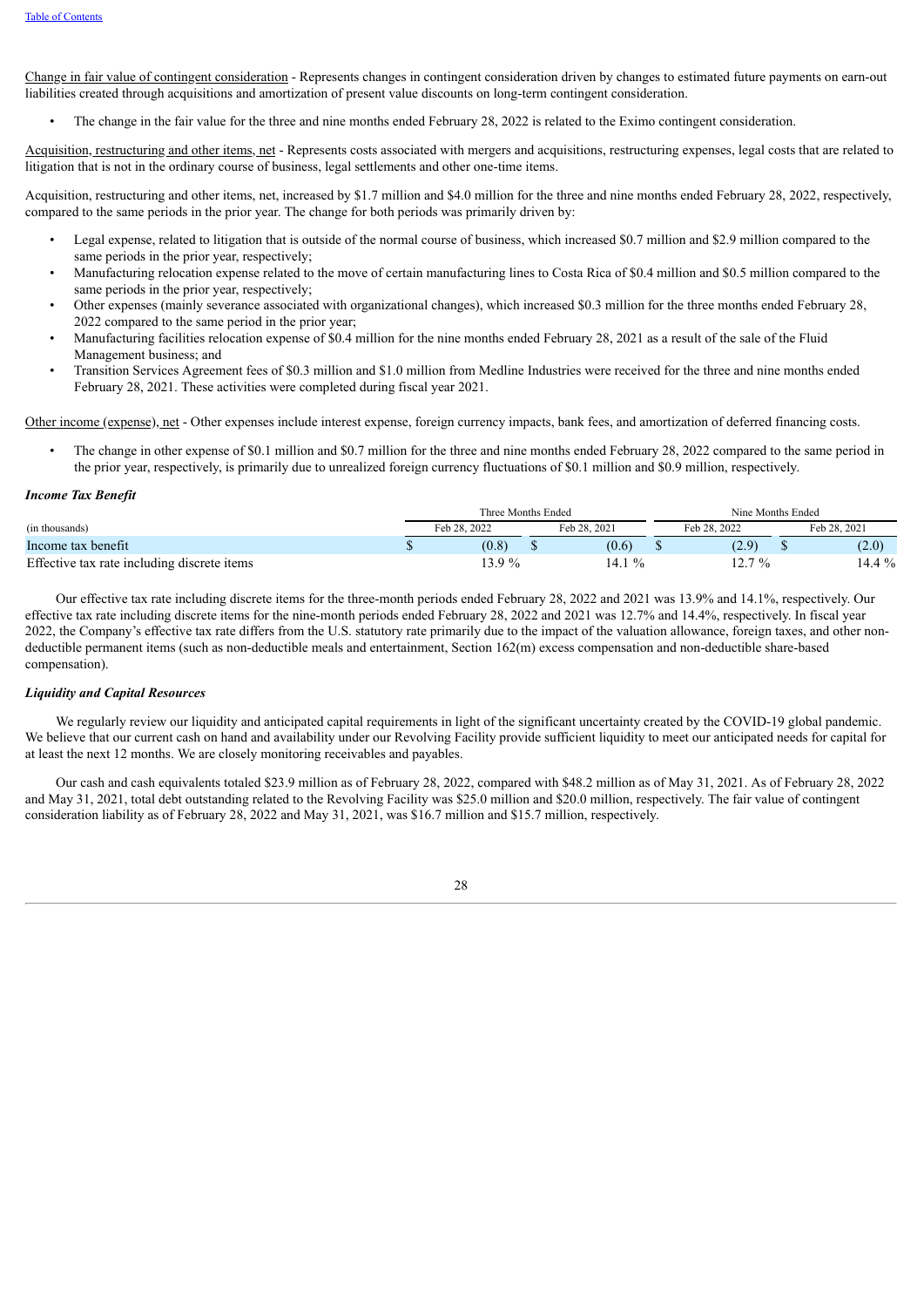#### The table below summarizes our cash flows:

|                                                              | Nine Months Ended |              |          |  |  |  |
|--------------------------------------------------------------|-------------------|--------------|----------|--|--|--|
| (in thousands)                                               | Feb 28, 2022      | Feb 28, 2021 |          |  |  |  |
| Cash provided by (used in):                                  |                   |              |          |  |  |  |
| Operating activities                                         | (15, 754)         |              | 11,894   |  |  |  |
| Investing activities                                         | (15, 534)         |              | (4,567)  |  |  |  |
| Financing activities                                         | 7,354             |              | (7, 541) |  |  |  |
| Effect of exchange rate changes on cash and cash equivalents | (337)             |              | 248      |  |  |  |
| Net change in cash and cash equivalents                      | (24,271)          |              | 34       |  |  |  |
|                                                              |                   |              |          |  |  |  |

Cash flows consisted of the following:

#### Cash (used in) provided by operating activities

Nine months ended February 28, 2022 and 2021:

- Net loss of \$20.3 million and \$12.1 million for the period ended February 28, 2022 and 2021, respectively, plus the non-cash items, primarily driven by depreciation and amortization and stock based compensation, along with the changes in working capital below, contributed to cash used in operations of \$15.8 million and cash provided by operations of \$11.9 million, respectively, for these periods.
- For the period ended February 28, 2022, working capital was negatively impacted by decreased accounts payable, accrued liabilities and other liabilities of \$11.8 million, mainly driven by the payment of annual incentive compensation in the first fiscal quarter along with increased accounts receivable of \$6.4 million.
- For the period ended February 28, 2021, working capital was negatively impacted by increased accounts receivable of \$1.8 million and decreased accounts payable, accrued liabilities and other liabilities of \$1.7 million. Inventory had a favorable impact on working capital of \$11.1 million.

#### Cash used in investing activities

Nine months ended February 28, 2022 and 2021:

- \$3.3 million and \$4.6 million, respectively, of cash was used for fixed asset additions;
- \$8.7 million of cash was used for Auryon placement and evaluation unit additions in fiscal year 2022; and
- \$3.6 million of cash was used for the QX Medical asset acquisition in the first quarter of fiscal year 2022.

## Cash provided by (used in) financing activities

Nine months ended February 28, 2022 and 2021:

- \$5.0 million draw on the Revolving Facility in the first quarter of fiscal year 2022 for the QX Medical asset acquisition;
- \$10.0 million payment on the Revolving Facility in the third quarter of fiscal year 2021; and
- \$2.4 million and \$2.5 million, respectively, of proceeds from stock option and ESPP activity.

The Credit Agreement provides for a \$125.0 million secured Revolving Facility, which includes an uncommitted expansion feature that allows the Company to increase the total revolving commitments and/or add new tranches of term loans in an aggregate amount not to exceed \$75.0 million. The Credit Agreement includes customary representations, warranties and covenants, and acceleration, indemnity and events of default provisions, including, among other things, two financial covenants. One financial covenant requires us to maintain a fixed charge coverage ratio of not less than 1.25 to 1.00. The other financial covenant requires us to maintain a total leverage ratio of not greater than 3.00 to 1.00. The total leverage ratio is based upon our trailing twelve months total adjusted EBITDA (as defined in the Credit Agreement). The amount that we can borrow under our Credit Agreement is directly based on our leverage ratio. The interest rate on the Revolving Facility at February 28, 2022 was 1.36%. The Company was in compliance with the Credit Agreement covenants as of February 28, 2022.

In the first quarter of fiscal year 2022, the Company made a \$5.0 million draw on the Revolving Facility in conjunction with the QX Medical asset acquisition. In December 2020 and March 2021, payments of \$10.0 million each were made on the Revolving Facility. We believe that our current cash balance, together with cash generated from operations and access to our Revolving Facility, will provide sufficient liquidity to meet our anticipated needs for capital for at least the next 12 months. If we seek to make acquisitions of other businesses or technologies in the future for cash, we may require external financing.

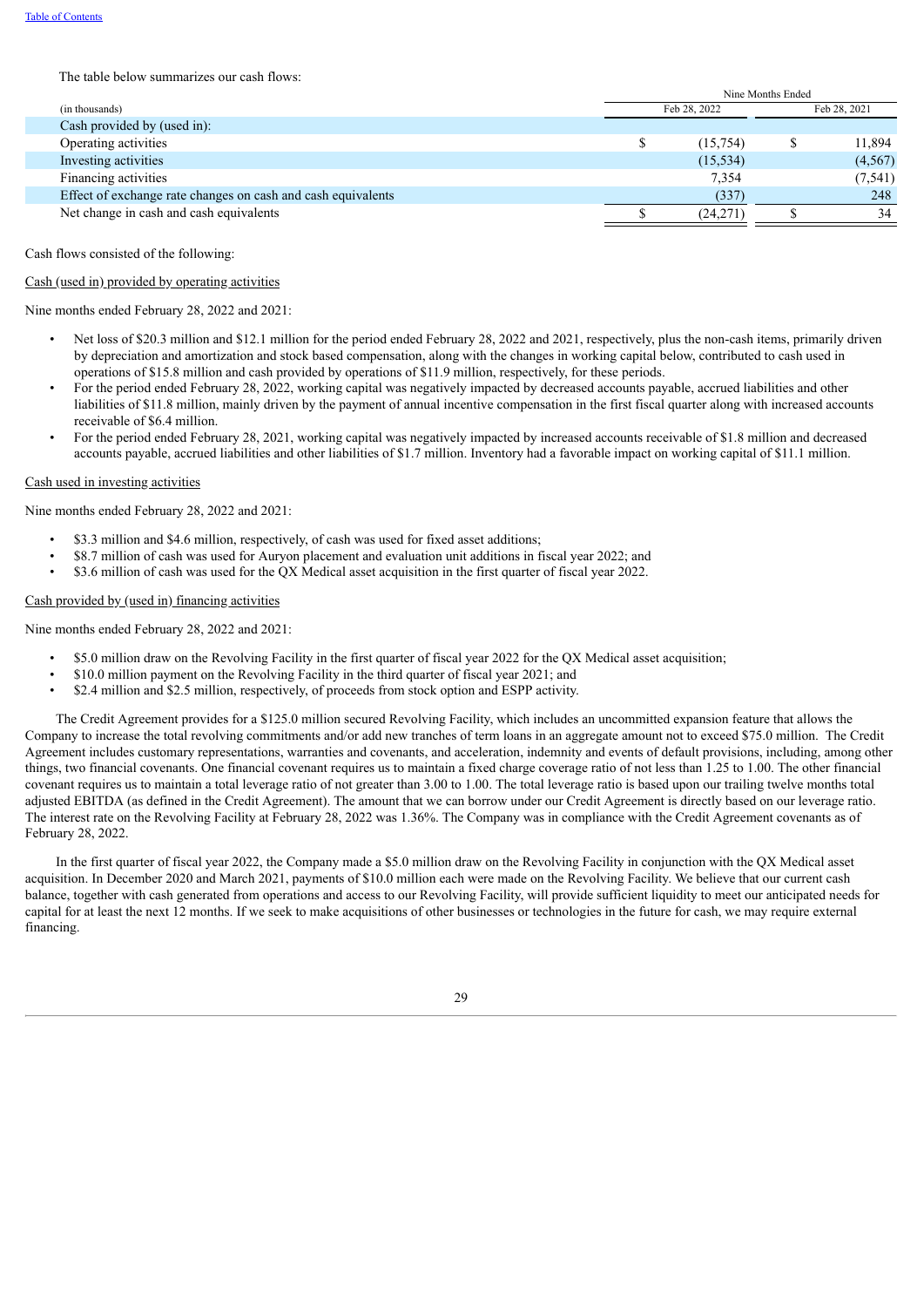## *New Accounting Pronouncements*

<span id="page-30-0"></span>Information regarding new accounting pronouncements is included in Note 17 to our consolidated financial statements in this Quarterly Report on Form 10-Q.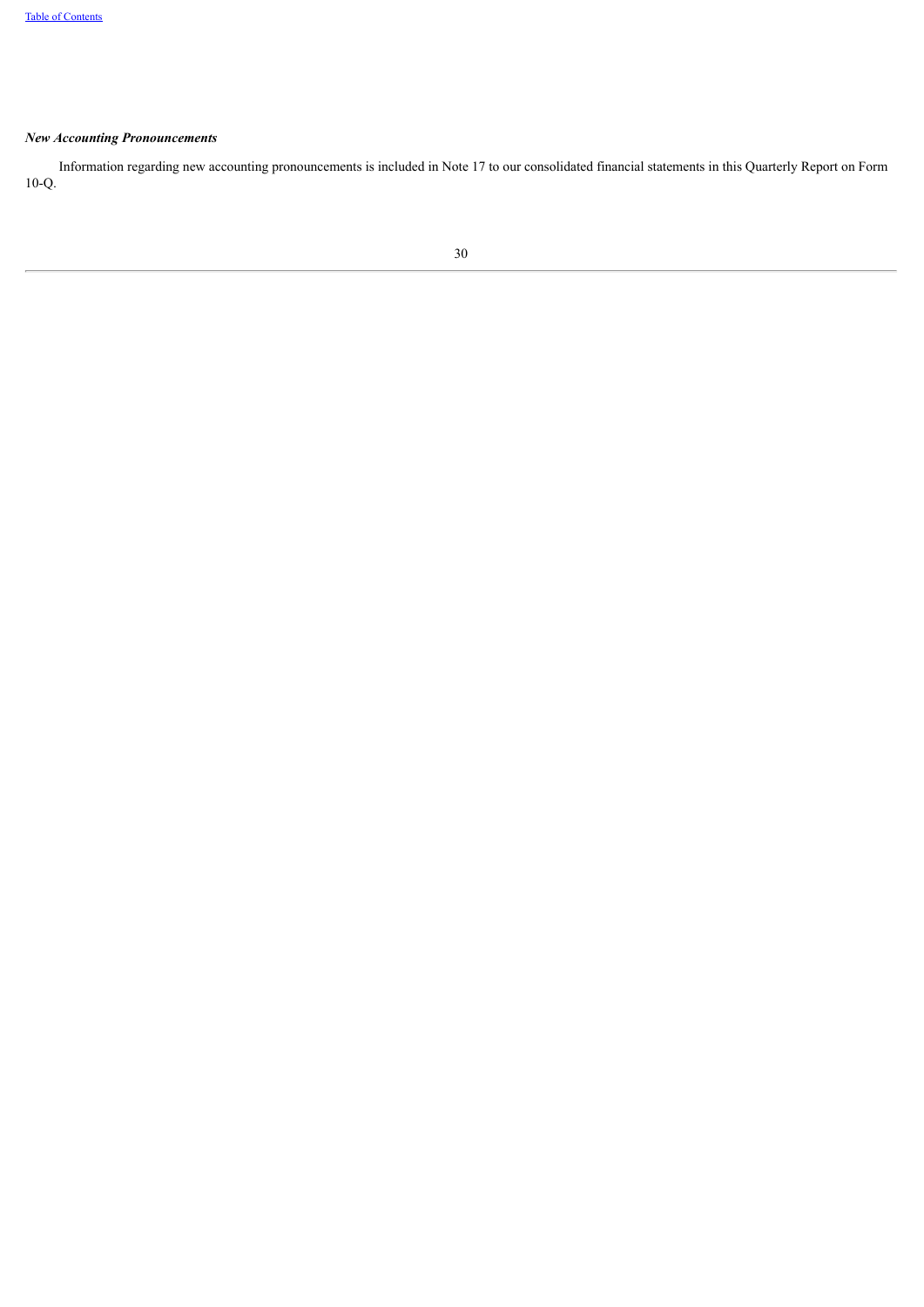#### **Item 3. Quantitative and Qualitative Disclosures About Market Risk.**

#### *Foreign Currency Exchange Rate Risk*

We are exposed to market risk from changes in currency exchange rates, as well as interest rate fluctuations on our Revolving Facility and investments that could impact our results of operations and financial position.

We transact sales in currencies other than the U.S. Dollar, particularly the Euro, British Pound and Canadian Dollar. For the nine months ended February 28, 2022, approximately 6% of our sales were denominated in foreign currencies. We do not have expenses denominated in foreign currencies at the level of our sales and as a result, our profitability is exposed to currency fluctuations. When the U.S. Dollar strengthens, our sales and gross profit will be negatively impacted. In addition, we have assets and liabilities denominated in non-functional currencies which are remeasured at each reporting period, with the offset to changes presented as a component of Other (Expenses) Income. Significant non-functional balances include accounts receivable due from a subsection of our international customers.

## *Interest Rate Risk*

We have a Credit Agreement which provides for a \$125.0 million Revolving Facility. Interest on the Revolving Facility will be based, at the Company's option, on either a base rate of LIBOR or alternate base rate, plus an applicable margin tied to the Company's total leverage ratio and having ranges between 0.25% and 0.75% for base rate loans and between 1.25% and 1.75% for LIBOR loans. In the event of default, the interest rate may be increased by 2.0%. As of February 28, 2022 there was \$25.0 million outstanding on the Revolving Facility. The interest rate on the Revolving Facility at February 28, 2022 was 1.36%.

#### *Concentration of Credit Risk*

Financial instruments, which potentially subject the Company to significant concentrations of credit risk, consist primarily of cash and cash equivalents, our Revolving Facility and trade accounts receivable.

The Company maintains cash and cash equivalents at various institutions and performs periodic evaluations of the relative credit standings of these financial institutions to ensure their credit worthiness. In addition, the Credit Agreement is structured across five above investment grade banks. The Company has the ability to draw equally amongst the five banks which limits the concentration of credit risk of one institution.

<span id="page-31-0"></span>Concentration of credit risk with respect to trade accounts receivable is limited due to the large number of customers that purchase products from the Company. No single customer represents more than 10% of total sales. The Company monitors the creditworthiness of its customers. As the Company's standard payment terms are 30 to 90 days from invoicing, the Company does not provide any significant financing to its customers. Although the Company does not currently foresee a significant credit risk associated with the outstanding accounts receivable, repayment is dependent upon the financial stability of our customers.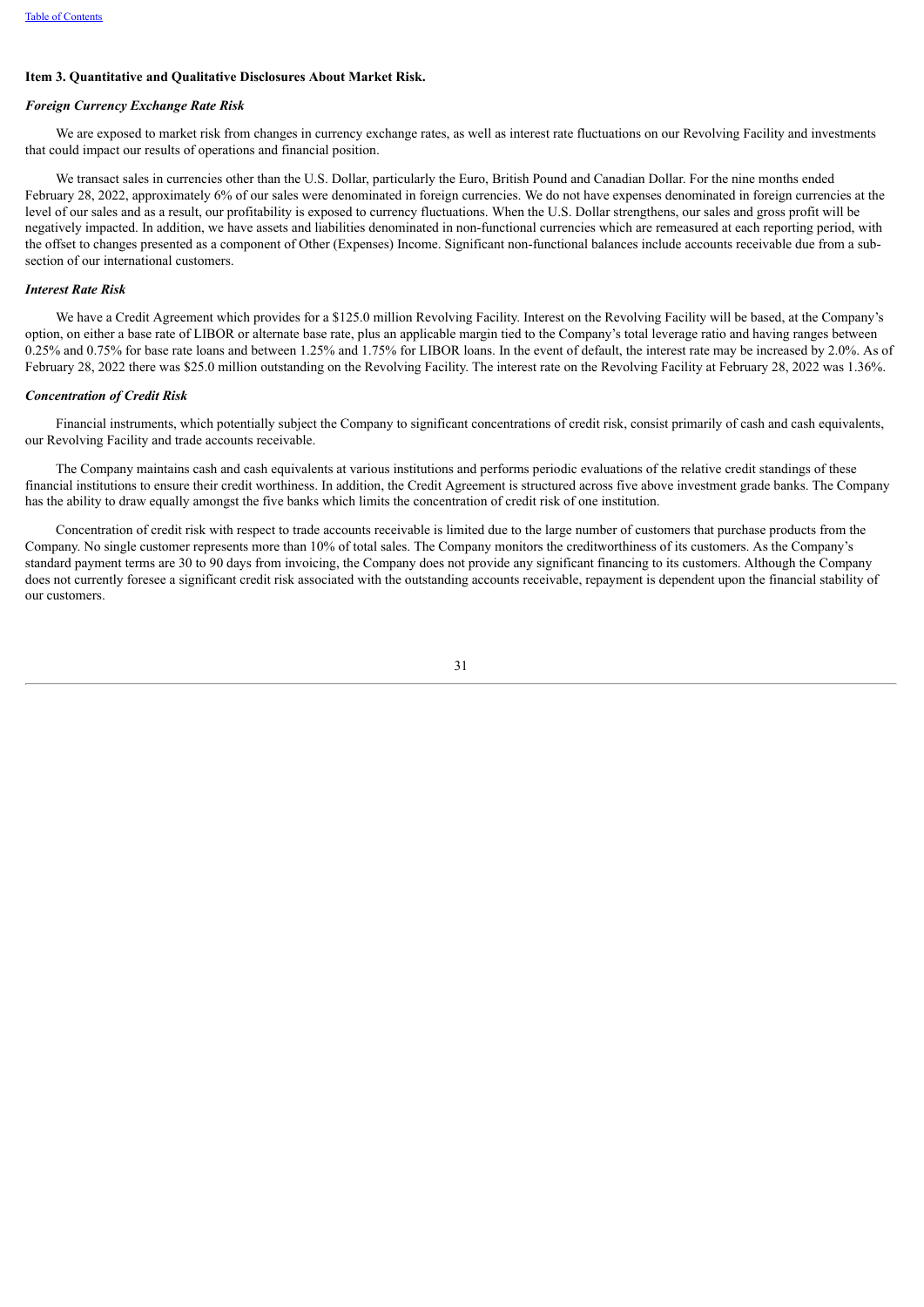#### **Item 4. Controls and Procedures.**

### **Evaluation of disclosure controls and procedures**

As of the end of the period covered by this report, our management, under the supervision and with the participation of our Chief Executive Officer and Chief Financial Officer, evaluated the effectiveness of the design and operation of our disclosure controls and procedures pursuant to Rule 13a-15(b) of the Securities Exchange Act of 1934, as amended. Based on that evaluation, the Chief Executive Officer and the Chief Financial Officer concluded that our disclosure controls and procedures as of the end of the period covered by this report were effective to provide reasonable assurance that the information required to be disclosed by us in reports filed under the Securities Exchange Act of 1934, as amended, is recorded, processed, summarized and reported within the time periods specified in the SEC rules and forms and is accumulated and communicated to management, including our Chief Executive Officer and Chief Financial Officer, as appropriate to allow timely decisions regarding required disclosure.

## **Changes in Internal Control over Financial Reporting**

<span id="page-32-0"></span>There was no change in our internal control over financial reporting for the fiscal quarter ended February 28, 2022 that has materially affected, or is reasonably likely to materially affect, our internal control over financial reporting.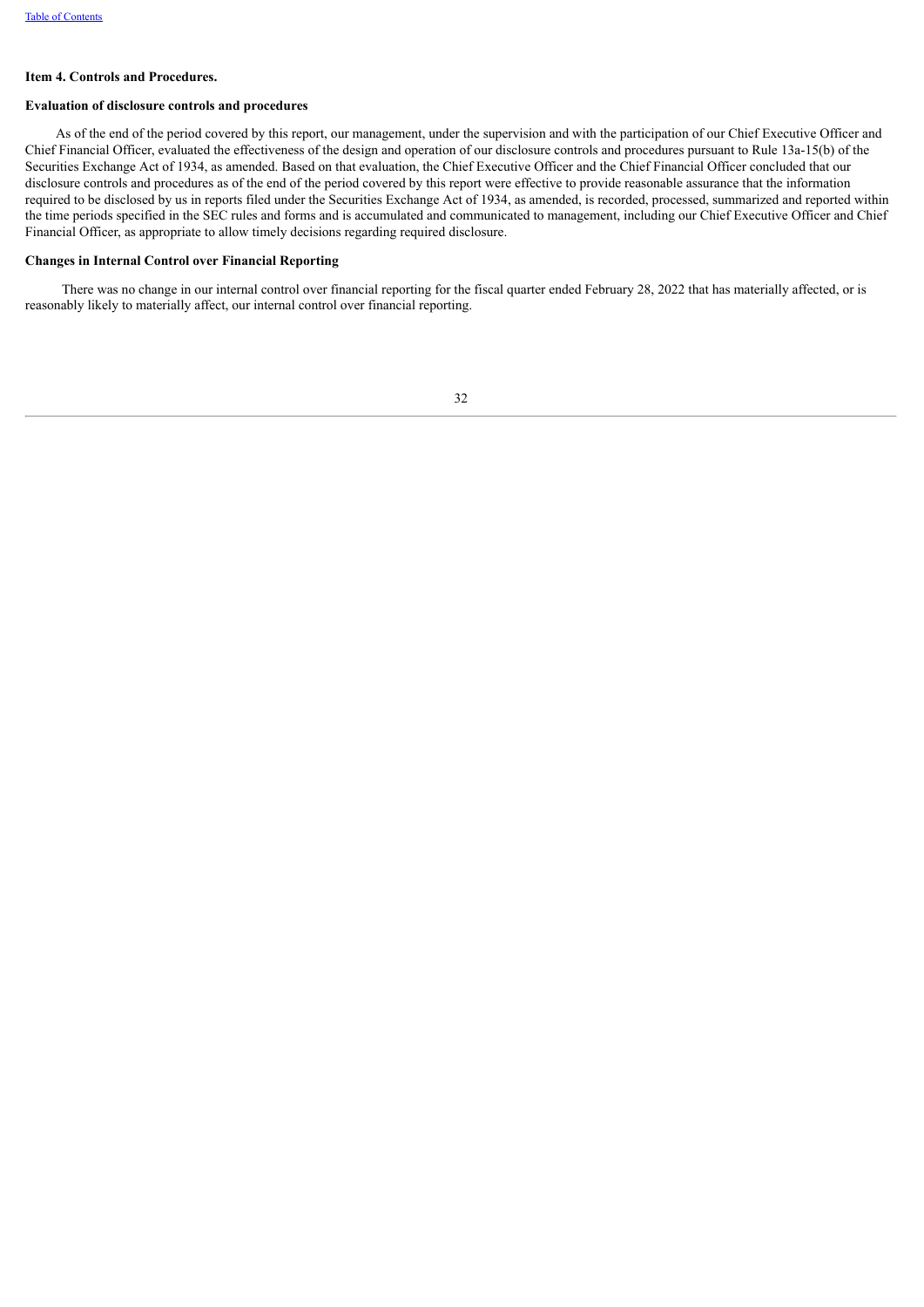## **PART II: OTHER INFORMATION**

#### <span id="page-33-0"></span>**Item 1. Legal Proceedings.**

See Note 14 "Commitments and Contingencies" set forth in the notes to our consolidated financial statements included in Part I, Item I of this Quarterly Report on Form 10-Q.

#### <span id="page-33-1"></span>**Item 1A. Risk Factors.**

In addition to information set forth in this report, you should carefully consider the factors discussed in "Part I, Item 1A. Risk Factors" of our annual report on Form 10-K for our fiscal year ended May 31, 2021 which set forth information relating to important risks and uncertainties that could materially adversely affect our business, financial condition or operating results. You should review and consider such Risk Factors in making any investment decision with respect to our securities. An investment in our securities continues to involve a high degree of risk. There have been no material changes to the risk factors previously disclosed in our annual report on Form 10-K.

## <span id="page-33-2"></span>**Item 2. Unregistered Sales of Equity Securities and Use of Proceeds.**

The following table provides information with respect to the shares of the Company's common stock repurchased during the three months ended February 28, 2022:

|                                      | <b>Issuer Purchases of Equity Securities</b>         |                         |         |                                                                                                         |                                                                                                                                              |  |  |  |
|--------------------------------------|------------------------------------------------------|-------------------------|---------|---------------------------------------------------------------------------------------------------------|----------------------------------------------------------------------------------------------------------------------------------------------|--|--|--|
|                                      | Total<br>Number of<br><b>Shares</b><br>Purchased (1) | Price Paid<br>per Share | Average | Total<br>Number of<br><b>Shares</b><br>Purchased<br>as Part of<br>Publicly<br>Announced<br>Programs (2) | Maximum<br>Approximate<br>Dollar Value<br>of Shares<br>that May Yet<br>Be <sup>-</sup><br>Purchased<br><b>Under Plans</b><br>or Programs (2) |  |  |  |
| December 1, 2021 - December 31, 2021 | 953                                                  |                         | 26.46   |                                                                                                         |                                                                                                                                              |  |  |  |
| January 1, 2022 - January 31, 2022   |                                                      |                         | 23.26   |                                                                                                         |                                                                                                                                              |  |  |  |
| February 1, 2022 - February 28, 2022 | 2,862                                                |                         | 21.72   |                                                                                                         |                                                                                                                                              |  |  |  |
| Total                                | 3,815                                                |                         | 22.90   |                                                                                                         |                                                                                                                                              |  |  |  |

(1) These shares were purchased from employees to satisfy tax withholding requirements on the vesting of restricted shares/units from equity-based awards.

(2) These amounts are not applicable as the Company currently does not have a share repurchase program in effect.

## <span id="page-33-3"></span>**Item 3. Defaults on Senior Securities.**

None.

#### <span id="page-33-4"></span>**Item 4. Mine Safety Disclosures.**

None.

## <span id="page-33-5"></span>**Item 5. Other Information.**

<span id="page-33-6"></span>None.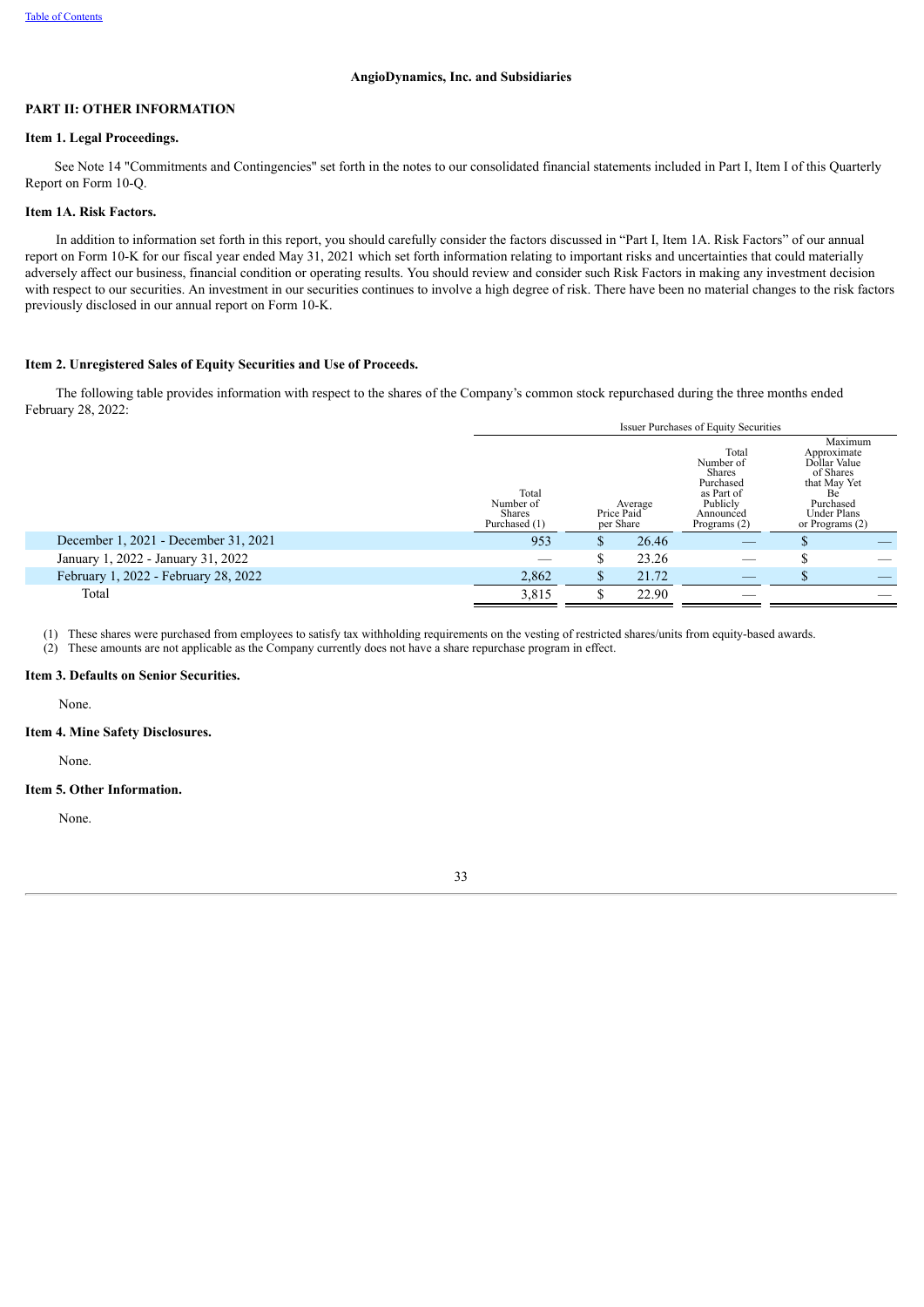**Item 6**

|         | <b>EXHIBIT INDEX</b>                                                                                                                                                        |      | Incorporated by Reference |                    |
|---------|-----------------------------------------------------------------------------------------------------------------------------------------------------------------------------|------|---------------------------|--------------------|
| No.     | <b>Description</b>                                                                                                                                                          | Form | Exhibit                   | <b>Filing Date</b> |
| 31.1    | Certification pursuant to Rule $13a-14(a)$ or $15d-14$ under the<br>Securities Exchange Act of 1934                                                                         |      |                           |                    |
| 31.2    | Certification pursuant to Rule $13a-14(a)$ or $15d-14$ under the<br>Securities Exchange Act of 1934                                                                         |      |                           |                    |
| 32.1    | Certification of Chief Executive Officer pursuant to Title 18,<br>United States Code, Section 1350, as adopted pursuant to Section<br>906 of the Sarbanes-Oxley Act of 2002 |      |                           |                    |
| 32.2    | Certification of Chief Financial Officer pursuant to Title 18,<br>United States Code, Section 1350, as adopted pursuant to Section<br>906 of the Sarbanes-Oxley Act of 2002 |      |                           |                    |
| 101.INS | The instance document does not appear in the interactive data<br>file because its XBRL tags are embedded within the inline<br>XBRL document                                 |      |                           |                    |
| 101.SCH | <b>XBRL Schema Document</b>                                                                                                                                                 |      |                           |                    |
| 101.CAL | <b>XBRL Calculation Linkbase Documents</b>                                                                                                                                  |      |                           |                    |
| 101.DEF | XBRL Taxonomy Extension Definition Linkbase Document                                                                                                                        |      |                           |                    |
| 101.LAB | <b>XBRL Labels Linkbase Documents</b>                                                                                                                                       |      |                           |                    |
| 101.PRE | <b>XBRL Presentation Linkbase Documents</b>                                                                                                                                 |      |                           |                    |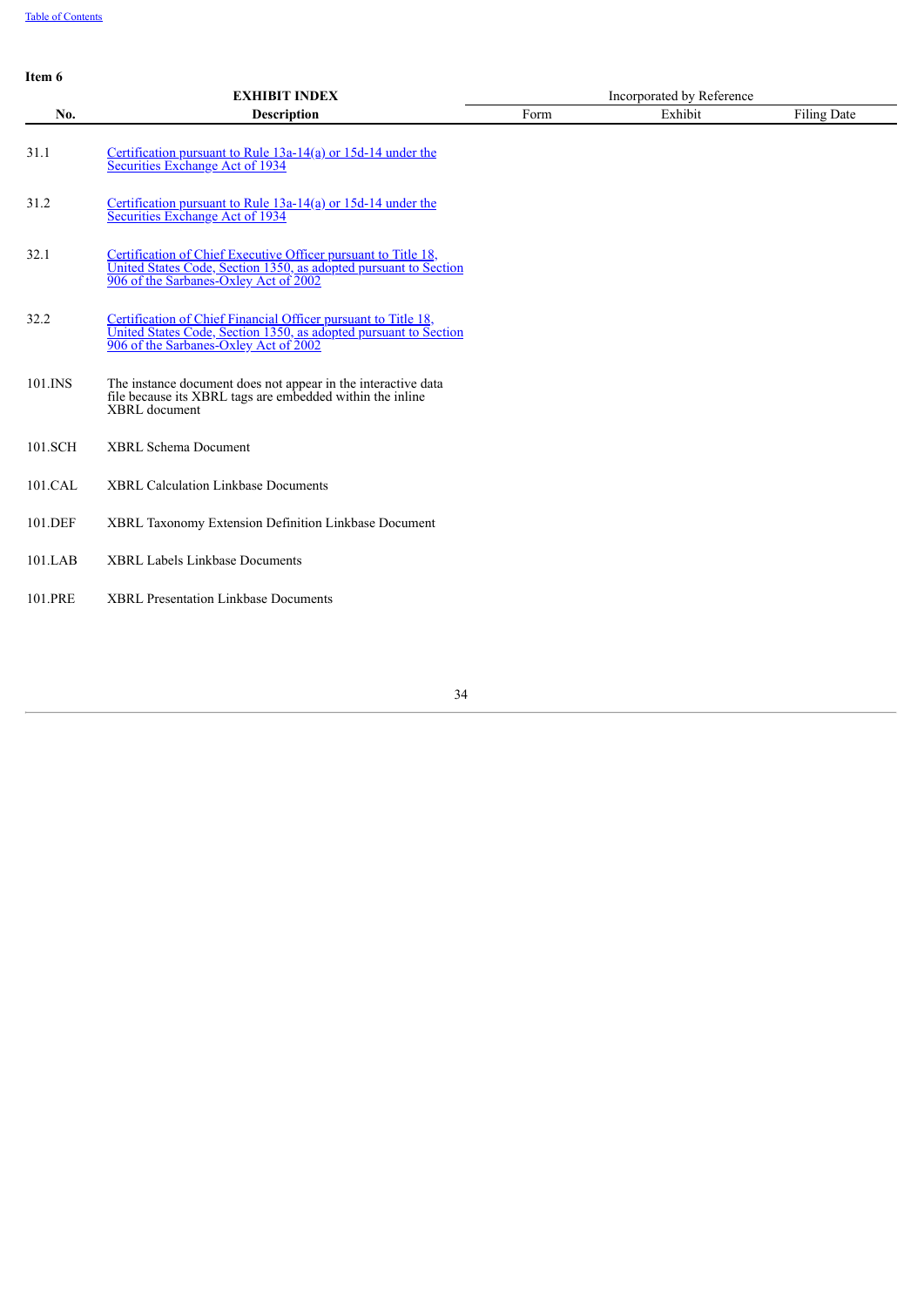## **SIGNATURES**

Pursuant to the requirements of the Securities Exchange Act of 1934, the registrant has duly caused this report to be signed on its behalf by the undersigned thereunto duly authorized.

> ANGIODYNAMICS, INC. (Registrant)

Date: April 7, 2022 / S / JAMES C. CLEMMER

**James C. Clemmer, President, Chief Executive Officer (Principal Executive Officer)**

Date: April 7, 2022 / S/ STEPHEN A. TROWBRIDGE

**Stephen A. Trowbridge, Executive Vice President, Chief Financial Officer (Principal Financial and Accounting Officer)**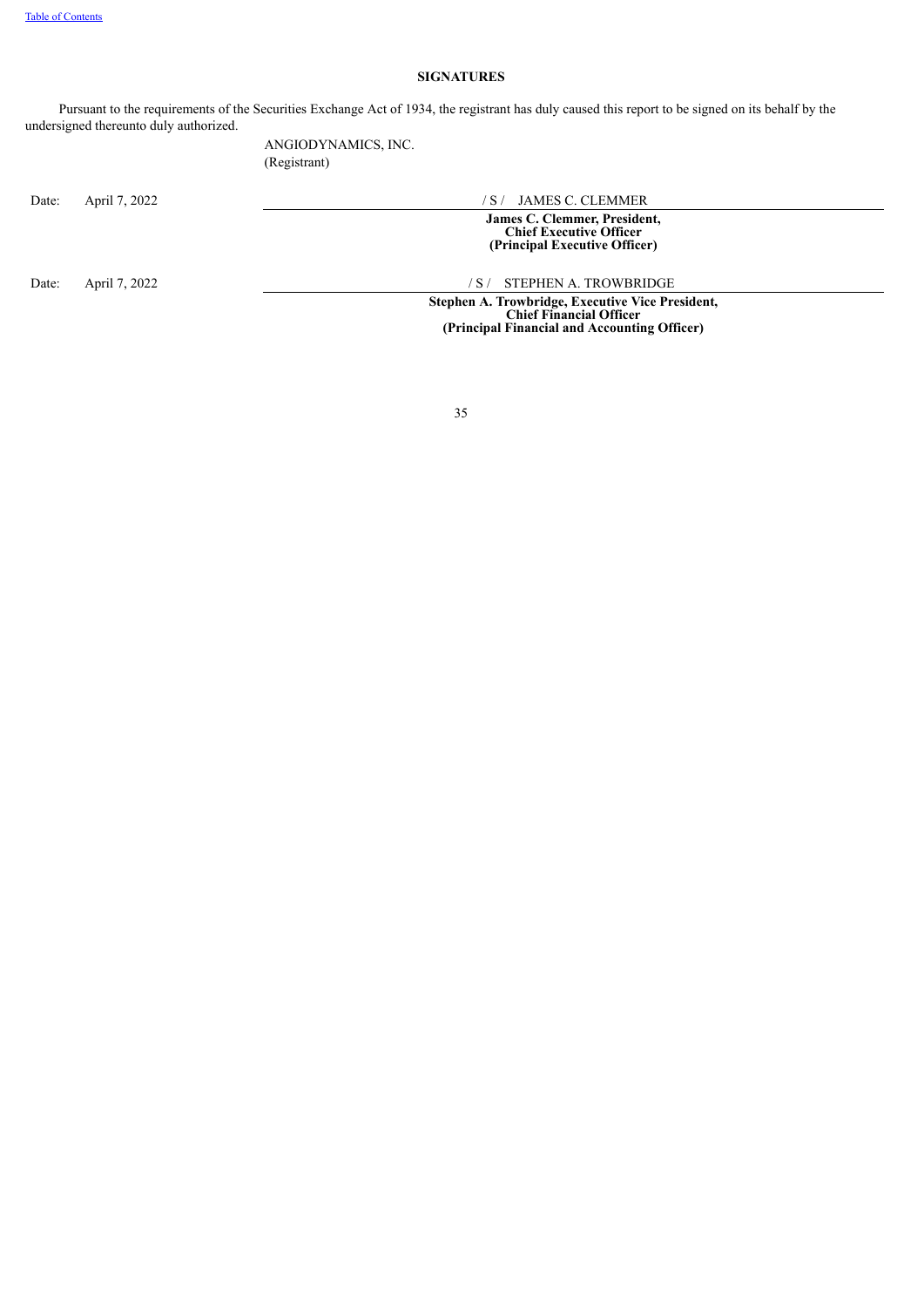## **CERTIFICATION**

<span id="page-36-0"></span>I, James C. Clemmer, certify that:

- 1. I have reviewed this quarterly report on Form 10-Q of AngioDynamics, Inc.;
- 2. Based on my knowledge, this report does not contain any untrue statement of a material fact or omit to state a material fact necessary to make the statements made, in light of the circumstances under which such statements were made, not misleading with respect to the period covered by this report;
- 3. Based on my knowledge, the financial statements, and other financial information included in this report, fairly present in all material respects the financial condition, results of operations and cash flows of the registrant as of, and for, the periods presented in this report;
- 4. The registrant's other certifying officer and I are responsible for establishing and maintaining disclosure controls and procedures (as defined in Exchange Act Rules 13a-15(e) and 15d-15(e)) and internal control over financial reporting (as defined in Exchange Act Rules 13a-15(f) and 15d-15(f)) for the registrant and have:
- (a) Designed such disclosure controls and procedures, or caused such disclosure controls and procedures to be designed under our supervision, to provide reasonable assurance regarding the reliability of financial reporting and the preparation of financial statements for external purposes in accordance with generally accepted accounting principles;
- (b) Designed such internal control over financial reporting, or caused such internal control over financial reporting to be designed under our supervision, to provide reasonable assurance regarding the reliability of financial reporting and the preparation of financial statements for external purposes in accordance with generally accepted accounting principles;
- (c) Evaluated the effectiveness of the registrant's disclosure controls and procedures and presented in this report our conclusions about the effectiveness of the disclosure controls and procedures, as of the end of the period covered by this report based on such evaluation; and
- (d) Disclosed in this report any change in the registrant's internal control over financial reporting that occurred during the registrant's most recent fiscal quarter (the registrant's fourth fiscal quarter in the case of an annual report) that has materially affected, or is reasonably likely to materially affect, the registrant's internal control over financial reporting; and
- 5. The registrant's other certifying officer and I have disclosed, based on our most recent evaluation of internal control over financial reporting, to the registrant's auditors and the audit committee of the registrant's board of directors (or persons performing the equivalent functions):
- (a) All significant deficiencies and material weaknesses in the design or operation of internal control over financial reporting which are reasonably likely to adversely affect the registrant's ability to record, process, summarize and report financial information; and
- (b) Any fraud, whether or not material, that involves management or other employees who have a significant role in the registrant's internal control over financial reporting.

Date: April 7, 2022

/ S / JAMES C. CLEMMER James C. Clemmer, President, Chief Executive Officer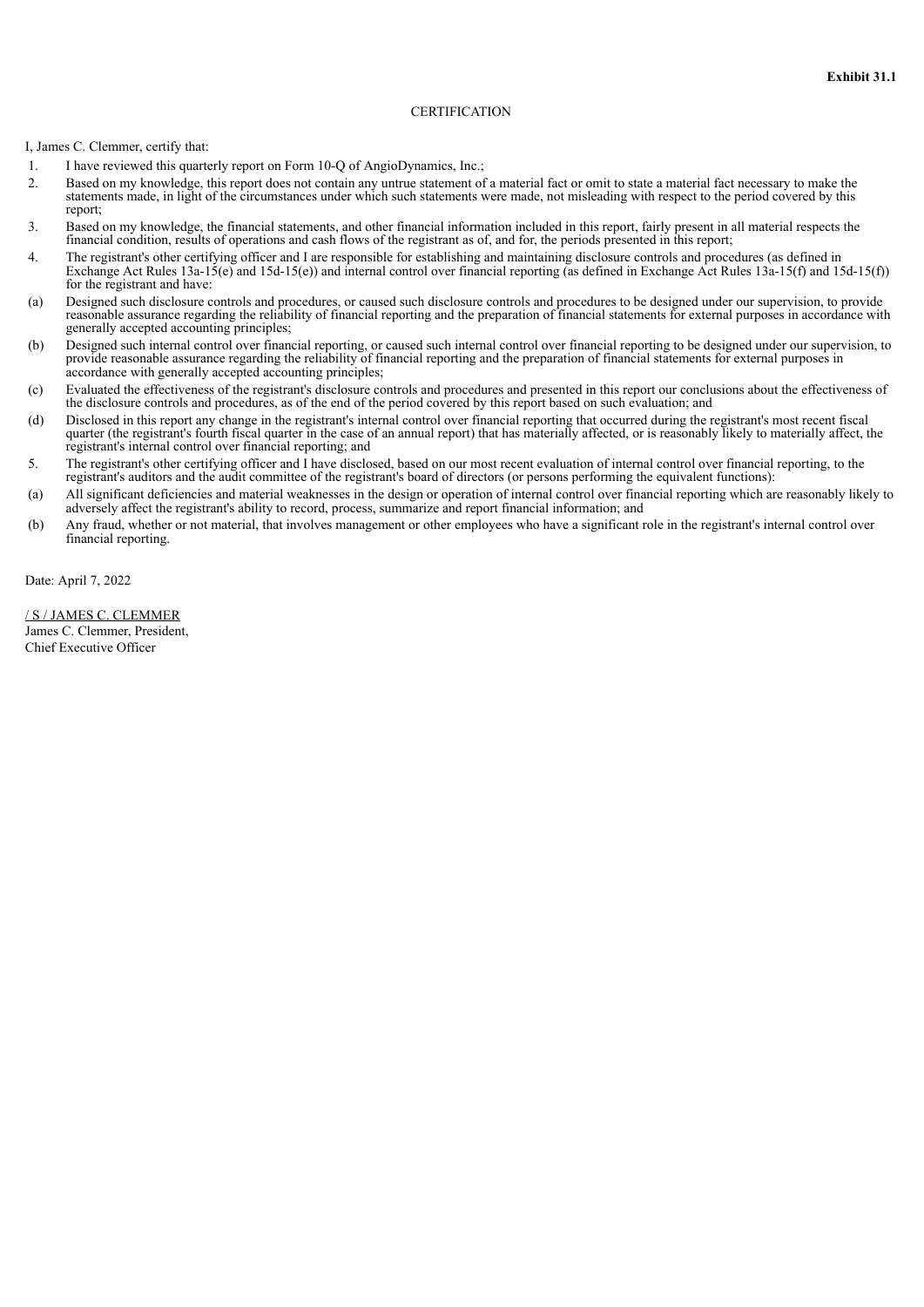## **CERTIFICATION**

<span id="page-37-0"></span>I, Stephen A. Trowbridge, certify that:

- 1. I have reviewed this quarterly report on Form 10-Q of AngioDynamics, Inc.;
- 2. Based on my knowledge, this report does not contain any untrue statement of a material fact or omit to state a material fact necessary to make the statements made, in light of the circumstances under which such statements were made, not misleading with respect to the period covered by this report;
- 3. Based on my knowledge, the financial statements, and other financial information included in this report, fairly present in all material respects the financial condition, results of operations and cash flows of the registrant as of, and for, the periods presented in this report;
- 4. The registrant's other certifying officer and I are responsible for establishing and maintaining disclosure controls and procedures (as defined in Exchange Act Rules 13a-15(e) and 15d-15(e)) and internal control over financial reporting (as defined in Exchange Act Rules 13a-15(f) and 15d-15(f)) for the registrant and have:
- (a) Designed such disclosure controls and procedures, or caused such disclosure controls and procedures to be designed under our supervision, to provide reasonable assurance regarding the reliability of financial reporting and the preparation of financial statements for external purposes in accordance with generally accepted accounting principles;
- (b) Designed such internal control over financial reporting, or caused such internal control over financial reporting to be designed under our supervision, to provide reasonable assurance regarding the reliability of financial reporting and the preparation of financial statements for external purposes in accordance with generally accepted accounting principles;
- (c) Evaluated the effectiveness of the registrant's disclosure controls and procedures and presented in this report our conclusions about the effectiveness of the disclosure controls and procedures, as of the end of the period covered by this report based on such evaluation; and
- (d) Disclosed in this report any change in the registrant's internal control over financial reporting that occurred during the registrant's most recent fiscal quarter (the registrant's fourth fiscal quarter in the case of an annual report) that has materially affected, or is reasonably likely to materially affect, the registrant's internal control over financial reporting; and
- 5. The registrant's other certifying officer and I have disclosed, based on our most recent evaluation of internal control over financial reporting, to the registrant's auditors and the audit committee of the registrant's board of directors (or persons performing the equivalent functions):
- (a) All significant deficiencies and material weaknesses in the design or operation of internal control over financial reporting which are reasonably likely to adversely affect the registrant's ability to record, process, summarize and report financial information; and
- (b) Any fraud, whether or not material, that involves management or other employees who have a significant role in the registrant's internal control over financial reporting.

Date: April 7, 2022

## / S / STEPHEN A. TROWBRIDGE

Stephen A. Trowbridge, Executive Vice President, Chief Financial Officer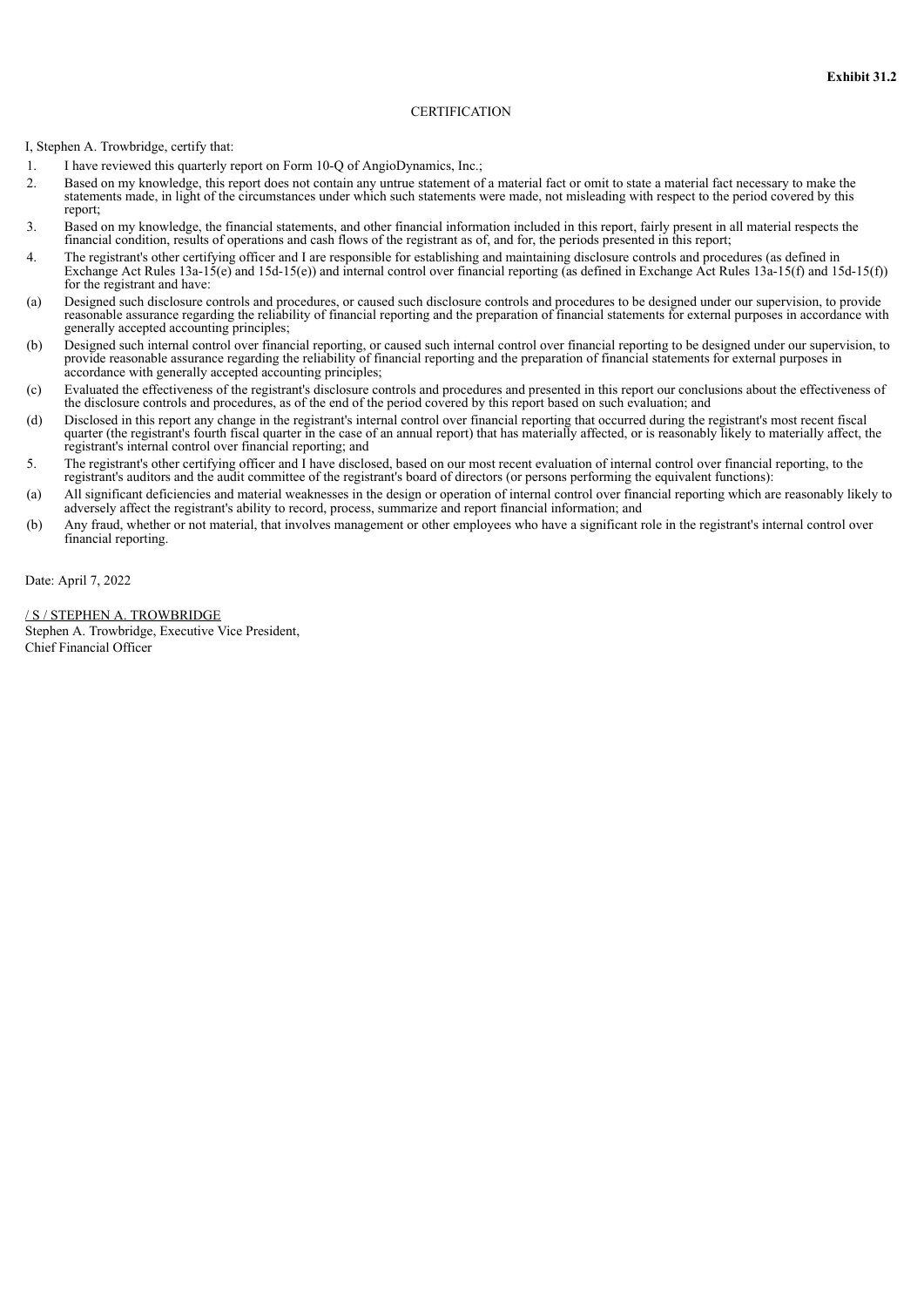## CERTIFICATION OF CHIEF EXECUTIVE OFFICER PURSUANT TO TITLE 18, UNITED STATES CODE, SECTION 1350, AS ADOPTED PURSUANT TO SECTION 906 OF THE SARBANES-OXLEY ACT OF 2002

<span id="page-38-0"></span>I, James C. Clemmer, President, Chief Executive Officer and Director of ANGIODYNAMICS, Inc. (the "Company"), certify, pursuant to Section 906 of the Sarbanes-Oxley Act of 2002, 18 U.S.C. Section 1350, that, to the best of my knowledge:

- 1. the quarterly report on Form 10-Q of the Company for the fiscal quarter ended February 28, 2022 (the "Report") fully complies with the requirements of Section 13(a) or 15(d) of the Securities Exchange Act of 1934 (15 U.S.C. 78m or 78o(d)); and
- 2. the information contained in the Report fairly presents, in all material respects, the financial condition and results of operations of the Company.

Date: April 7, 2022

/ S / JAMES C. CLEMMER

James C. Clemmer, President, Chief Executive Officer